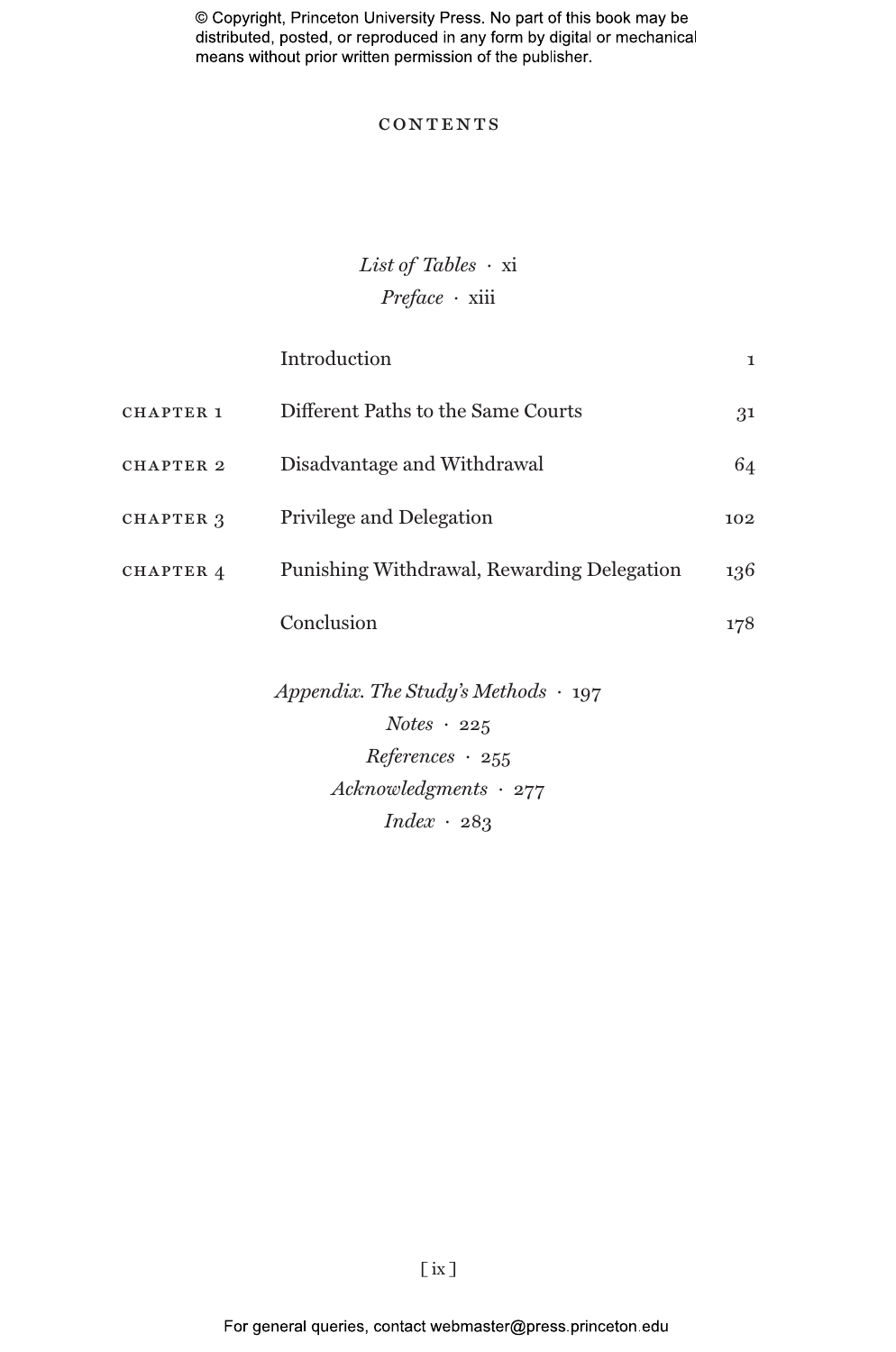# Introduction

DREW, A WORKING-CLASS black man in his early thirties, is no stranger to the legal system.<sup>1</sup> When we met in fall 2018, he told me that he had been arrested numerous times in Mattapan and Dorchester, two predominantly black and low-income neighborhoods in Boston, Massachusetts. When he was in his twenties, he had served several years in state prison for gun possession. Months before I met him that fall, Drew had been arrested on another gun possession charge. He had been stopped by the police for rolling through a stop sign. He sped off when the police asked to search his vehicle. After a short chase, he was apprehended, along with an unlicensed firearm. This time, he was desperate not to return to prison. Over the years, speaking with friends in his neighborhood and in prison, Drew had gained much knowledge about his legal rights and the potential court process ahead of him. He wanted to use this knowledge at trial to beat his current case. But, as he would soon come to find, his own legal knowledge would not be of much use in the criminal courts—in fact, his efforts to exercise his legal rights would often backfire.

The day he was arraigned on the new gun charge, Drew remembered growing frustrated. His lawyer at the time, a white male public defender with nearly a decade of experience, did not seem to be listening to him. The prosecutor relayed the allegations of the traffic stop and short chase as she asked the judge to set a several-thousand-dollar bail. She argued that the judge should be aware that Drew was currently facing another gun charge that had yet to be resolved. But this claim was inaccurate: Drew's unresolved case involved possession of an illegal knife, not a gun. Drew grew livid, fearing this mischaracterization would provide the judge an excuse to set a higher bail amount. He urged his lawyer to correct the prosecutor's misstatement. But his lawyer did not have a chance to do so before

[ 1 ]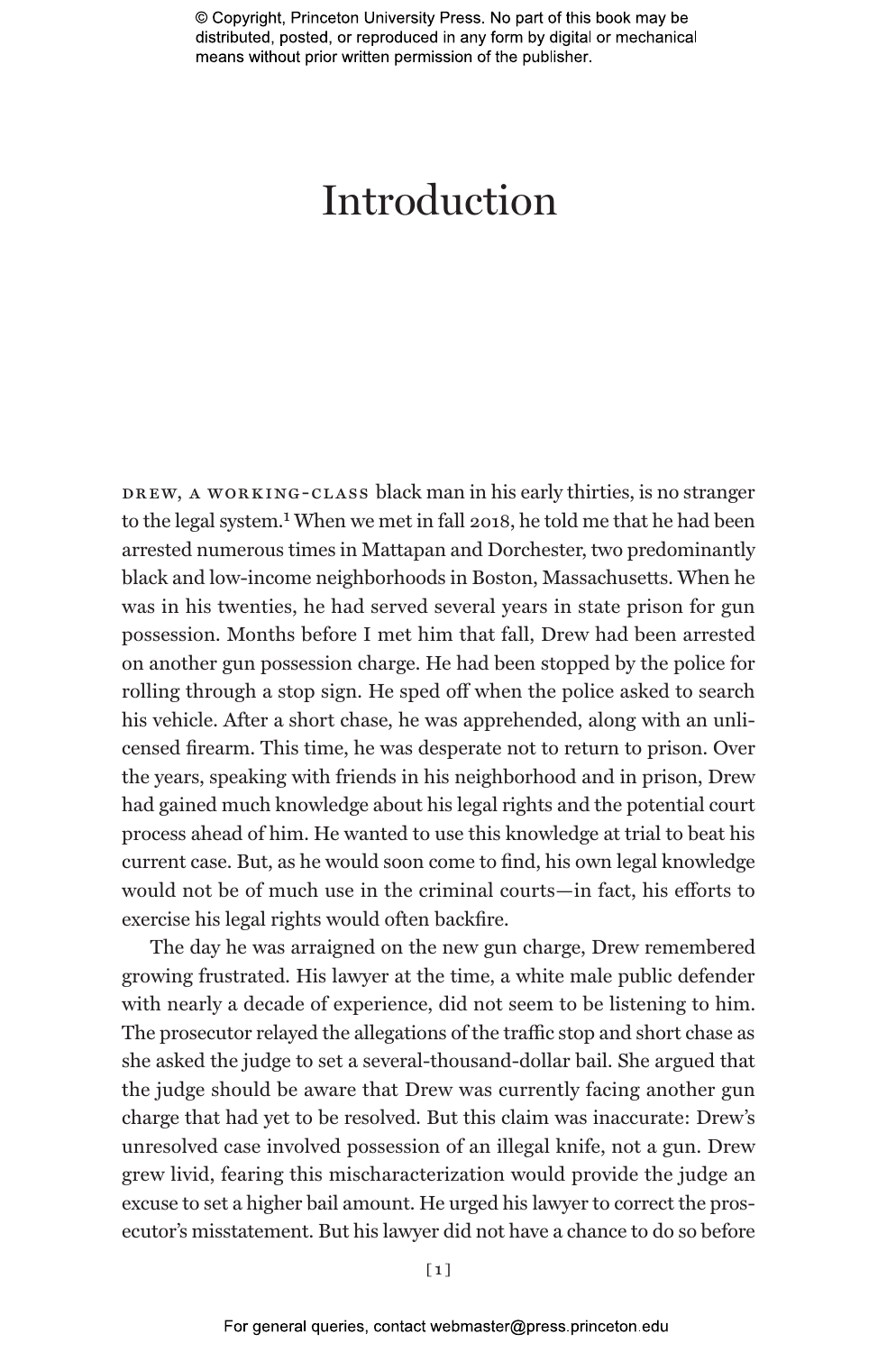[ 2 ] Introduction

the judge ruled. Although the judge ultimately set bail at an amount he could afford, Drew was angry. His lawyer seemed indifferent to him and his case.

Drew knew of another lawyer whom he trusted more—another white male public defender named Tom who was already representing him on his knife case (which, it turns out, would be dismissed later that same day). Drew asked Tom to represent him on the gun charge. Tom had a "reputation" for fighting for his clients, Drew later told me. Tom agreed to represent him on the gun case. Over the next few months, they worked well together. During one of their meetings at the public defender's office, I watched as they spent an hour and a half discussing Drew's new job, the details of his arrest, his allegations of police corruption, and what possible motions—procedural requests to the judge to rule on certain matters that pertain to the case, such as whether to permit certain forms of evidence at trial—they could file. Drew listened, and at times he spoke excitedly, gesticulating with his tattooed arms when talking about the unfairness of the police. It was Drew who had suggested they pursue a motion to dismiss the charges on the grounds that the police did not provide sufficient evidence to the grand jury. He also wanted to expose the officers' corruption through another motion, in which they would present evidence that the officers who arrested him exhibit a pattern of racial bias in their traffic stops. But Tom would never get to argue this motion, because their relationship would "hit a bit of a rocky patch," as Tom put it.

Over the next several months, Drew and Tom experienced multiple moments of tension and disagreement before their relationship ultimately ended. In one meeting, Tom suggested that Drew take a plea deal. Tom explained that the prosecutor would drop one of the charges (which contained a mandatory minimum sentence of several years in prison) in exchange for his guilty plea on the gun charge. If he took the deal, he would likely serve far less time in prison than if he were convicted at trial. But Drew had always been insistent on taking the case to trial. He did not want to hear about a possible plea. "He started to really push back," Tom recalled. At one point in the meeting, Drew told Tom that he felt their relationship was on the skids and that he needed a new lawyer. A week later, Drew texted Tom, hoping to reconcile. They agreed to continue working together and to focus on winning their pretrial motions.

But during one of the motion hearings, things fell apart for good. One of the police officers did not show up to the hearing; the judge asked Tom and the prosecutor to approach the bench and discuss why the officer was not present and how they would like to proceed. Drew wondered aloud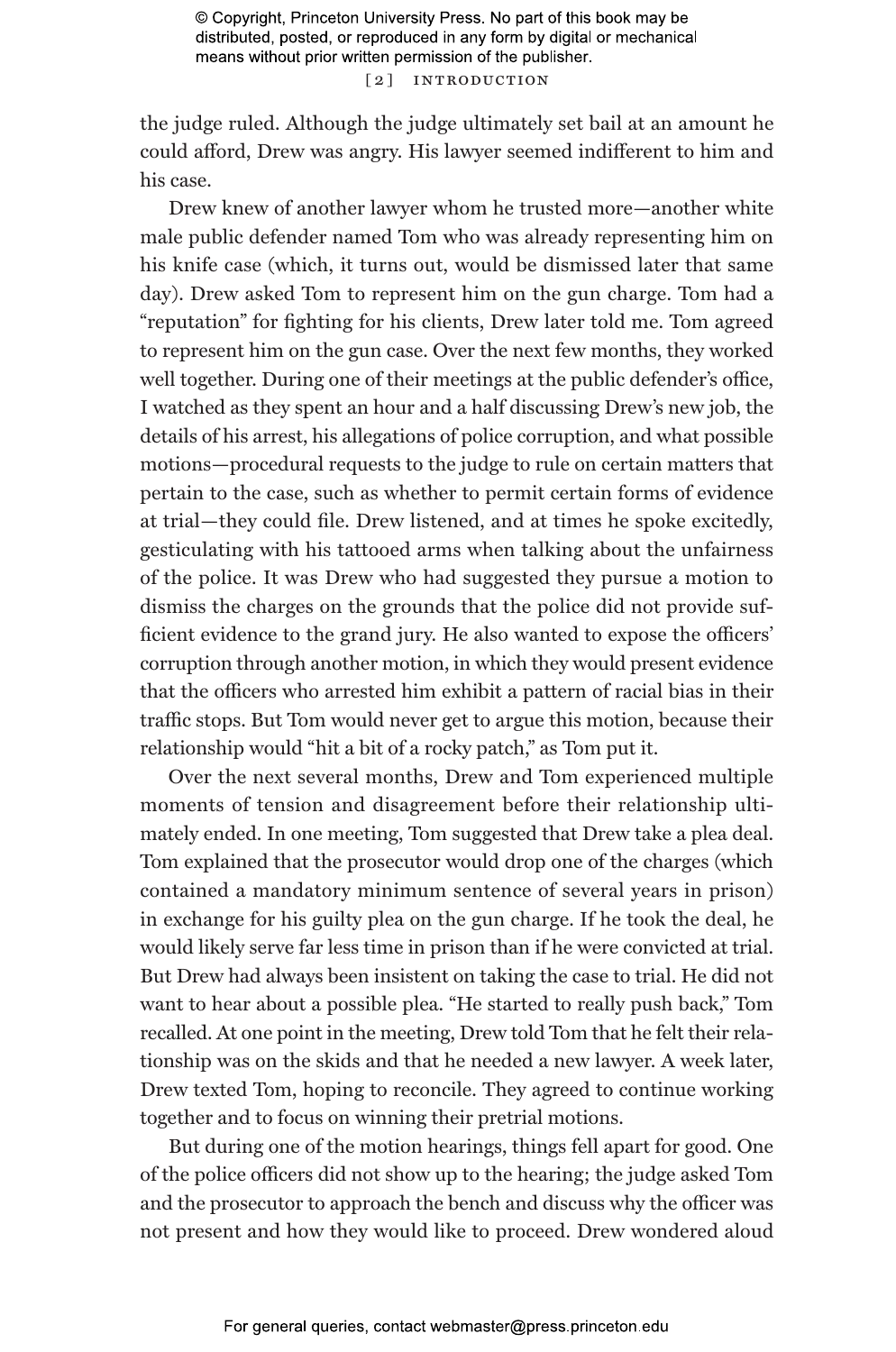why their conversation needed to be held privately at the judge's bench. The judge ignored his comment, and Tom whispered to Drew that he would share what they discussed. But Drew, with his jaw clenched and his hands in his pockets, blurted out: "This is my life we're talking about here." The judge told him to take his hands out of his pockets. Drew did not budge. Tom pleaded for him to comply. "I heard him," Drew said and slowly removed his hands. After this incident, Tom decided to stop serving as Drew's lawyer. Tom later explained:

I can't manage him, and I can't litigate his case effectively if at every moment I fear there's an outburst that'll intrude upon my litigation. . . . He's threatened it at trial. He would stand up on the witness stand himself and tell the jury his own thoughts about how fucked up these officers were. And I said, "You realize that may not be possible because there are rules that govern trial." And he said, "I don't care."

At Drew's next court date, the court assigned his third lawyer. According to Tom, the lawyer on duty that day was "passive" and "not very competent." Drew's case "could drag on indefinitely," Tom suspected.

Drew's experience with his defense attorney is common among the poor people and working-class people of color I met over several years of research on the Boston-area court system. Like Drew, many disadvantaged people feel that they cannot trust their defense attorneys. They often attempt to work around their lawyers. Using the legal knowledge and skills they have cultivated in their communities, in jail or in prison, and in their all-too-frequent encounters with the law, they seek to advocate for themselves. But defense attorneys—caught between the expectations and power of prosecutors and judges, on the one hand, and the hopes of their clients, on the other—often ignore, silence, or even coerce defendants who attempt to do so. Lawyers' efforts to control their clients are often well intentioned: passionate defense attorneys view their jobs as reducing their client's legal costs, costs that can result from the exercise of certain legal rights. But for many defendants, such control far too often feels like punishment, and more is at stake than formal legal outcomes. Thus, disadvantaged people are stuck in a bind: they feel they cannot trust their lawyers to help them, and when they try to help themselves, they face negative consequences. The stories of people like Drew reveal how important the attorney-client relationship can be for disadvantaged criminal defendants in court.

Meanwhile, privileged people's experiences with their lawyers and the court are quite diferent. Their attorney-client relationships are just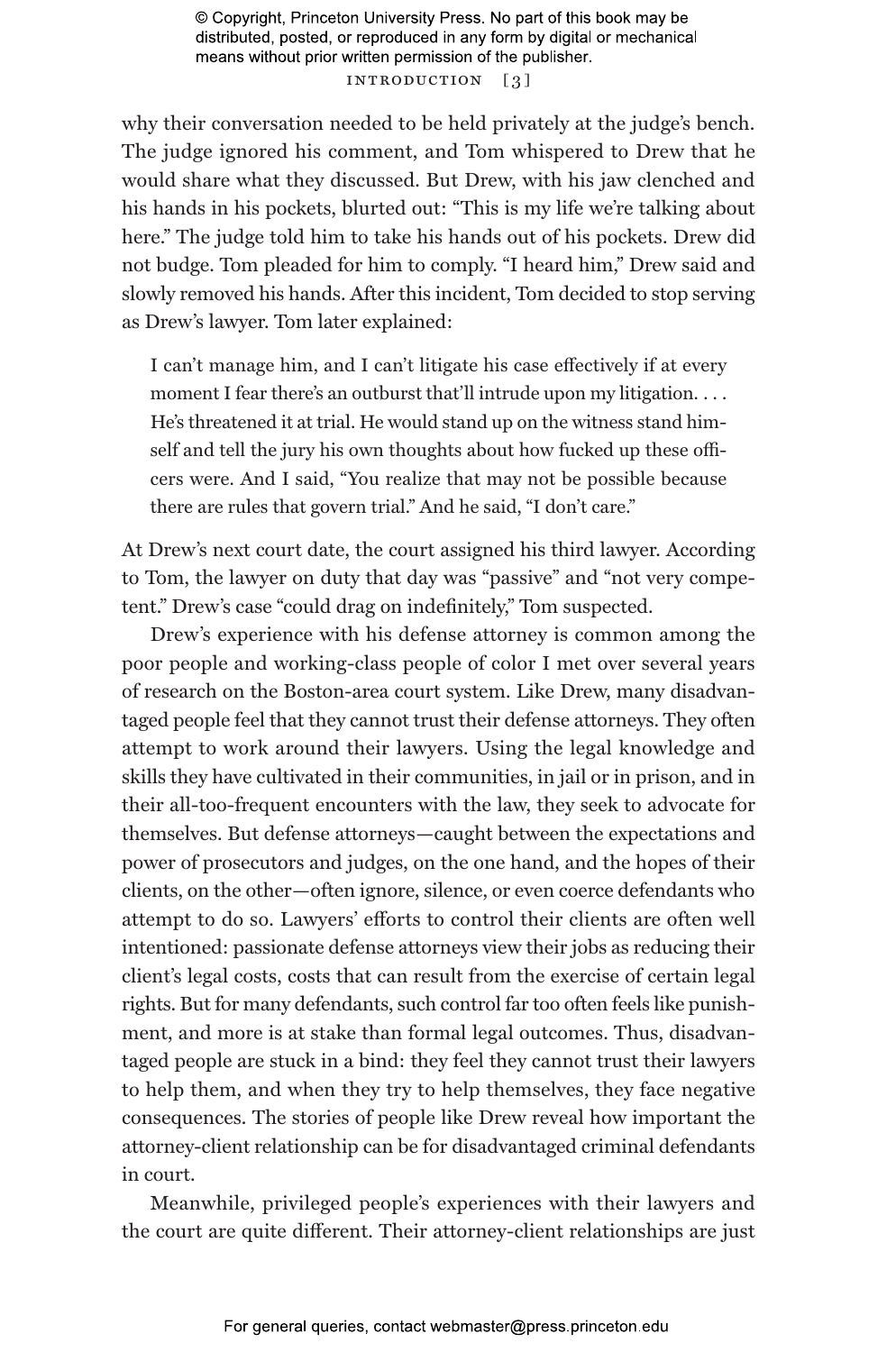## [4] INTRODUCTION

as central to their experiences, but for the better. Take, for instance, the experience of Arnold, a middle-class black man in his twenties. In another courthouse, situated in a mostly white town west of Boston, Arnold was facing his own gun possession charge. He had been driving home to Boston from a vacation in New York when he and a couple friends were pulled over by a state trooper. The trooper alleged that the car had been stolen, providing probable cause to search the vehicle. After a search, the trooper found an unlicensed gun in the trunk. Arnold was shocked. He had borrowed the car from a friend and did not know about the gun, as he would later explain to me. Indeed, Arnold's fingerprints were never found on the weapon. At the time of his arrest, Arnold had been working as a freelance writer while training for a career as a professional basketball player—a dream since college. With the help of his basketball agent and his family, he was able to pay thousands of dollars to hire a private lawyer rather than rely on the public defender the state had initially appointed him.

Arnold got along quite well with his private attorney, a young-looking but serious white man named Brett. Like Arnold, Brett had also played college basketball. This shared experience was a huge comfort for Arnold. "He actually had a previous understanding of who I was as an individual and athlete. He was a former athlete himself," Arnold reflected. This background mattered because it helped to contextualize his trip to New York and his affiliation with his friends in the car, who happened to have criminal records:

I knew he could understand the dynamics, which would not necessarily be understood. Because most people wouldn't understand why I would be going to New York with no money in my pocket with a couple of people who were basically convicted felons on paper, you know? But he knew I had suffered an injury and was going through a period where I was leaving one situation and entering another stage—this transition period [from being a] college athlete.

Their shared experiences made Arnold "confident of what he [Brett] was doing" as a lawyer. As part of his legal practice, Brett also worked as a bar advocate, meaning that in addition to his work as a private lawyer he also served as a court-appointed lawyer for indigent clients. Bar advocates in Massachusetts are often conflated with public defenders among people who do not pay for their services; one main difference, however, is that public defenders are salaried state employees, whereas bar advocates are contracted hourly by the state. To many poor defendants, they are all "public pretenders" anyway. For Arnold, paying for Brett's services put him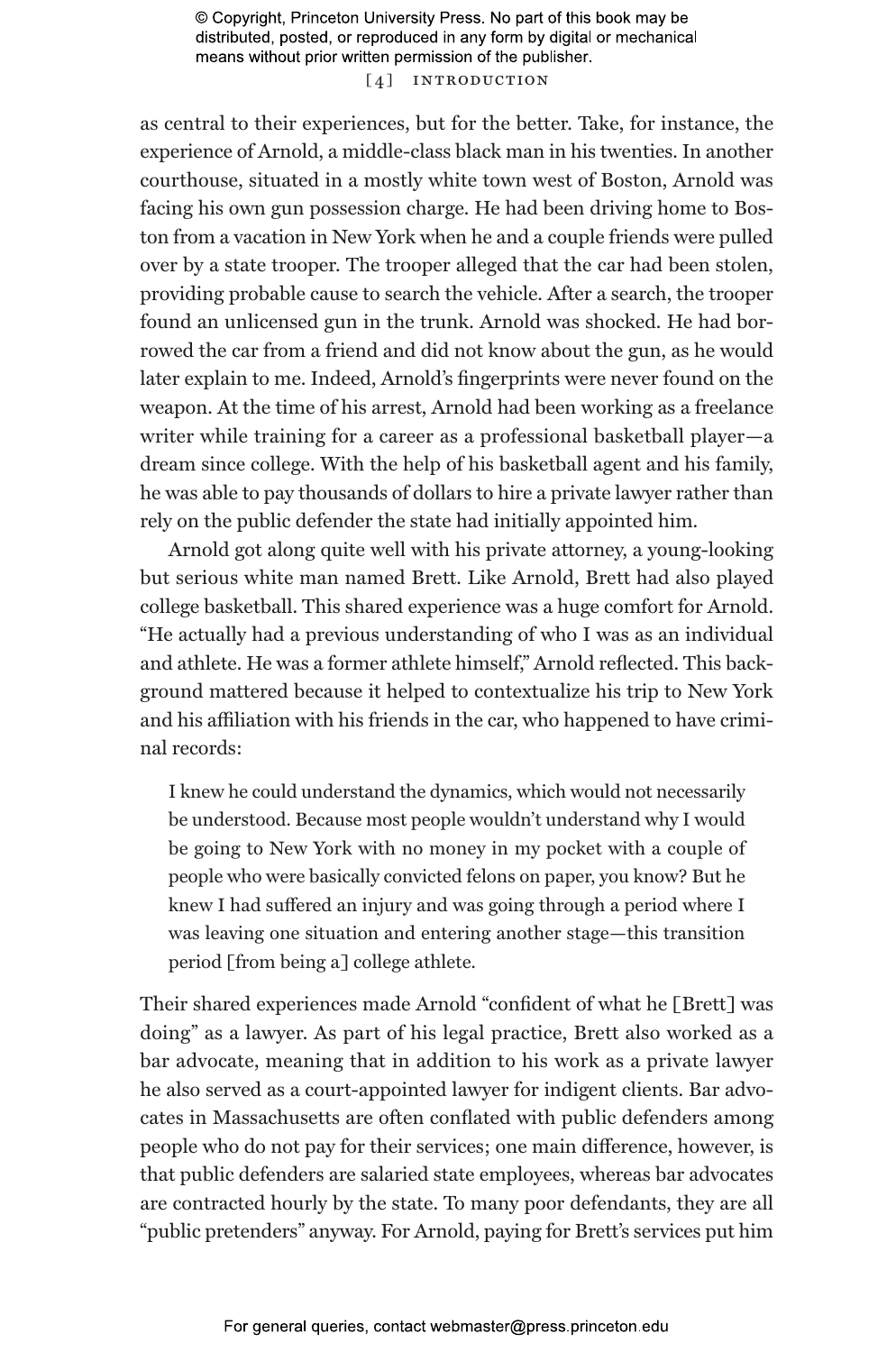at ease regardless of his simultaneous work as a bar advocate. "In hiring him and paying him a huge lump of money, there is a certain level of trust there," Arnold told me.

Arnold and Brett met regularly over the course of his case; their meetings were productive and agreeable. It was Arnold's first time in court for a crime that held the possibility of jail time. He was worried. He did not know much about the law, his legal rights, or how best to choose among various legal options, but Brett helped to fill his gaps in understanding. "He's broken things down even further than most people have," Arnold said. Together, they worked through possible motions. One motion sought to prove there was no reasonable suspicion for the stop. During the motion hearing, Arnold watched as Brett caught "the police officer lying" (in Arnold's words) about one element of the stop. He was impressed and hopeful. Although the judge denied the motion, Arnold continued to have faith in Brett, insisting that if they could not make the case go away through motions, then he wanted to go to trial. He understood the risk of jail time but was adamant about his innocence. Brett agreed. Brett felt, as he later told me, that the only reason Arnold and his friends were stopped was "because they were black." When the prosecutor offered a plea deal, Brett rejected it on Arnold's behalf. They both felt the case was winnable in front of a jury.

On the morning of his trial, Arnold was sitting nervously next to his mother in the courthouse's front hallway. She was dressed in a dark gray pant suit and wore her hair in a 'fro. Arnold was wearing a navy blazer, a tie, fitted khakis, and brown loafers. As the three of us waited for Brett to arrive, a middle-aged white man started a conversation with Arnold. "What are you here for today? Jury duty?" he asked. Arnold politely shook his head and tried to change the subject. Brett arrived just in time, and we huddled in his direction. Brett had just learned that the judge in the trial session that day was a former defense attorney; he wondered aloud whether Arnold would like to do a bench trial instead of a jury trial. Arnold thought for a second, then looked to Brett and asked, "What do you think I should do?" Brett explained the benefits of a bench trial. In a bench trial, the judge, rather than a jury, would rule on his guilt. Brett suggested that taking a chance with this former defense-attorney judge was less risky than taking a chance with what appeared to be an all-white jury pool. Without hesitation, Arnold said, "Okay, let's do it. I trust you."

Later that day, Arnold's case would be called twice before the judge once for Arnold to state that he would like a bench trial and another time for the trial to begin. During the trial, Arnold sat quietly upright at the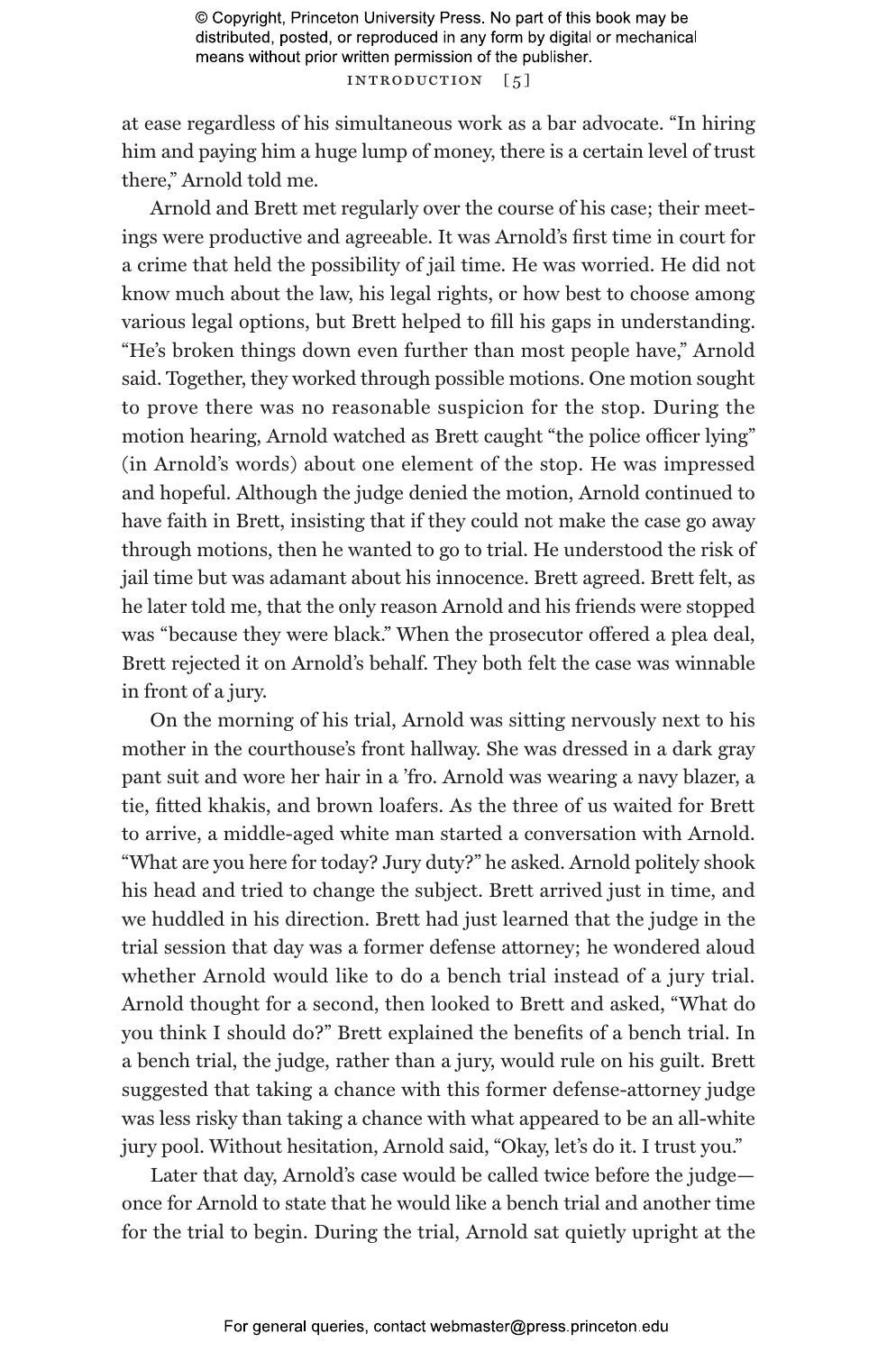[ 6 ] Introduction

defense table as Brett made opening arguments, cross-examined the trooper, and made closing arguments. After the prosecutor made her closing arguments, the judge was ready to rule. He quickly found Arnold not guilty, stating that even though the trooper had probable cause to stop the car, there was not enough evidence that Arnold possessed the firearm. Arnold exhaled in relief. From the back of the courtroom, near where I was seated, I heard his mother whisper, "Thank you, judge. God bless you."

Arnold's experiences with his lawyer and in court contrast sharply with Drew's. Although both men faced gun possession charges and both men were desperate to avoid legal punishment, their attorney-client relationships unfolded in divergent ways. Their social positions in American society brought diferent life experiences and access to diferent kinds of resources. Commonly, scholars and ordinary people conflate the experiences of people of color, especially when it comes to the criminal legal system.2 Although both Drew and Arnold felt they experienced racism in their encounters with the law, particularly in their experiences of policing, Arnold was able to leverage class-based resources and experiences unavailable to Drew. Ironically, Arnold's relative lack of knowledge about the law and willingness to defer to his lawyer afforded him relative ease in his court experience. By contrast, Drew's knowledge of his legal rights and various legal procedures often backfired, fostering mistrust of his lawyer and, ultimately, resulting in difficulties navigating the courts. These differences are rooted in the intersections of their classed and racialized experiences in American society and in interactions with their lawyers and other legal officials. Of course, other details about their cases differed, such as their actual innocence and their prior criminal histories. These differences are important elements that are also rooted in inequalities and that undoubtedly shaped their divergent trajectories through court. And yet, the differing quality of their attorney-client relationships was also a key component of how those trajectories unfolded.

This book examines how race and class inequalities in society are embedded in and reproduced through the attorney-client relationship, a defendant's most important relationship in court. I draw on interviews and courthouse observations among criminal defendants from various walks of life and among various kinds of legal officials (including lawyers, judges, police officers, and probation officers) living and practicing in the Boston, Massachusetts, area. By analyzing their experiences, this book develops a detailed understanding of the way privilege and inequality work in court interactions. Much of what we know about the interactional dynamics of privilege in American society comes from research on mainstream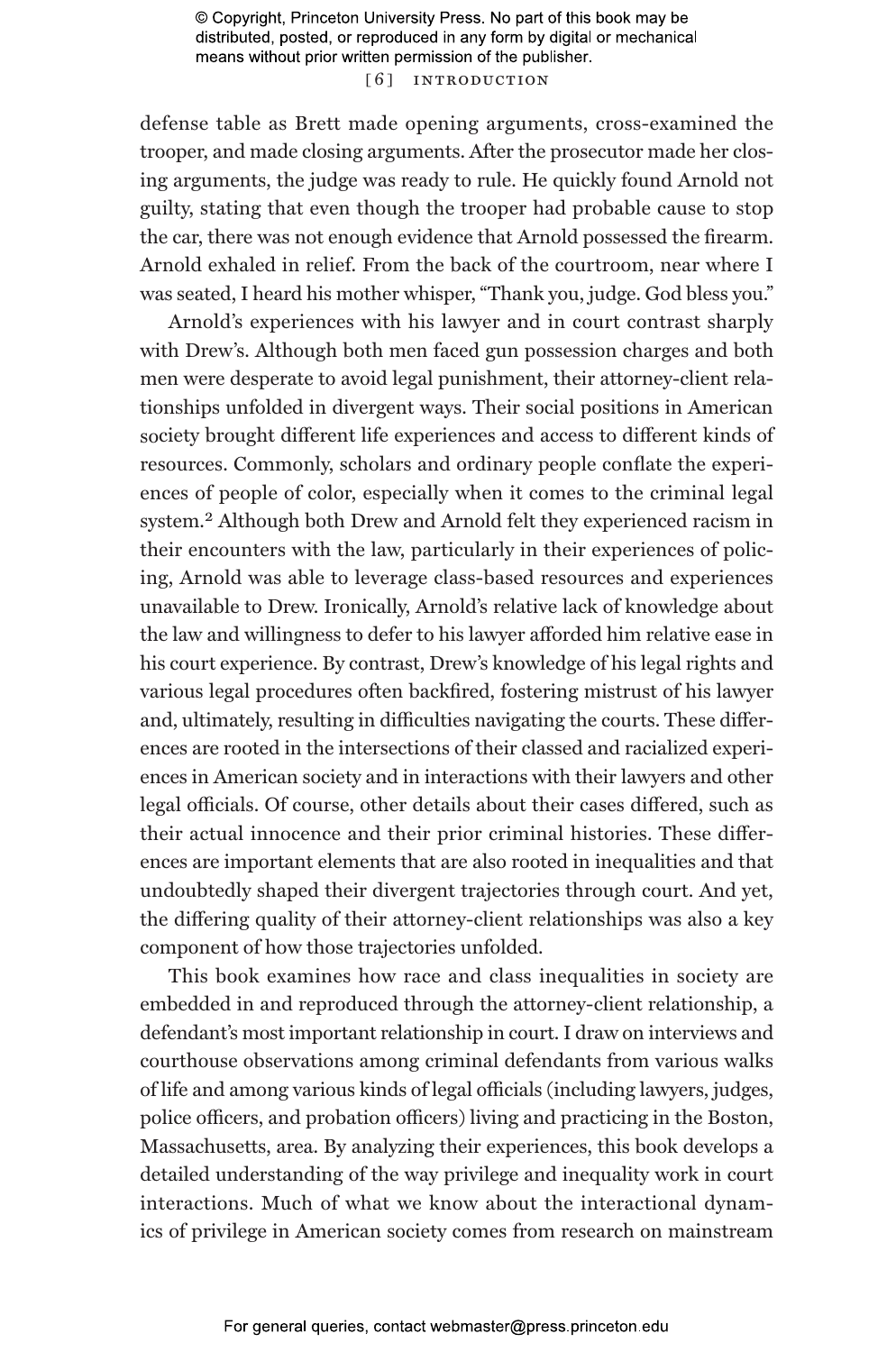Introduction [ 7 ]

everyday institutions, such as schools, workplaces, and doctor's offices. We know that when middle-class people interact with these institutions, they tend to be assertive and demanding.<sup>3</sup> They exhibit entitlement when asking for accommodations to the rules, such as exemptions from homework in school, and are unafraid to ask for more resources, such as medical attention.4 Meanwhile, the working class and poor, scholars argue, tend to defer to institutional authorities and rarely make demands for accommodations or extra resources. This typical understanding of privilege and inequality in institutional interactions, however, cannot fully account for Drew and Arnold's divergent experiences with their lawyers and the court.

The criminal courts are now an all-too common institution in people's lives; and yet, privilege works differently here. In the courts, it is the disadvantaged who are demanding and seeking accommodations through their attempts to advocate for themselves in court and exercise their legal rights, whereas the privileged defer to their lawyers and the court's authority and have little knowledge about criminal law. Inequality exists in both the content of these attorney-client relationships and in their implications. Race and social class inequalities are *constituted* in the numerous tiny moments between lawyers and their clients.<sup>5</sup> In other words, the different experiences privileged and disadvantaged people have, and the meanings they make from them, are themselves markers of inequality. Whereas the privileged tend to experience attorney-client relationships like Arnold and Brett's, the disadvantaged tend to experience relationships like Drew and Tom's. Not only are these relationships markers of inequality, but they also have implications for inequality. The attorney-client relationship *repro*duces race and class inequalities.<sup>6</sup> For the disadvantaged, a relationship with a lawyer often results in coercion, silencing, and punishment. For the privileged, a relationship with a lawyer often results in leniency, ease of navigation, and even some rewards. Therefore, race and class disparities in legal outcomes likely emerge, in part, from the taken-for-granted and hidden rules of the courts, which discriminate between defendants based on how they interact with their lawyers and present themselves in front of judges.

I define disadvantaged people as those who live in neighborhoods with high levels of punitive police surveillance and who have routine (and often negative) experiences with the legal system, limited social ties with empowered people, and limited access to financial resources. Privileged people, by contrast, are those who have access to empowered social ties and financial resources and who rarely have negative encounters with police or other legal officials.7 These dimensions of privilege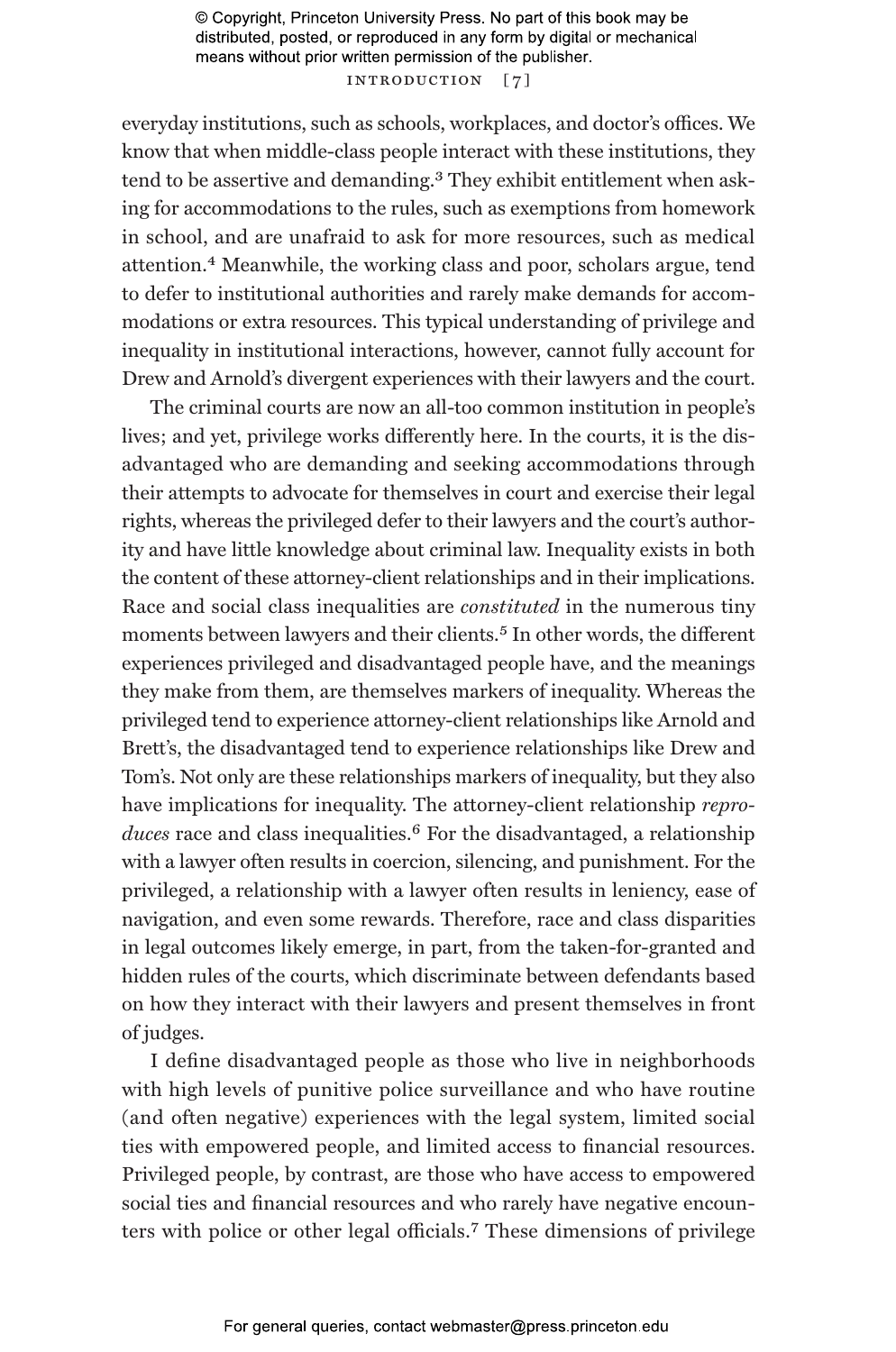[ 8 ] Introduction

and disadvantage vary along traditional axes of racial (e.g., black/Latino/ white) and socioeconomic (e.g., middle-class/working-class/poor) stratification among the people in this study. Much like other sociologists, I define middle class as having a four-year college degree and stable employment; working class as having stable employment but less than a college degree; and poor as lacking both a degree and employment.<sup>8</sup> In the pages that follow, I share the experiences of sixty-three defendants some who are disadvantaged people of color struggling to make ends meet, and others who are white and/or middle class, from aspiring basketball players to nurses to investment consultants, who have fallen on hard times and wound up facing a criminal charge. As we will see, middle-class people of all racial backgrounds (like Arnold) and white working-class people in this study tend to fall into the privileged category with respect to attorney-client relationships, whereas working-class people of color (like Drew) and the poor of all racial backgrounds tend to fall into the disadvantaged category.

Throughout the book, I adopt a situational approach, paying careful attention to the intersections of race and class inequality as felt in interactive moments among the people I met and as enacted by the hidden rules of the court.9 Privilege and disadvantage are better understood as characteristics of the situations in which people often find themselves rather than as fixed characteristics of individuals.10 One characteristic of inequality that this book does not fully examine is gender. Men in the United States, especially poor black and Latino men, are more likely to face various forms of punishment—from policing to incarceration—than women. And yet, when compared to others, our country punishes women more harshly than other countries punish their average citizens, of all genders.11 Indeed, as part of my research, I met eleven women defendants whose experiences I have included and analyzed alongside those of the fifty-two men defendants in the study. Although I do not find systematic differences between men and women, a diferent study with greater gender diversity might uncover important, and even counterintuitive, realities about gendered interactions between lawyers and their clients.12 The focus of this book, however, is on race and class inequality—enduring features of inequality in the criminal legal system.

This book is about *injustice* as much as it is about inequality. Over the past forty years, the number of people arrested, processed in court, and incarcerated has skyrocketed. This increase in punitive legal control has disproportionately impacted poor and marginalized communities of color. The experiences of Drew, Arnold, and the other people in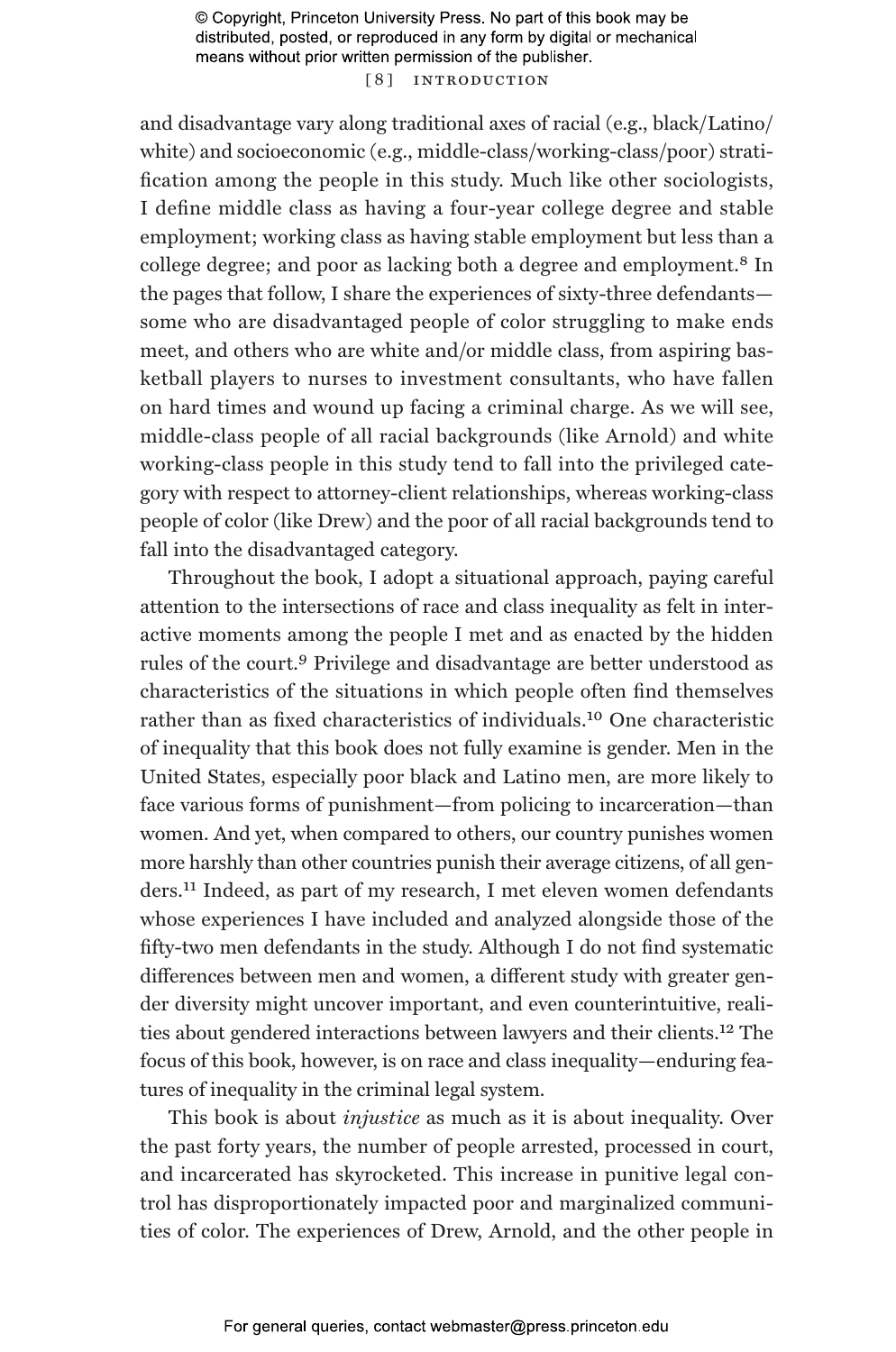this book take place in a uniquely punitive moment in American history. This moment, as it is experienced in our courts, raises fundamental questions about fairness and justice. As we will see throughout the book, legal representation alone does not ensure justice. The disadvantaged, who are afforded court-appointed attorneys by law, nevertheless find themselves in attorney-client relationships that are fraught, commonly resulting in unfavorable legal outcomes and almost always leaving defendants feeling unheard and resentful. The mere fact of being represented by a lawyer, for the disadvantaged, is not a means to equitable outcomes. For the privileged, however, a trusting relationship with an effective lawyer is often accompanied by a reduction in one's sentence or—far less often, but still possible—a not guilty verdict. The inequality between the two groups is unfair and could be remedied, but all is not well for the privileged either. A positive attorney-client relationship cannot make up for the stigma, lost resources, and stress that comes with court processing. Among almost all the defendants I met, the court process rarely contributed positively to their rehabilitation, willingness to admit fault for their crimes, or efforts at repairing the harm they caused their victims. The injustice of the courts, I have come to realize, extends well beyond the inequalities disadvantaged defendants face.

# *The Courts in an Era of Mass Criminalization*

Countless books, articles, and essays have been written about "mass incarceration." The term speaks to the sheer size—unmatched both in American history and anywhere else in the world—of our incarcerated population.<sup>13</sup> Beginning as early as the 1960s, the US federal government and state governments shifted from investing in social services to investing in punitive programs and policies meant to control the poor and other stigmatized groups, particularly young black men. Jail and prison were increasingly seen as the best-available tools for dealing with social problems and harms such as drug use, civil disorder, poverty, and various forms of violence, which appeared to be increasing during that period. Incarceration rates began rising in the late 1970s and peaked in 2008, but more than a decade later, the United States continues to have the highest incarceration rate in the world. In 2016, 450 of every 100,000 residents in the country were incarcerated in state or federal prisons; in 1978, that number was  $131$ .<sup>14</sup> Although incarceration rates have slightly declined in the past decade, the number of people incarcerated in prison, jail, and other detention facilities today totals more than two million.15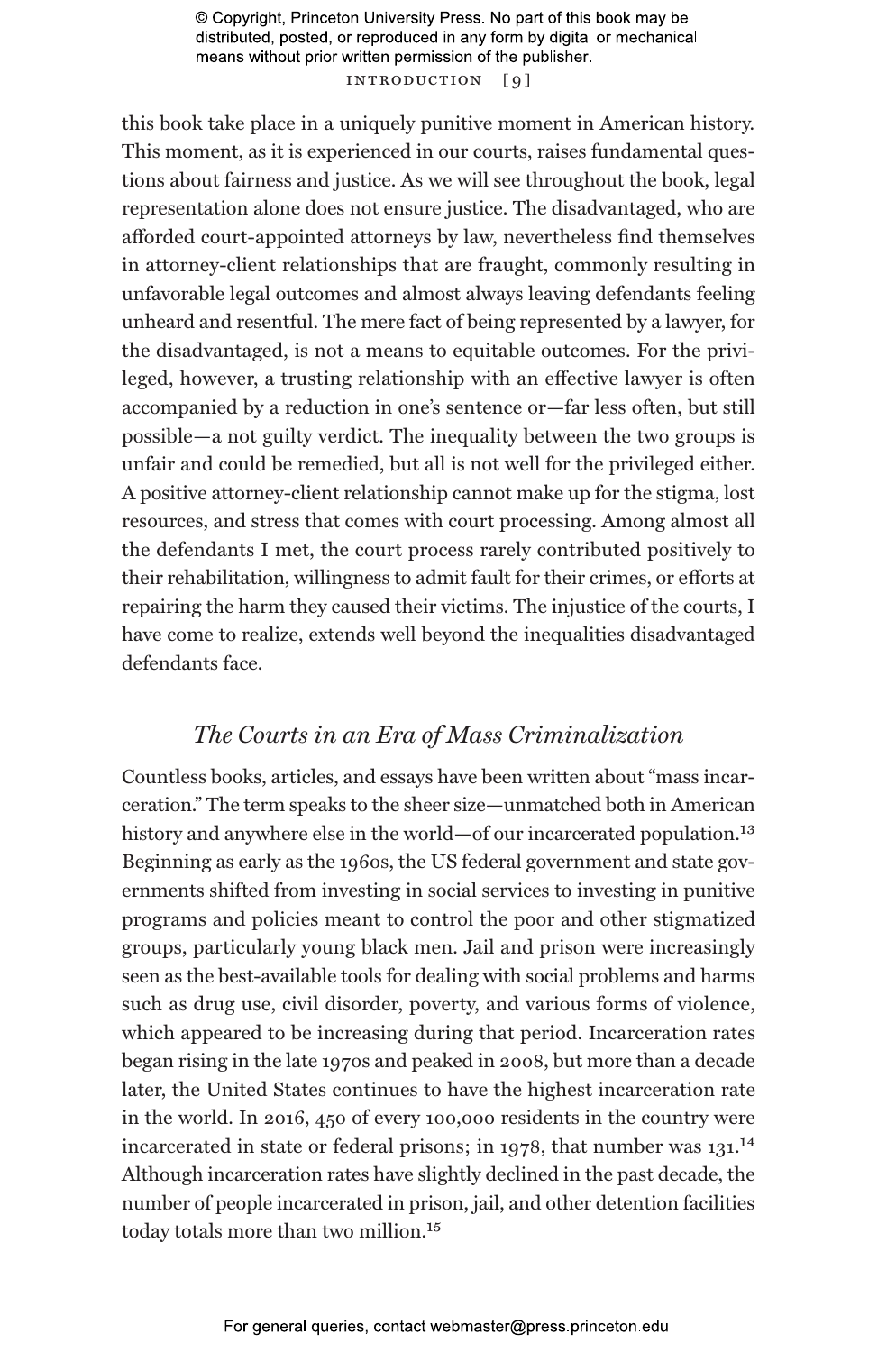[10<sup>]</sup> INTRODUCTION

This present era of punitiveness extends far beyond the prison. Beyond incarceration, other forms of punitive legal control have similarly expanded over the past forty years. State and federal governments have invested more and more resources in policing, pretrial detainment, probation, and parole.16 Meanwhile, local jurisdictions have used criminal fines and fees to raise revenue.<sup>17</sup> In 2015, nearly 4.7 million adults were on probation or parole, which are forms of legal control that often require people to abide by certain conditions—such as drug testing or GPS monitoring to remain in their communities rather than be incarcerated.18 In the same year, nearly a million people over the age of sixteen had been arrested in the past twelve months, and 53.5 million experienced some form of contact with the police.19 Instead of mass incarceration, then, we can speak of *mass criminalization*, or the use of an array of punitive legal techniques and institutions—from policing to court-manded probation and parole to incarceration—that have affected a broad swath of Americans. Lawyer and social activist Deborah Small contrasts the term "mass criminalization" to the term "mass incarceration," noting how the former is a broader term that "includes the expansion of law enforcement and the surveillance state to a broad range of activities and settings."20

Mass criminalization emerged from a confluence of social and political shifts in the mid to late twentieth century. Partly motivated by a rise in crime rates in the 1960s, the government shifted from social welfare provision to punishment.<sup>21</sup> Federal and state governments stopped investing in social initiatives, such as job programs, housing, and neighborhood revitalization, and started investing in punitive programs, such as police militarization, prison expansion, and the imposition of fines and fees meant to manage "dispossessed and dishonored populations."22 Young urban black men, portrayed as uniquely deviant and violent, were used as props by multiple presidents and numerous congresspeople to motivate public support for political campaigns, perhaps most infamously the war on drugs.<sup>23</sup> "Between 1982 and 2001, the United States increased its public expenditures for police, criminal courts, and corrections by 364% (from \$36 to \$167 billion, or 165% in constant dollars of 2000) and added nearly 1 million justice staff," writes sociologist Loïc Wacquant.<sup>24</sup> Despite a dramatic decline in crime rates beginning in the mid-1990s, this instinct toward punishment has largely remained in place into the twenty-first century.25

Poor communities of color have been disproportionately and negatively impacted by mass criminalization.26 Arrest and incarceration rates are higher among blacks and Latinos compared to whites and among those with lower levels of education compared to their better-educated peers.<sup>27</sup> At the same time, mass criminalization has been felt across demographic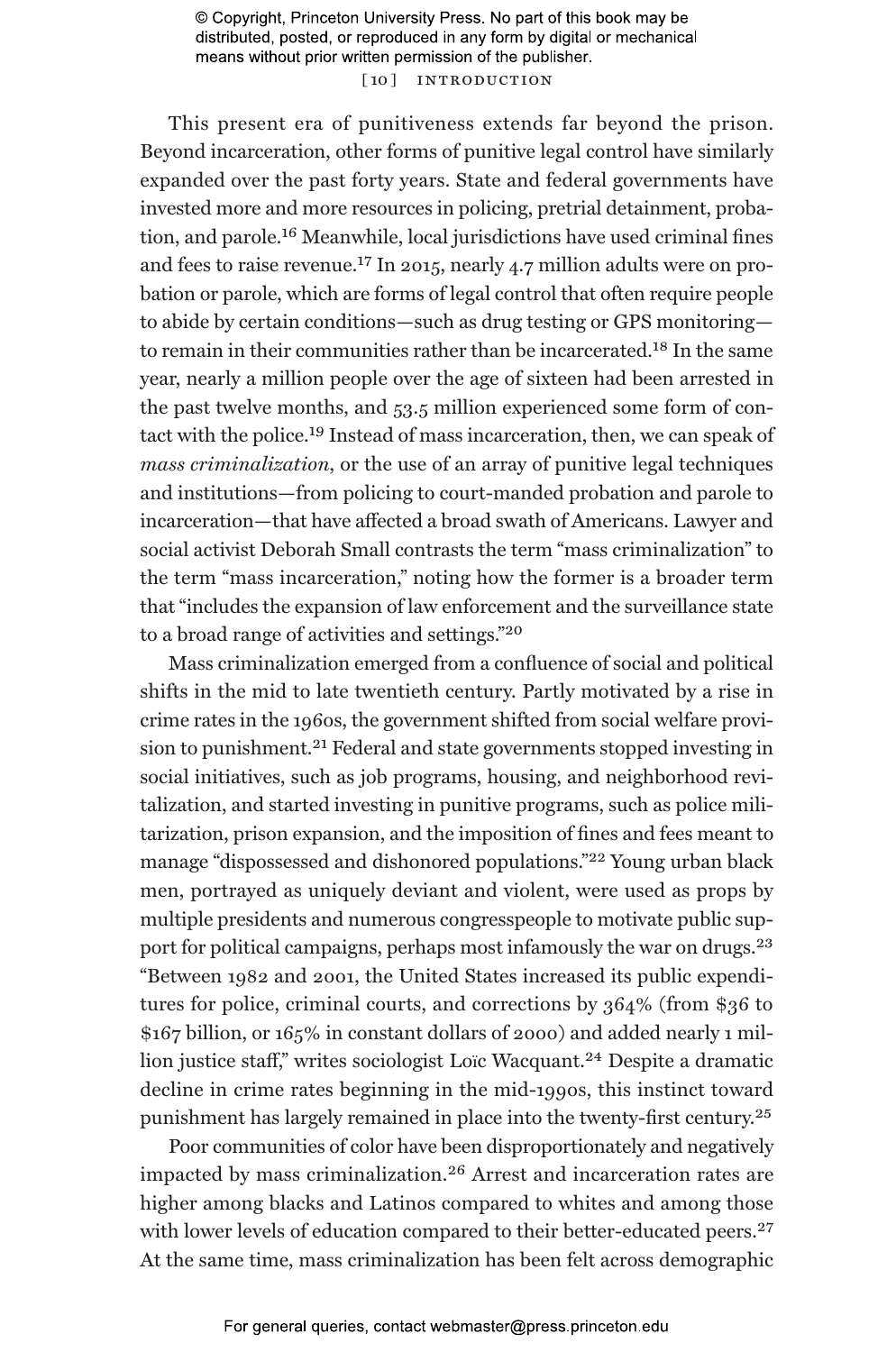Introduction [ 11 ]

groups. Legal control has expanded so much that people who have had contact with the criminal legal system come from all walks of life. Over the past several decades, members of more privileged demographic groups—even if they are not the intended targets of punitive governmental policies—have been pulled into the system in increasing numbers. For instance, the rate of incarceration has slightly increased among highly educated men. About 5 percent of black men with some college education born in the 1940s experienced incarceration by their mid-thirties, compared to over 6 percent of similarly educated black men born three decades later.28 Among white men, these numbers tripled—from 0.4 percent to 1.2 percent. The percentages of black and white men with some college education who have been incarcerated seem small, but they represent hundreds of thousands of people. Moreover, the geographic location of criminalization has expanded from urban, mostly black areas to whiter suburban and rural areas.29 Criminalization appears to be expanding its demographic reach.

This dual reality—the disproportionate criminalization of poor people of color alongside increased criminalization of more privileged groups also manifests, not surprisingly, in the courts. Numerous studies show that the courts tend to magnify race and class disparities at arrest, translating them into more pronounced disparities at incarceration.30 Black people, Latinos, and the unemployed receive harsher court outcomes than similarly situated white people and employed people who happen to be brought into court.31 From the prosecutor's decision to charge a person for a crime to the judge's decision to sentence someone to probation or prison, disadvantaged defendants often fare worse. The data vary by court jurisdiction and crime type, but they nevertheless paint a consistent and overarching portrait of inequality in the courts that cannot be fully explained by differences in legal factors, such as the nature of the offense committed or the defendant's criminal record.32

These big-picture statistics are damning enough, but my concern in this book is diferent. I offer another vantage point—a look at how race and class inequalities in the criminal courts are experienced on the ground. Doing so requires an analysis of everyday experiences, not just an analysis of macrolevel trends. It requires moving from the quantitative and abstracted toward the qualitative and lived. It requires asking not just how many white people, black people, or poor people are represented in the nation's police stations, courts, and prisons in any given year but also how these diferent groups of people experience the criminal legal system when they are up against it. It requires assessing how the advantages and disadvantages of occupying particular race or class categories in everyday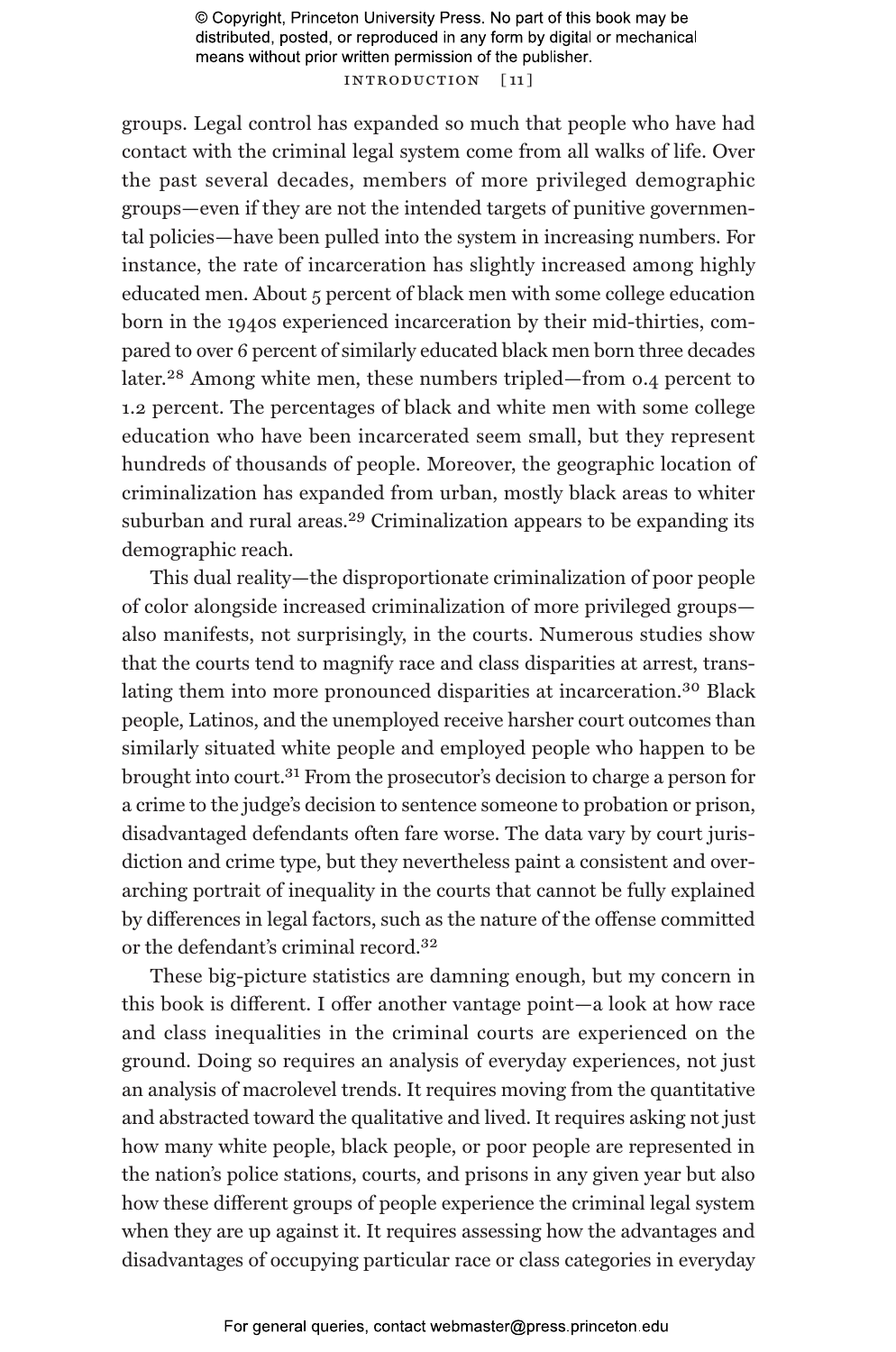life spill over into the way people experience being sorted by the criminal legal system.

We know an increasing amount about the courts as an organization and how court officials (that is, judges, prosecutors, probation officers, and defense attorneys) make decisions; but we know far less about the other side of the equation—the experiences of defendants. When a person is arrested and charged with a crime, they become designated, by law, as a defendant who is legally presumed innocent until they are convicted. Popular and scholarly accounts of the courts portray defendants as passive consumers of legal sanctions, constrained by powerful forces beyond their control. Courts are oft imagined as processing institutions—simple machines, spitting out convictions with little care for the particular circumstances or factual guilt of the defendant.33 Even when cases receive individualized attention, the process is thought to move quickly for most defendants and to provide little room for negotiation. At best, only the most privileged defendants can afford lawyers who exercise every legal avenue on their behalf, heroically litigating motions and prompting dayslong trials. Meanwhile, most defendants have their cases adjudicated through plea deals or dismissals, which are thought to involve little, if any, participation from defendants. There is a reason these narratives are taken for granted—there is much truth in them. And yet, while common narratives speak to certain realities of our nation's courts, they are incomplete.

This book offers a corrective to this literature by describing the many ways defendants exert agency during the court process in the face of various constraints and opportunities.34 Shifting attention toward the defendant as an undertheorized actor, I examine defendants' experiences of the court process through the lens of their most important relationship in court: the attorney-client relationship. My argument departs from how most academics have come to understand and study the criminal courts, precisely because of my attention to defendants' interpretations of, and interactions with, their lawyers. Just as schools cannot be understood only from the perspective of teachers or workplaces only from the perspective of employers, courts cannot be understood only from the perspective of court officials. Scholarship on workplaces, schools, and other institutions is growing more comprehensive, affording us a better understanding of the complexities of all kinds of relationships, and revealing how the exploitation between an employer and employee, for instance, is complex, often produced through interaction and rooted in fundamental power asymmetries. By peering into the attorney-client relationship, we can see the many ways defendants strategize, resist, and even consent with respect to the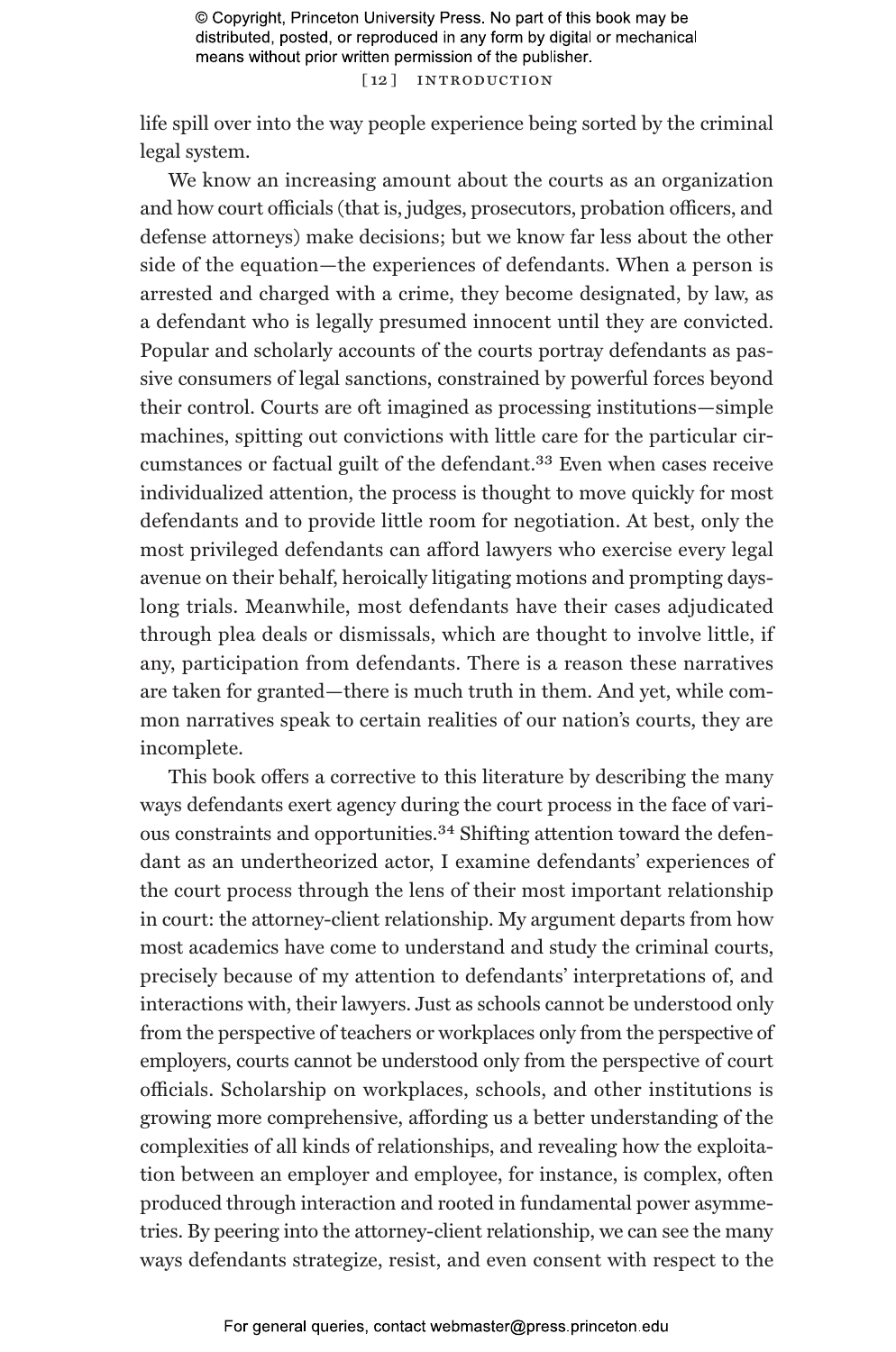power of officials and the hidden rules of the court process. Consequently, this book paints a more complete portrait of injustice as it manifests inside, and reverberates outside, the courtroom.

One of the earliest detailed ethnographies of the courts was sociologist Abraham Blumberg's 1967 book *Criminal Justice*. Before its publication, many scholars and journalists assumed that criminal courts involved vigorous trials and passionate disagreements between prosecutors and defense attorneys. Blumberg dispelled that myth and gave us the bleak vision of the courts that still prevails a half century later. He argued that most defense attorneys and prosecutors engaged in "justice by negotiation," whereby they relied on plea deals to quickly dispose of court cases. He characterized the courts as engaging in "assembly line" justice: overwhelmed court officials facing heavy caseloads disposed of cases quickly and with little attention to the unique features of a case or a defendant.35 A gloomy portrait of rampant plea deals and the conviction of innocent defendants replaced the more dramatic (and desirable) narrative of defense attorneys zealously defending their clients at trial. Blumberg's findings also critiqued the then-common assumption that defendants could fight their cases if they had the right resources at hand. He argued that resources related to a defendant's class status—such as money or social esteem—had little influence on a defendant's legal outcomes. According to Blumberg, the processing bureaucracy did not differentiate between the rich and the poor.<sup>36</sup> And yet, racial and class disparities have remained a durable feature of the courts—a feature for which Blumberg's many important insights could not account.

In the 1960s and 1970s, the US Supreme Court expanded due process rights for criminal defendants across the country—rights that seemed destined to slow down the court process, provide greater leverage to defendants, and ensure the criminal law's fair application across social groups. These newly enshrined procedural rights included the right to a defense attorney, the right to remain silent, and the right to know about exculpatory evidence held by the prosecution.37 In 1963, in *Gideon v. Wainwright*, one of the most celebrated rulings expanding the right to an attorney, Justice Hugo Black wrote:

From the very beginning, our state and national constitutions and laws have laid great emphasis on procedural and substantive safeguards designed to assure fair trials before impartial tribunals in which every defendant stands equal before the law. This noble ideal cannot be realized if the poor man charged with crime has to face his accusers without a lawyer to assist him.38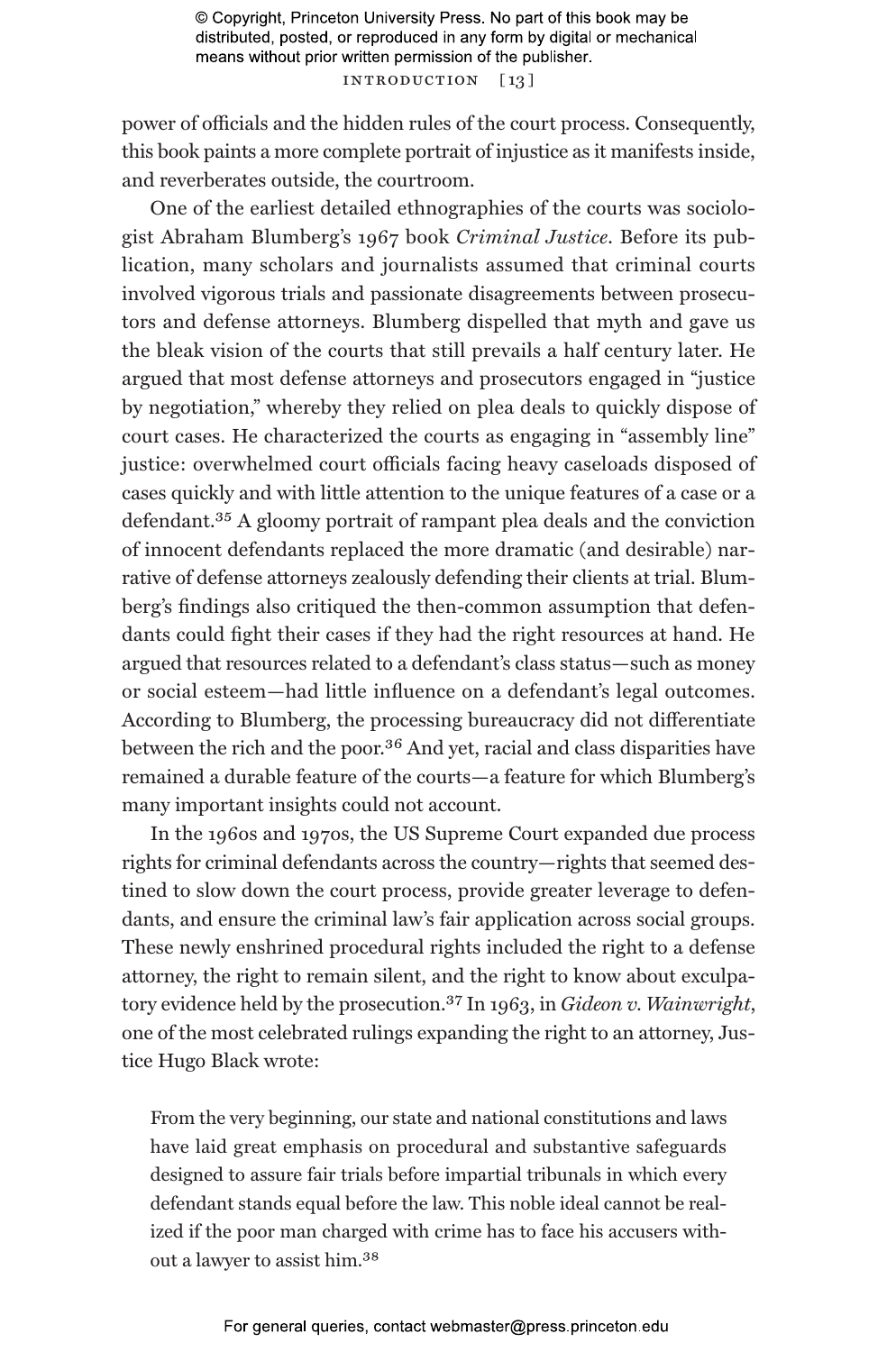[14] INTRODUCTION

Justice Black's opinion suggested that expanding the right to counsel would help to ensure "equal[ity] before the law" for poor defendants. Over time, the right to counsel has been extended to numerous stages of the criminal process, including police interrogations, arraignment, pretrial hearings, probation revocation hearings (in some states), and the plea colloquy.39

Despite these constitutional guarantees, researchers kept documenting more of the same: high plea rates, a lack of adversarialism, and coercion by defense attorneys. For instance, James Eisenstein and Herbert Jacob studied felony courts in Baltimore, Chicago, and Detroit in the early 1970s. They found that public defenders felt pressure to control their clients, given their high caseloads and limited time (state funding for the defender's office was based on the efficiency by which defenders disposed of their clients' cases).40 Yet, in contrast to Blumberg's description of the court as an assembly line, Eisenstein and Jacob argued that defendants' cases—at least felony cases—did receive some individualized attention from officials seeking to determine whether they were truly guilty or innocent. Studying a lower court in New Haven in the 1970s, political scientist Malcolm Feeley also observed overworked defense attorneys and a preponderance of plea deals. He offered his own critiques of Blumberg and other scholars, arguing that high plea rates in courts do not necessarily suggest a lack of adversarialism. He showed that even plea deals involve sparring between defense attorneys and prosecutors. For instance, defense attorneys appeared to use motions and off-the-record negotiations to uncover the facts of the case and convince prosecutors and judges to be more lenient toward their clients.<sup>41</sup> Although he focused on the role of court officials in shaping these negotiations, he suggested that defendants might also play a role in influencing the process. He wrote: "The interests of the accused can also shape the outcome of a case. Many defendants are intense, and willing to do whatever is necessary to avoid conviction or minimize their sentence."<sup>42</sup>

A handful of interview-based studies conducted among defendants in the 1970s revealed pervasive frustration with lawyers (especially the new wave of indigent defense attorneys and public defenders, who emerged as a result of the recent Supreme Court rulings). Frustration, mistrust, and skepticism was especially common among defendants from disadvantaged backgrounds—the very people who were supposed to have benefited most from the Supreme Court's expansion of the right to counsel.<sup>43</sup> A study published in 1971 reflected this sentiment in its title: "Did You Have a Lawyer When You Went to Court? No, I Had a Public Defender."<sup>44</sup> Often, indigent defendants reported feeling that their attorneys pressured them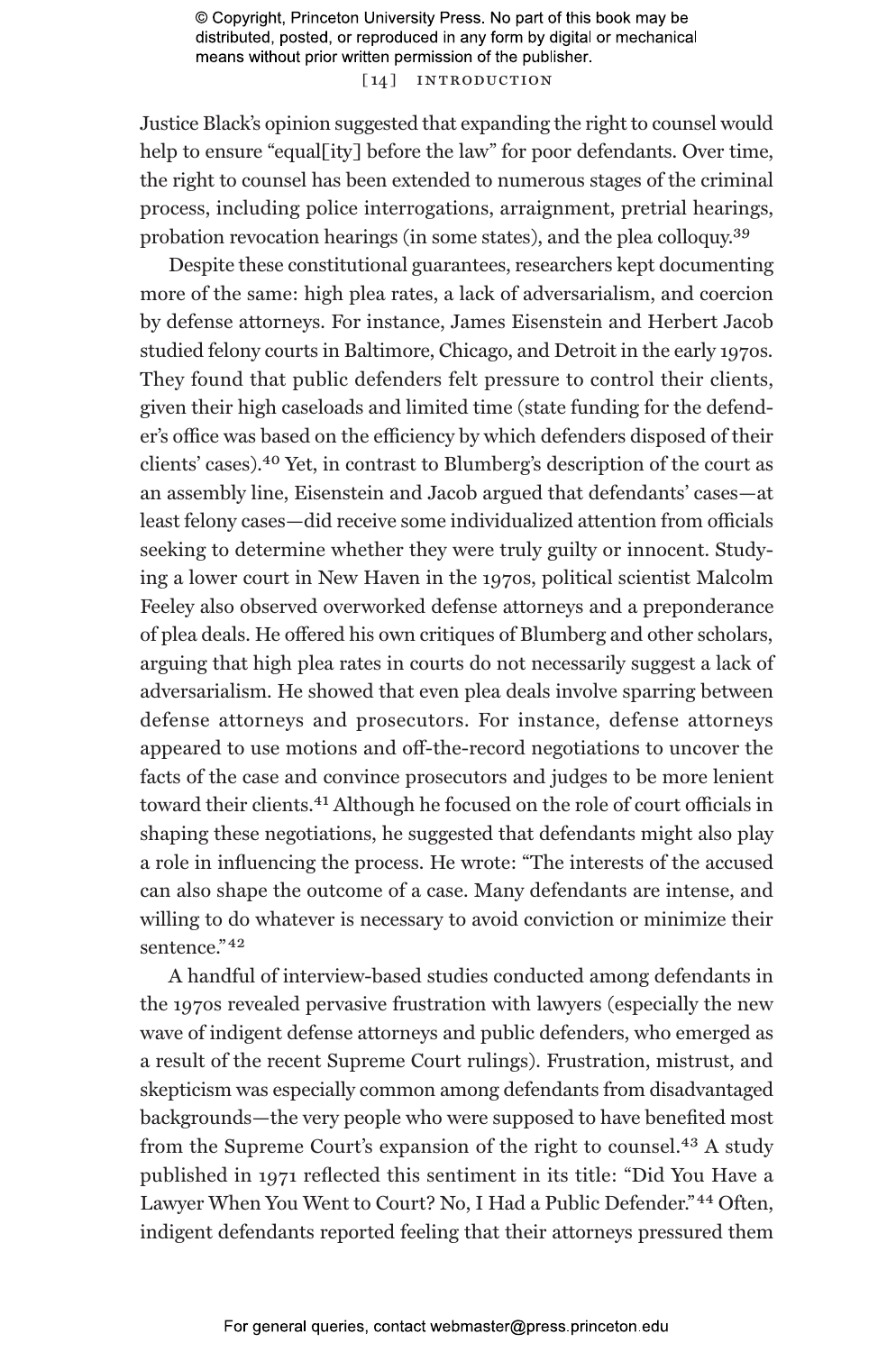to take plea deals against their best interests.<sup>45</sup> Meanwhile, defendants who retained private attorneys reported higher levels of trust in their lawyers and a greater belief in their lawyers' legal competence.<sup>46</sup> More recent research has found that involvement is a key factor: when a defen-

dant felt that their lawyer (whether court appointed or privately retained) allowed them to participate in their own legal defense, they were more likely to trust that lawyer.<sup>47</sup>

Since the late 1970s, the criminal courts have experienced even higher caseloads and more apparent racial and class disparities. Although racial disparities in incarceration, for instance, have been a feature of the criminal legal system since the beginning of the twentieth century, such disparities peaked in the 1990s nationwide and persist today.48 These disparities also manifest in bloated courtroom caseloads and police arrest records, which vary from jurisdiction to jurisdiction. In New York City, for instance, broken windows policing in the 1990s—a proactive form of policing that focuses on policing disorder and low-level offenses rather than reacting only to serious offenses—resulted in a sharp rise in misdemeanor arrests, with racial disparities reaching their peak in 2007.<sup>49</sup> In Massachusetts, marijuana possession arrests in the first decade of the twenty-first century peaked in 2007 and sharply declined after decriminalization in 2009. Despite these reforms, racial disparities increased from 2001 to 2010. In 2001, black people across the state were 2.2 times more likely than white people to be arrested for marijuana possession and 3.9 times more likely in 2010.50 In Suffolk County alone, where Boston is located, blacks were 4.8 times more likely than whites to be arrested for marijuana possession in 2010.

Recent qualitative and mixed-methods research on the court has begun to unpack these inequalities. In sociologist Nicole Gonzalez Van Cleve's 2016 study of the court system in Cook County, Illinois, she reveals how race is embedded in punishment.<sup>51</sup> She argues that prosecutors, judges, and even defense attorneys rely on racist moral labels to determine which defendants to punish and which to treat leniently. Defense attorneys worried about their "street cred" among prosecutors and judges, which is necessary to obtain favorable plea deals for certain clients—participate in the court's racist culture by mocking their clients, treating them as burdens, and devoting time only to those deemed worthy of their advocacy. Sociologist Issa Kohler-Hausmann, in her 2018 study of misdemeanor courts in New York City, examines how today's courts responded to the rise in low-level arrests, a defining feature of the period of mass criminalization.52 From 1980 to 2010, the annual number of people arrested in the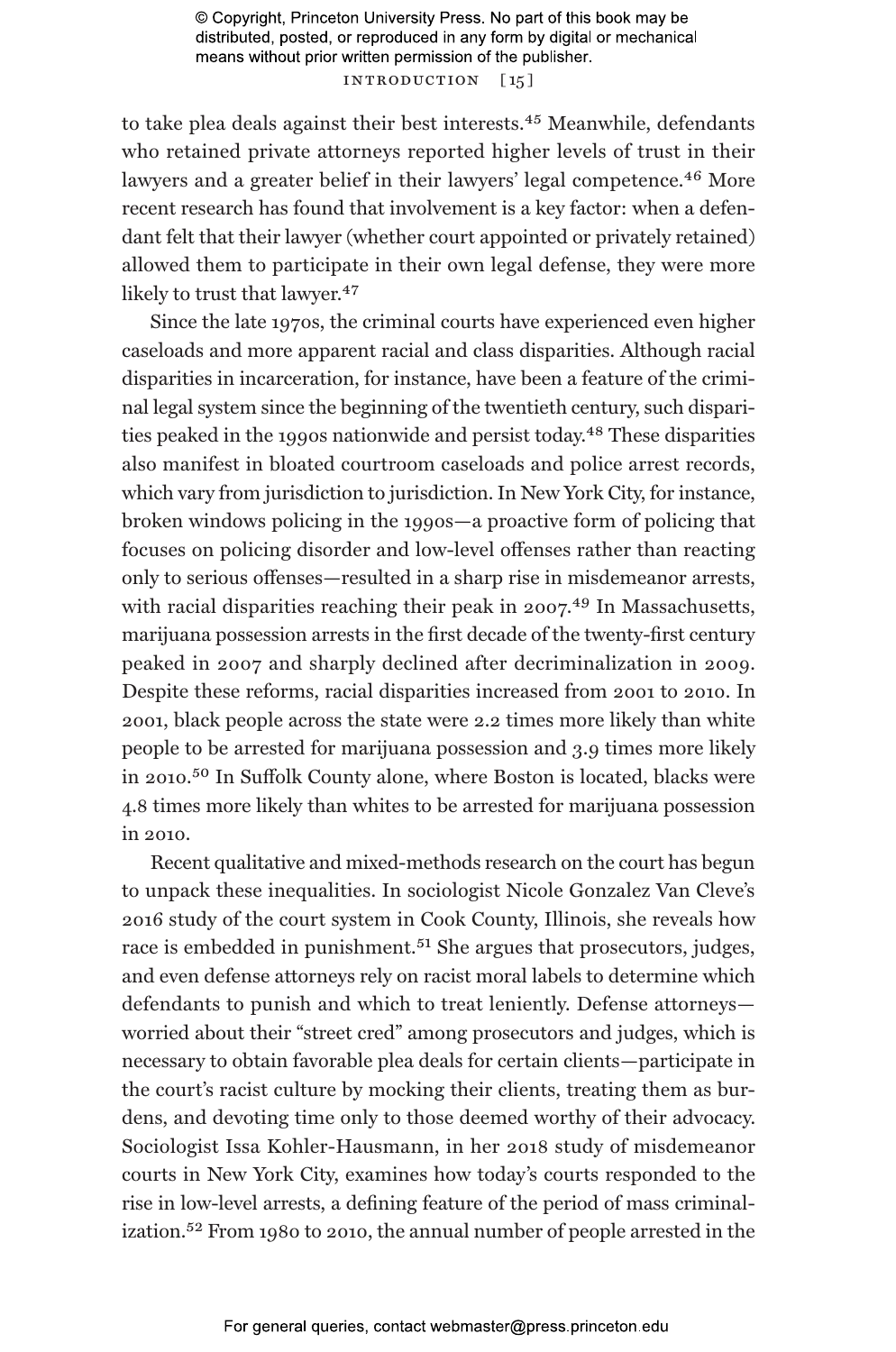city for a misdemeanor nearly quadrupled. Faced with this bevy of new arrestees, but constrained by the same resources, court officials responded by sorting, testing, and monitoring defendants rather than adjudicating their guilt or innocence. The likelihood of being convicted of a misdemeanor decreased over the period, but an abundance of adjacent tools were refined and regularly employed by officials. These tools—creating misdemeanor arrest records, requiring frequent court appearances, issuing restraining orders, and requiring enrollment in drug abuse programs only deepened the courts' investment in social control rather than justice, further entrenching existing inequalities.

While this research tradition has contributed to our understandings of the logics, tools, and actions of court officials and how they contribute to the function of the courts, scholars have far less understanding of how defendants and their interactions with lawyers play a role in the system. Interactions with lawyers are important features of the system that, this book argues, has profound implications for people's court experiences. To be sure, Feeley, Van Cleve, Kohler-Hausmann and others have hinted at defendants' agency in courtrooms.<sup>53</sup> And a handful of interview-based studies have provided important insights into defendants' attitudes about their lawyers.54 But these studies, many of which were conducted in the 1970s, do not tell us how defendants think and interact today, in a time when they have greater access to legal resources and rights.<sup>55</sup> Moreover, studies drawing only on interview data do not afford sufficient insight into the complex dynamics of attorney-client interactions. We have yet to observe and unpack the small, yet important, moments of attorneyclient interactions in private and in open court settings. What theoretical tools might we need to understand more fully the making of privilege and inequality in the attorney-client relationship?

# *The Perils of the Attorney-Client Relationship*

To understand how inequalities are constituted and reproduced between lawyers and their clients, we must examine the *relationships* between the two, rather than the attitudes or behaviors of one or another. I draw on cultural sociological theory and relational theory—two related sociological approaches that have been used by scholars to analyze the human relationships at the heart of a wide variety of other institutions.

Each defendant, as they make their way through the legal process, is faced with several consequential choices. Legal scholars studying the rights of defendants regularly note the myriad choices defendants are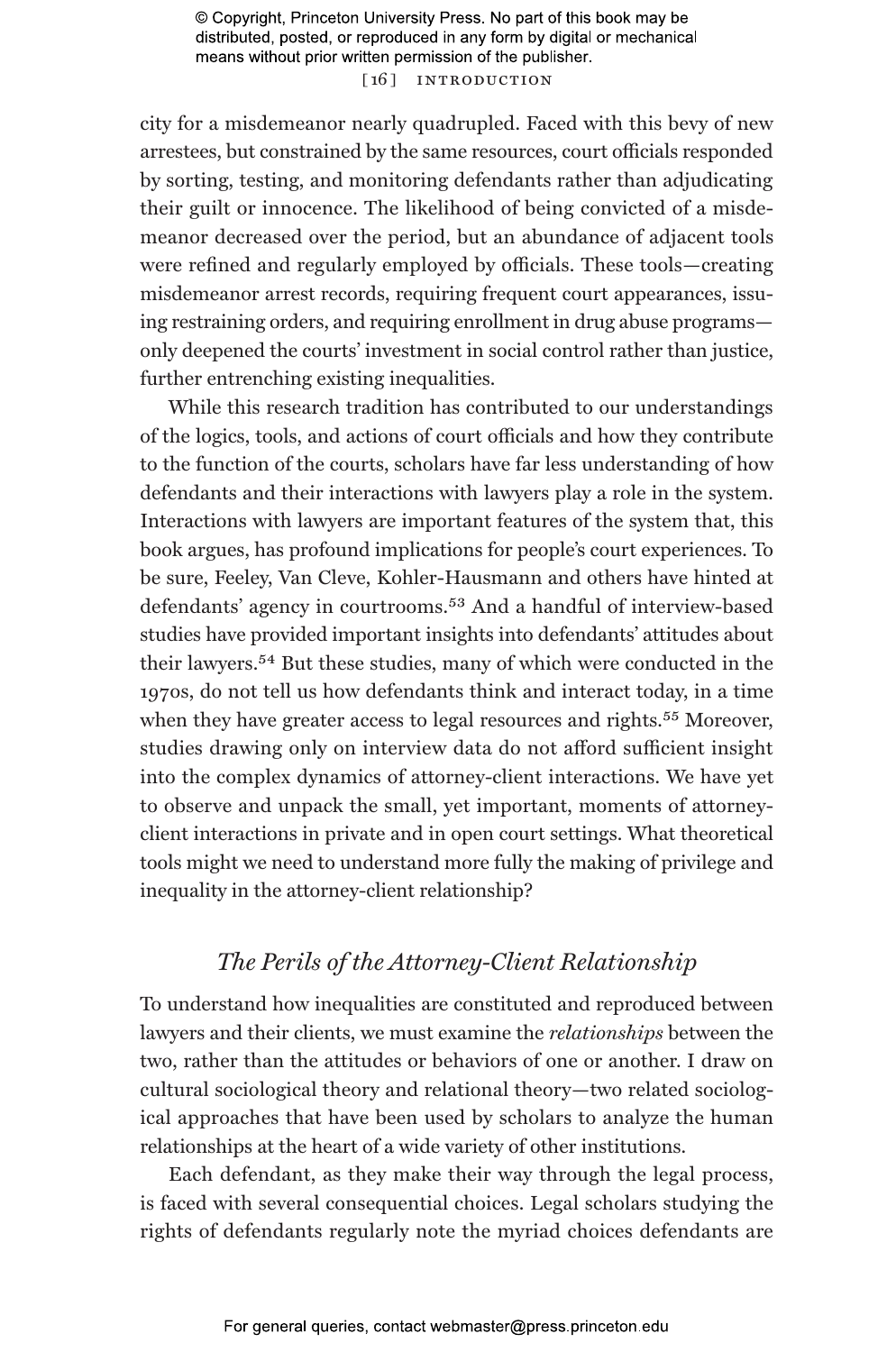Introduction [ 17 ]

theoretically afforded. For instance, they must choose (or refuse) legal counsel, have privileged conversations with their attorneys, consider their lawyer's proposed pretrial strategy, choose to take their case to trial or plead guilty, decide to take the witness stand, and consent to sentencing alternatives.56 These decisions involve immense uncertainty and risk; each choice opens or forecloses further choices and uncertainties that have important implications in defendants' lives. And these decisions take place in an asymmetrical relationship (no matter how wealthy the defendant is), whereby lawyers often have more power to control the terms of interaction.57 We can think of the choices of each defendant as being as constrained as they are consequential; thus, it is important to understand how they make their decisions, at what cost, and with what effect.

A defendant's choices and ways of engaging with the court are relational, meaning they unfold with respect to other social actors who have their own motivations, power, and constraints. Nothing in a courtroom happens in isolation. And the process is enacted by people. Despite popular portrayals of the criminal courts as processing machines, defendants do not stand before an inanimate system known as the "court" that mechanically dispenses one punishment after another. Rather, the court is a collection of humans—a judge, a prosecutor, a defense attorney, a probation officer, a court officer, and a court clerk—before whom the defendant must stand.58 With their own professional and personal motivations, worries, and blind spots, these officials make decisions in relation to, and in expectation of, one another.59 Outside the courtroom, each of these court officials belongs to broader organizations, such as the prosecutor's office or the defender's office, to which they must report. These organizations, in turn, have organizational policies that constrain the onthe-ground decision making of each official. These policies are themselves enacted in a relational way through directives from those in charge (e.g., a district attorney or a chief counsel) to their subordinates (e.g., assistant district attorneys and staff public defenders). Those in charge of these organizations are themselves constrained by legal policies created by their respective legislative bodies (bodies also made up of humans who have relationships to constituents, donors, and the like), and then upheld by appellate judges.<sup>60</sup>

The attorney-client relationship, in particular, is unrivaled in its significance for a defendant. It is the only relationship that legally protects every single interaction. Conversations between lawyers and defendants are privileged, meaning the lawyer is bound not to share any confidential information the defendant shares with them, save for statements about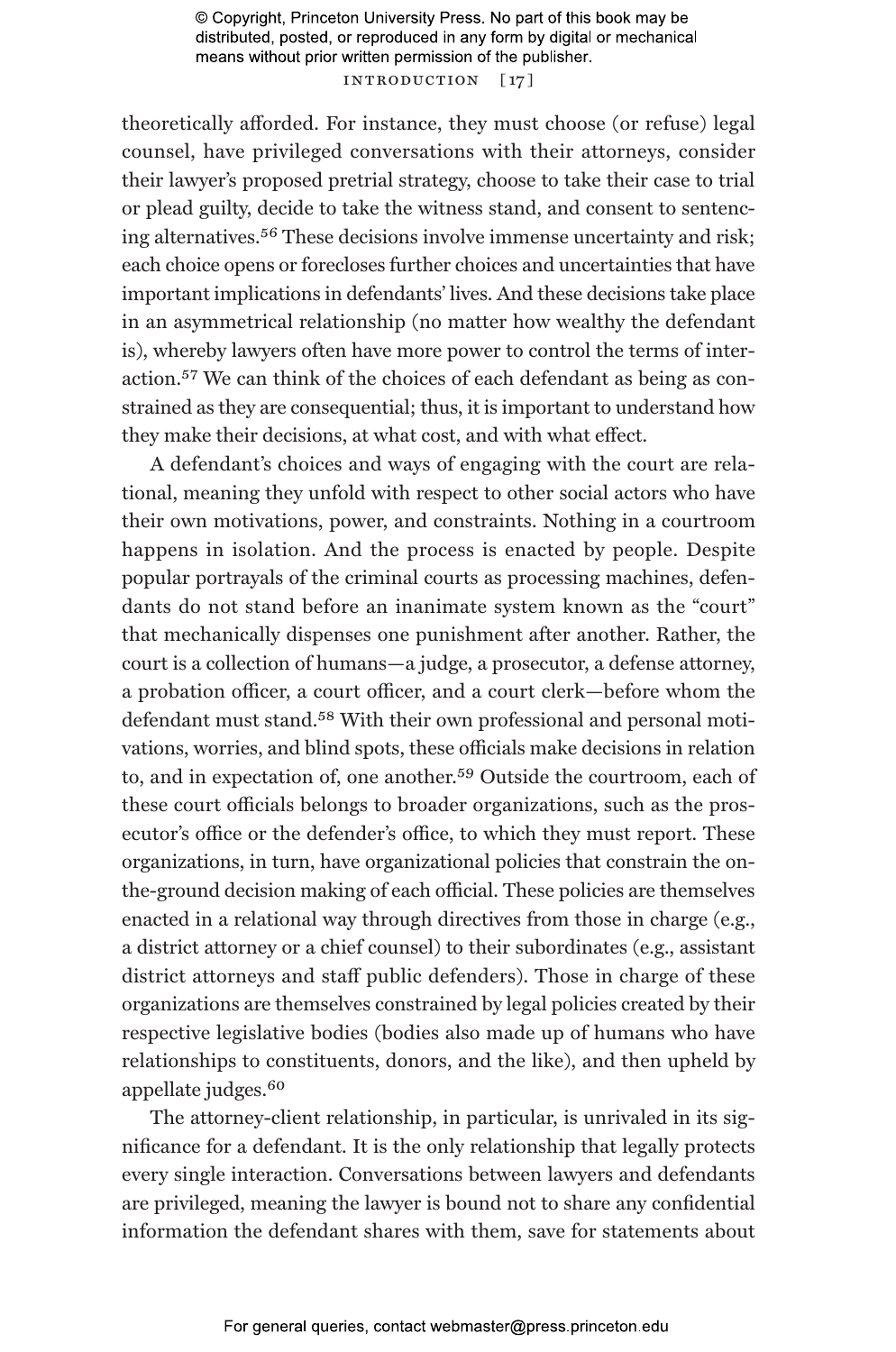[18] INTRODUCTION

plans to commit future crimes. Indeed, in Boston, public defenders send letters to their clients warning them that they should speak only to their lawyers—not even their friends or family—about their case.61 No relationship is more fraught, despite, and precisely because of, its seeming import in the minds of defendants. Of course, defendants also have relationships with other court actors. They regularly appear in front of judges, who assess them and may speak directly to them. If they are on probation, they may have regular check-ins with probation officers, who report back to the court. They may even have informal relationships with court officers, who are law enforcement officers in courthouses and who can come to know repeat defendants by name. Yet, these other relationships are almost always mediated through their relationship with their lawyers.

Understanding how these relationships work is key to understanding race and class inequalities in the courts. Most scholarship on race and class inequality in court focuses on either defendants' individual attributes in isolation or court officials' individual attributes in isolation. Research in this vein has importantly documented, for instance, racism and classism sometimes subtle, sometimes explicit—among lawyers, judges, and probation officers throughout the country.<sup>62</sup> Journalistic accounts, citizengenerated social media posts, governmental investigations, and appellate decisions have also uncovered officials' racism and classism.63 Other research has shown how the attitudes of defendants, such as whether they ascribe to a "code of the street" mentality, and their material resources, such as access to private lawyers, can be associated with differences in sentencing outcomes.64 Still other work simply documents the existence of unequal outcomes at various stages of criminal processing, from arrest and the bail decision to charge reductions and conviction to incarceration and sentence length. All this work provides important lenses into inequality. But these accounts do not provide *thorough descriptions* of how inequalities are constituted in everyday moments, nor do they provide *thorough explanations* of how inequalities are reproduced as attributes unfold, are challenged, and change in social interaction with others.<sup>65</sup>

When I first began research for this book, I was focused on individual attributes rather than relational processes, much like other researchers. I thought I would focus on defendants' perspectives and attitudes only. But I soon realized that their accounts were fully interpretable only in reference to their interactions with other people—their lawyers, mostly, but also the judges who sentenced them, the prosecutors who negotiated with their lawyers, and their family and friends. They were not moving through the courts with their own unchanging perspectives; instead,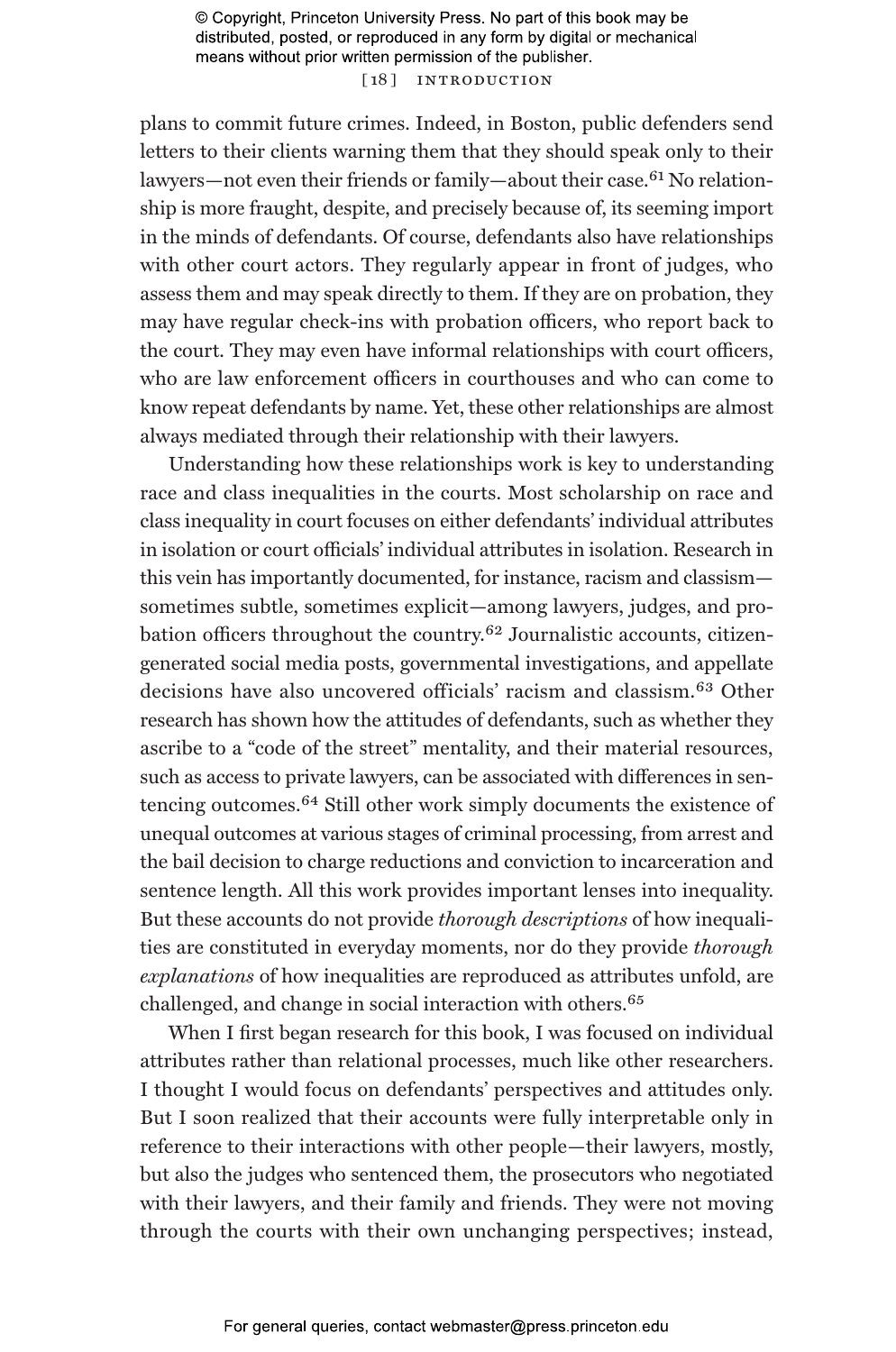INTRODUCTION [19]

they seemed to be both acting on and reacting to other people. Their actions emerged in anticipation of, and through their interpretations of, the actions of others—a fundamental insight about social behavior long theorized among interactionist scholars in sociology.66 As I continued to gather more interviews and ethnographic observations, I refocused my analysis on the contingent and unfolding nature of attorney-client interactions. Some of these dynamics have been considered by scholars studying civil court contexts, such as divorce law and employment law, but not by those studying criminal court, where questions of state power and the loss of liberty are of great concern.<sup>67</sup> In many ways, more is at stake for clients in attorney-client relationships on the criminal side. I slowly came to see more fully what was at stake from various vantage points. I saw how tensions and concessions emerged as lawyers and clients from diferent backgrounds and social positions and with diferent things to lose came (and were often compelled) to interact with one another.<sup>68</sup> I also began to understand how court officials saw defendants as indicative of a particular social category, rather than as individuals, and made assumptions accordingly.

Let us return, for a moment, to the examples of Drew and Arnold. Understanding their experiences as relational (that is, in relation to their lawyers) provides deeper insight into their unequal court experiences than simply viewing their behaviors in isolation. Drew's relationship with his lawyer Tom can be understood as a *relationship of withdrawal*. The two of them experienced multiple moments of mistrust and tension that pulled them further from their mutually recognized goal of assisting Drew in altogether avoiding, or at least minimizing, legal punishment. Their mounting tensions can be understood as a dynamic I refer to as *withdrawal as resistance*. For Drew, his own legal ideas and strategies—his cultivated legal expertise—directly conflicted with those of his lawyer, not to mention the norms of the court. Multiple moments of conflict drove the relationship apart. At times, their disagreements related to the very definition of the goal of the court process, or what was at stake. For Drew, the goal was not just acquittal but also recognition of the bias of the police in arresting him in the first place. Resistance happens behind closed doors and in open court sessions. Other disadvantaged defendants, as I discuss in chapter 2, often experience another form of withdrawal—what I call *withdrawal as resignation*. Resignation arises less from a conflict between attorneys and their clients and more so from a defendant's exhaustion from striving to survive under oppressive conditions within and outside the legal system. Missed meetings and missed court dates, which frustrate lawyers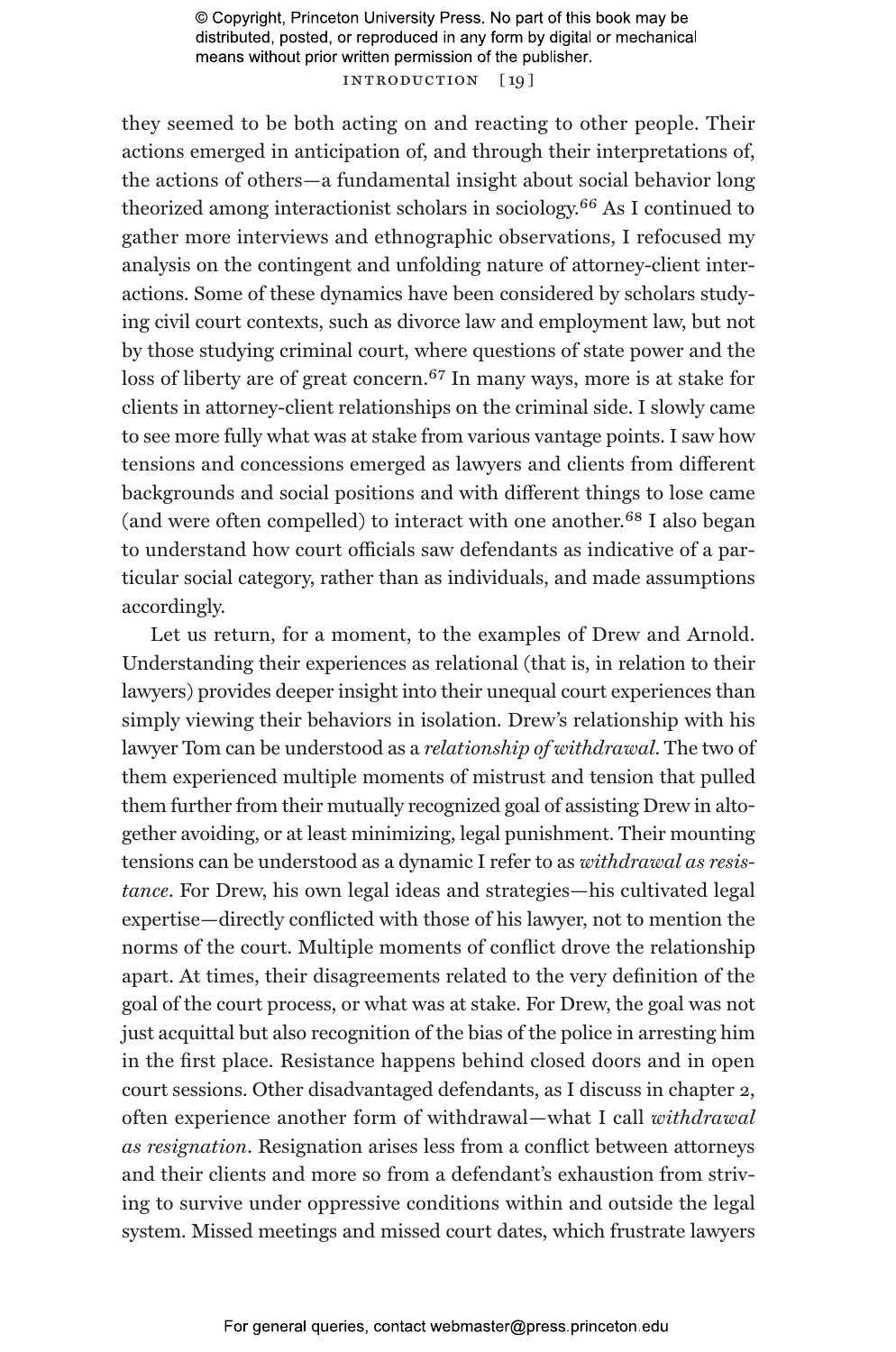and leave them unaware of crucial information about their clients' lives and legal preferences, are rarely intentional acts of resistance. Rather, they occur when defendants are dealing with more pressing matters, which can be a laundry list of anything from drug addiction to housing troubles to mental illness.

Withdrawal, in both its forms, often—though not always—has negative consequences. More common among poor defendants and working-class defendants of color, withdrawal is itself a marker of disadvantage. The racism and classism poor people experience in their neighborhoods, communities, and prior interactions with legal officials provide them with countless reasons to distrust the system and mistrust their current lawyers.<sup>69</sup> Their resultant withdrawal from lawyers throughout their relationships constitutes what it means to be a disadvantaged person in the courts. Moreover, withdrawal reproduces disadvantage. Sometimes, minor forms of resistance can force a lawyer to pay better attention to their client's needs or even raise a lawyer's awareness of procedural possibilities; yet, withdrawal more often has negative implications for court experiences. When disadvantaged defendants withdraw into resistance or resignation, they are often ignored, silenced, or coerced, whether by their own lawyers or by judges. Withdrawal is mutual: when clients withdraw from their lawyers, lawyers, in turn, often withdraw from their clients.

Meanwhile, privileged people experience quite diferent interactions with their lawyers. In contrast to relationships of withdrawal, attorneyclient relationships like that of Arnold and Brett are more common among middle-class people of all racial groups and white working-class people. Arnold and Brett's relationship can be understood as a *relationship of delegation*. They experienced multiple moments of trust and engagement that pulled them closer to each other and toward their mutually recognized goal of assisting Arnold in avoiding, or at least minimizing, legal punishment. Whereas withdrawal entails mistrust and resistance or resignation, delegation entails trust and consensus in interaction, and it unfolds in one common way. Lacking prior experience with the legal system and benefiting from a relative lack of experiences of racism and classism in their neighborhoods and communities, privileged defendants are more likely to engage with their lawyer's professional expertise, defer to their lawyer's advice behind closed doors, and defer to judges and other officials in open court sessions. They are often on the same page about the defendant's ultimate goals, often because, unlike the disadvantaged who seek redress from police bias and other injustices, privileged people rarely want more than to avoid a harsh sentence. Some privileged defendants, like Arnold, may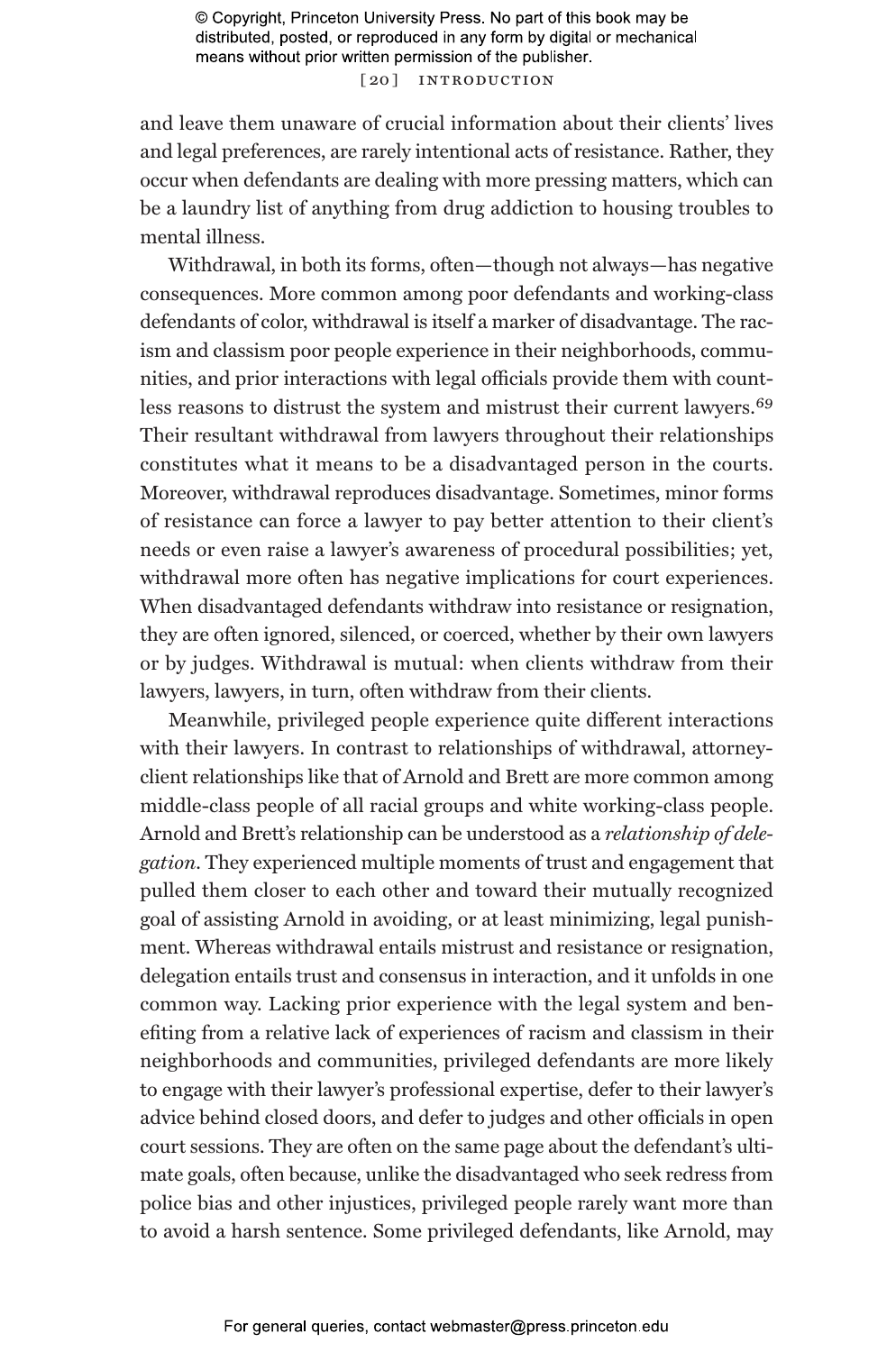perceive racism or unfairness from police, but they often do not view these experiences as systemic or as necessarily indicative of an untrustworthy *court* system. Even when they do view the broader legal system as unjust or corrupt, they view their encounter with the law as rare and unexpected rather than routine and oppressive.

Relational theory in sociology provides theoretical insight into how and why attorney-client relationships are unequal. For relational theorists, social relationships—as documented in all aspects of our lives—themselves *constitute inequality*. In sociologist Charles Tilly's book *Durable Inequality*, he argues that differences in material and symbolic goods, such as wealth, education, respect, and deference, often exist along categorical lines.70 Paired categories of social groups—men/women, black/white, the middle class/the poor—are defined, in many ways, in relation to their differential access to resources. Whiteness, when understood as a marker of privileged status or of greater access to material resources, takes on its most vital meaning in relation to blackness (or another nonwhite racial category).71 Similarly, the working class has meaning only in relation to the middle class (or another class category). Sociologist Pierre Bourdieu famously theorized that the cultural styles and tastes of the middle and upper classes (e.g., taste in opera or fine art) are valued precisely because they are characteristic of the privileged class and therefore serve as a form of dominant cultural capital that can accrue resources, material and symbolic.72 Such tastes become a marker of what it means to be privileged; the lack of such tastes, in turn, becomes a marker of what it means to be disadvantaged. In thinking about inequality among defendants, then, I argue that delegation in attorney-client relationships (and the trust in lawyers and lack of experience with the law that it entails) constitutes what it means to be a privileged defendant. Withdrawal in attorney-client relationships (and the mistrust of lawyers and cultivation of legal knowledge and skills that it entails) constitutes what it means to be a disadvantaged defendant.

Unequal relationships also *reproduce inequality*. The withdrawn relationships of disadvantaged defendants, as well as the delegating relationships of privileged defendants, likely reproduce disparities in their court outcomes. Relational theorists and cultural sociologists have, for some time, been interested in understanding how interactions between people reproduce macrolevel patterns of inequality.73 Relational theorists in particular have insisted that sociologists, when interrogating the causes of inequalities in organizations and institutions, should move away from studying static variables as the unit of analysis (e.g., students or teachers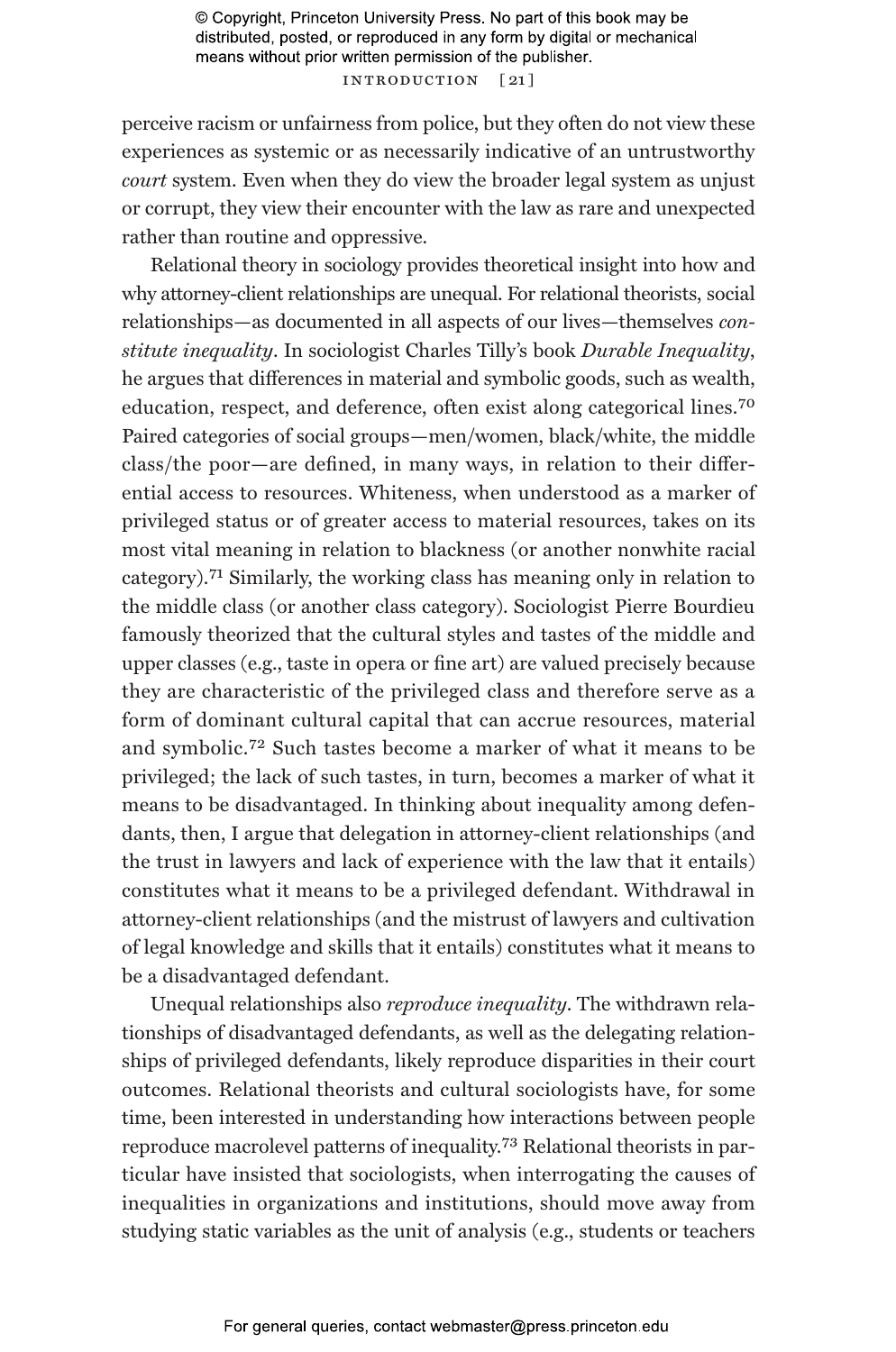[ 22 ] Introduction

independently) and toward studying dynamic relationships as the unit of analysis (e.g., student-teacher interactions). As sociologist Donald Tomaskovic-Devey writes, "Inequalities are . . . *not* lodged in people, races, or genders but in the relationships between people and between status categories. . . . It is the relations between people and positions that generate the power, status, and selves that appear to be traits of individuals and jobs."74 Or as sociologist Mustafa Emirbayer puts it: "Unfolding transactions, and not preconstituted attributes, are thus what most effectively explain equality and inequality."75 Meanwhile, cultural sociologists have often, though not always, remained content to study groups in isolation, more so than they have ventured into studying groups in relation, as they search for the processes undergirding inequality. In part, the dominant use of interview data has made it difficult to analytically see interactions unfold. Still, even when studying groups as static categories, cultural sociologists' claims are ultimately about how cultural clashes between groups shape inequality.76

Both relational and cultural sociological theories have illuminated how relational inequalities between groups are reproduced within mainstream institutional spaces, such as workplaces and schools. While the rules and practices of such organizations often appear standardized and neutral, symbolic power imbalances are often at play and can result in material inequalities. Institutional gatekeepers and organizational policies have been shown to value the social, cultural, and economic resources of the privileged and devalue the resources (or lack thereof) of the disadvantaged; they distribute their institutional resources accordingly, which only furthers inequality. For instance, sociologist Annette Lareau has been influential in examining how cultural knowledge and skills matter in navigating institutions.77 Her work shows how elementary school teachers' rules and expectations about homework assignments, honors class placements, and proper parent-school engagement systematically disadvantage working-class and poor parents and children.78 Whereas middle-class parents in her study displayed entitlement by intervening on behalf of their children, questioning teachers, and seeking accommodations when their children struggled with class work, working-class and poor parents often deferred to teachers' professional expertise and maintained distance from the school. Both groups valued education and wanted to see their children succeed; yet, she argues, the expectations of the school devalued the knowledges, approaches, and resources of working-class and poor parents.

Numerous studies have followed in this tradition, examining similar power dynamics—sometimes informal but very constraining—within secondary schools, universities, workplaces, and even health-care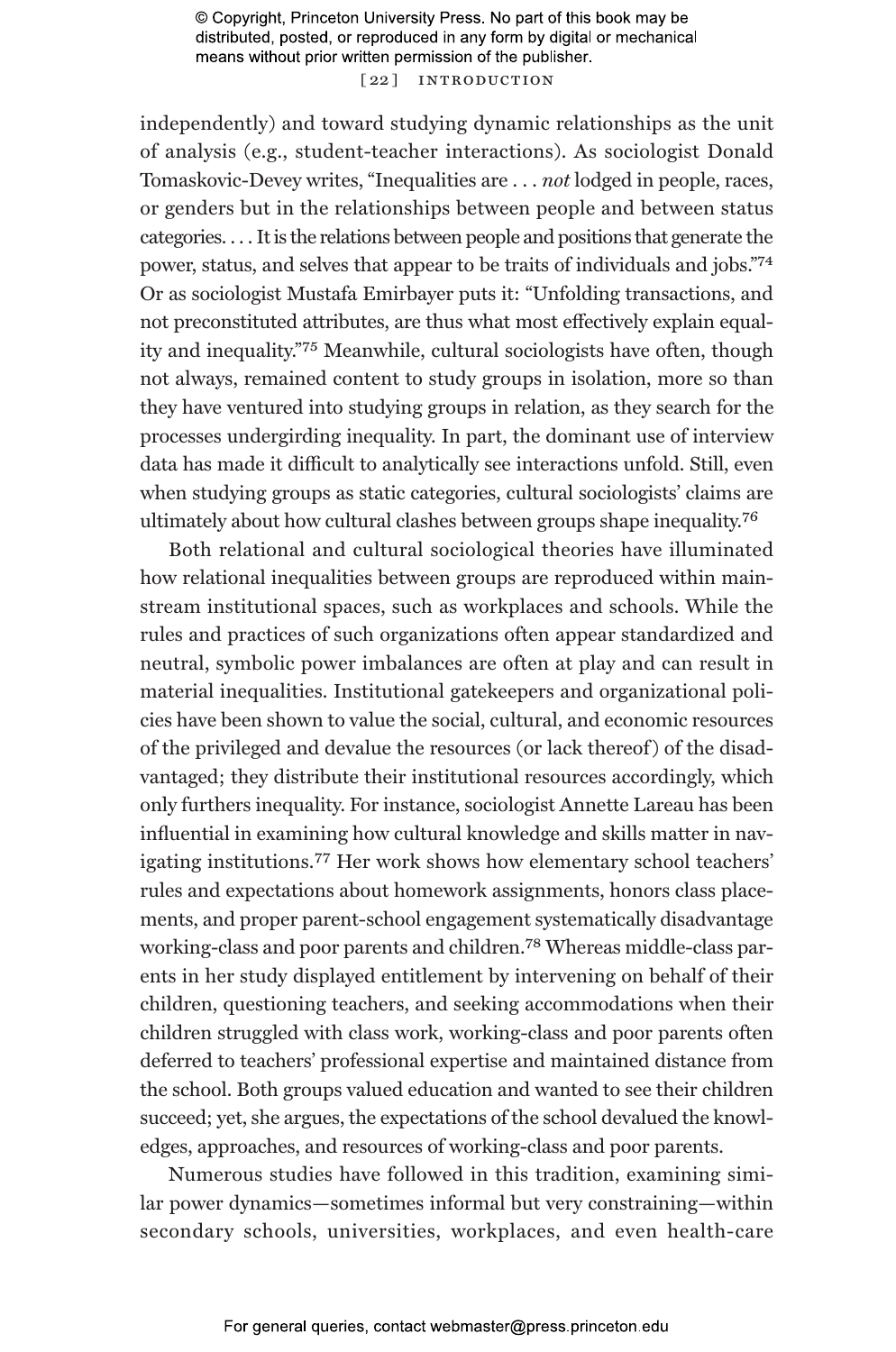Introduction [ 23 ]

institutions. Scholars have documented how cultural resources (e.g., knowledge of cultural objects, educational credentials, or organizational procedures) and cultural styles (e.g., skills, habits, dispositions, or ways of speaking) play a crucial role in who successfully navigates these spaces, and who does not.79 While this research literature is large and diverse, a central finding is that middle-class people tend to interact in ways that are individualistic, entitled, and demanding, whereas working-class and poor people tend to lead with deference.80 These differences have implications for people's trajectories. Demanding and entitled styles have been shown to accrue valued resources—everything from better health care to more attention in classrooms. Thus, the privileged rely not only on money or social ties to hoard resources and maintain their advantages but also on styles of interaction that are either valued by gatekeepers (such as doctors, employers, and teachers) or that force these gatekeepers to provide them with more resources than their peers.<sup>81</sup> Sociologists Kathryne Young and Katie R. Billings have recently called for a "Bourdieusian construction of legal consciousness" that examines how "individuals in diferent power positions [within the legal field] understand and interact with the law."82 Such an analysis, in the study of criminal legal institutions, would require using cultural concepts (like cultural capital, resources, and styles) alongside relational epistemologies (like relational ethnography). Drawing on relational theory and cultural sociology, this book moves research on the criminal courts in that direction.

In many ways, *Privilege and Punishment* complements core conclusions of cultural sociological literature, but it offers two novel contributions. First, the book shows that the divergent interactional styles typically associated with the middle class, on the one hand, and the working class and poor, on the other, are not perfectly transposable across institutional spaces. Given our existing understanding of class cultures in mainstream spaces such as schools and workplaces, it would be easy to assume that defendants who are skeptical of their lawyers' expertise and make demands of their lawyers and the court would be rewarded, and that those who defer to their lawyers' influence and the court's authority would receive harsher sanctions. But the opposite is the case. Instead, withdrawal, resistance, and assertiveness (characteristic of the disadvantaged in court) are punished. Meanwhile, delegation and deference (characteristic of the privileged in court) are rewarded. This difference has much to do with the diferent rules, expectations, and structural constraints that more mainstream institutions hold in comparison to punitive institutions. Where schools and workplaces might value initiative, thoughtfulness, and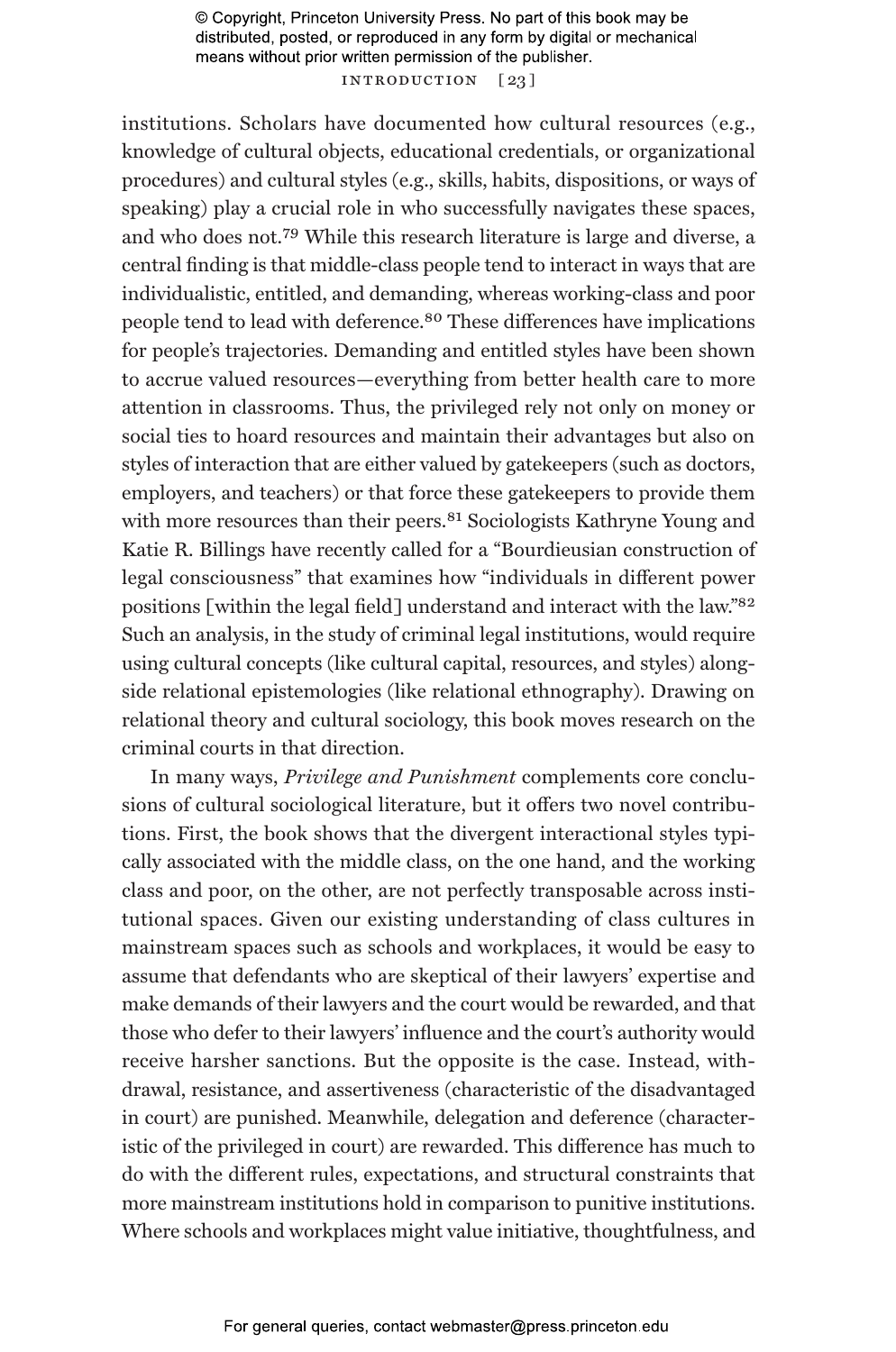[ 24 ] Introduction

creativity, the courts value compliance, silence, and admitting fault, as we will see in the pages to come. Other institutions similar to, and increasingly entwined with, the courts—such as welfare agencies and sober houses may operate in the same way. Sociologist Jennifer Reich's study of parents engaging with child protective services documents how a middle-class black woman with various forms of resources ultimately lost her children to the state because she did not exhibit deference toward the police, physicians, and case workers handling her child's case.83 As punitive logics and tools of criminalization continue to expand and morph across institutional spaces and demographic groups in American society, it becomes ever more necessary to understand how privilege in relational interactions works in these spaces.

Second, this book demonstrates the added value of moving away from a study of culture as group or individual centered to a study of culture as embedded in relationships and dynamic interactions.84 Much research in cultural sociology, as noted earlier, continues to center analysis on individuals and groups rather than interactions. A focus on relationships better explains why people's behaviors are not always consistent over their lives. For instance, Arnold's relationship with his lawyer Brett was a typical example of delegation; yet, months earlier, he had been assigned a diferent lawyer by the court. His relationship with that public defender was characterized by withdrawal. He did not trust this public defender and felt that he needed to try to cultivate knowledge about the law himself. Ultimately, he was able to secure financial resources to hire Brett with the help of his family and his basketball agent. Arnold thus went from experiencing withdrawal to experiencing delegation in the same court case. His experience shows how behaviors are not rooted in innate features of individuals or groups but rather in access to resources such as money or social ties that matter in interaction. Such access varies by situational context as well as relational context. By analyzing Arnold as a person in relation to other people (his assigned public defender and his hired private lawyer) rather than as an individual with supposedly one coherent cultural perspective on life, I could more clearly see how Arnold's seemingly irreconcilable perspectives on lawyers emerged from two very diferent relationships influenced by the immediate resources available to him at particular times and in particular situations. Thus, attention to culture as it emerges from relationships also reveals how many features of class and race inequality can be rooted in situational advantages or disadvantages, rather than long-lasting, inflexible dispositions.<sup>85</sup>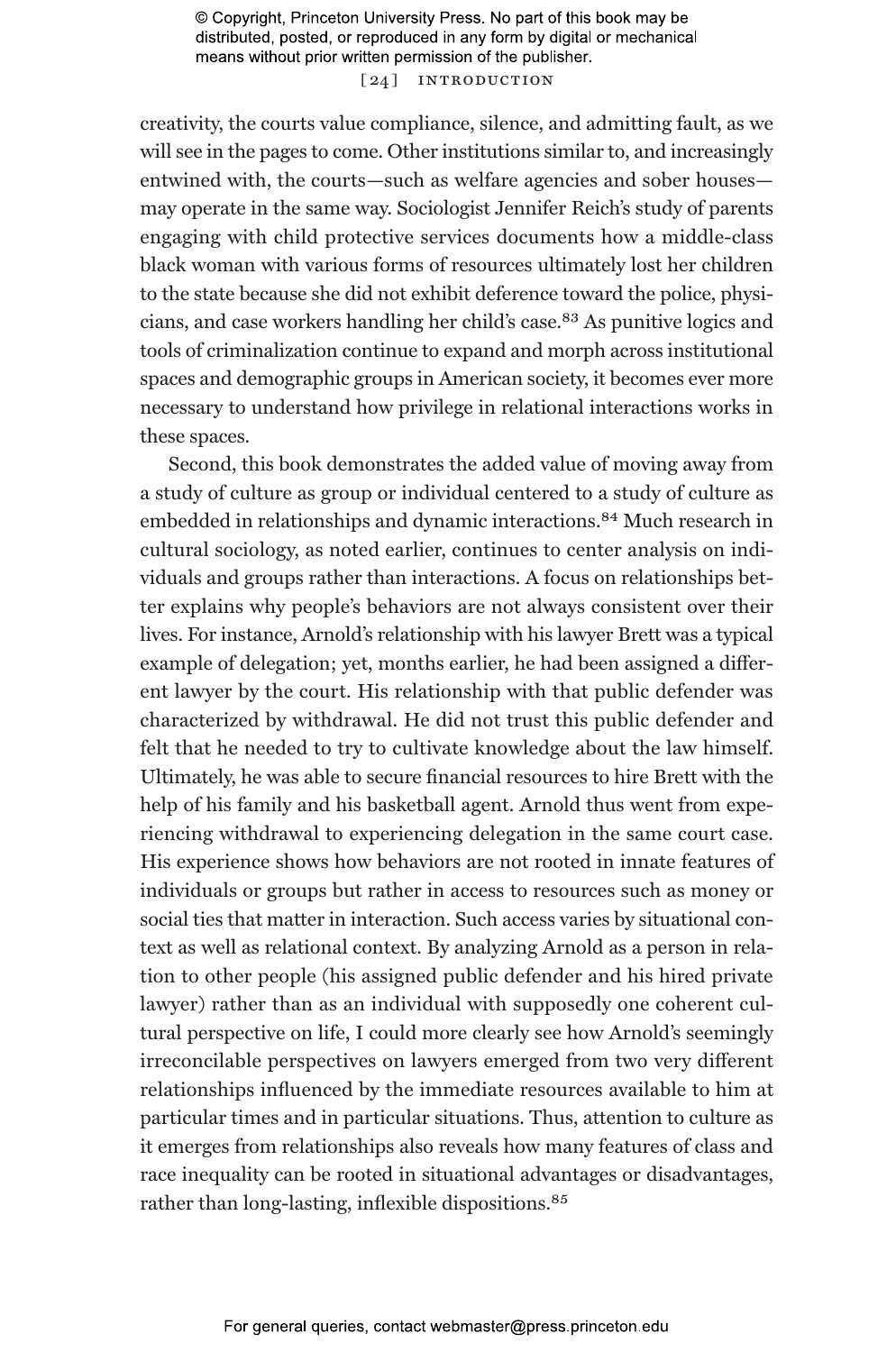INTRODUCTION [25]

# *The Study*

This book is based on interviews and ethnographic observations collected in the Boston, Massachusetts, area between fall 2015 and winter 2019. Here, I provide a brief overview of the study's design and relevant background information about the Boston court system. For curious readers, more details about gaining access to research sites, conducting interviews, observing court, and analyzing data can be found in the book's appendix. There, I also reflect on how my social position as a middle-class black man without a criminal record influenced the study. My identity—along with my experience witnessing my cousin in court, described in the preface not only motivated the study but may have played a role in how defendants and lawyers interacted with me and accounted for my brief presence in their lives. The researcher-respondent relationship has its own dynamics and uncertainties.

To understand attorney-client relationships, I interviewed and observed criminal defendants and court officials in the Boston area. I interviewed defendants in cafes, on street corners, and in food courts neutral places, where they might feel comfortable sharing their court experiences. Conversations and interviews with legal officials took place in courthouse hallways, in offices, or in the back of a police car. The sixtythree defendants in this study were intentionally selected to be from a diverse range of race and class backgrounds.<sup>86</sup> But they all shared one thing in common: they had dealt with at least one criminal court case in either Boston or Cambridge, a medium-sized city just north of Boston across the Charles River.<sup>87</sup> Most reported experiences with drug- or alcohol-related court cases.88 Many of these people had also been charged in other cities and towns in Massachusetts and even in other states.<sup>89</sup> Nearly all names of defendants, lawyers, judges, and other officials are pseudonyms, save for the rare instances when a person asked that I use their real name.

Eleven courthouses serve Boston and Cambridge.90 Nine are municipal-level district courts (eight of which are often referred to as the Boston Municipal Courts [BMC]). These district courts handle misdemeanors and low-level felonies that can result in up to 2.5 years in jail. Two of the eleven are county-level superior courts; they handle more serious cases that can result in lengthy prison sentences. I visited all eleven courthouses during the study period, but the bulk of my time was spent in three district courts in Boston and in the Suffolk County Superior Court.<sup>91</sup>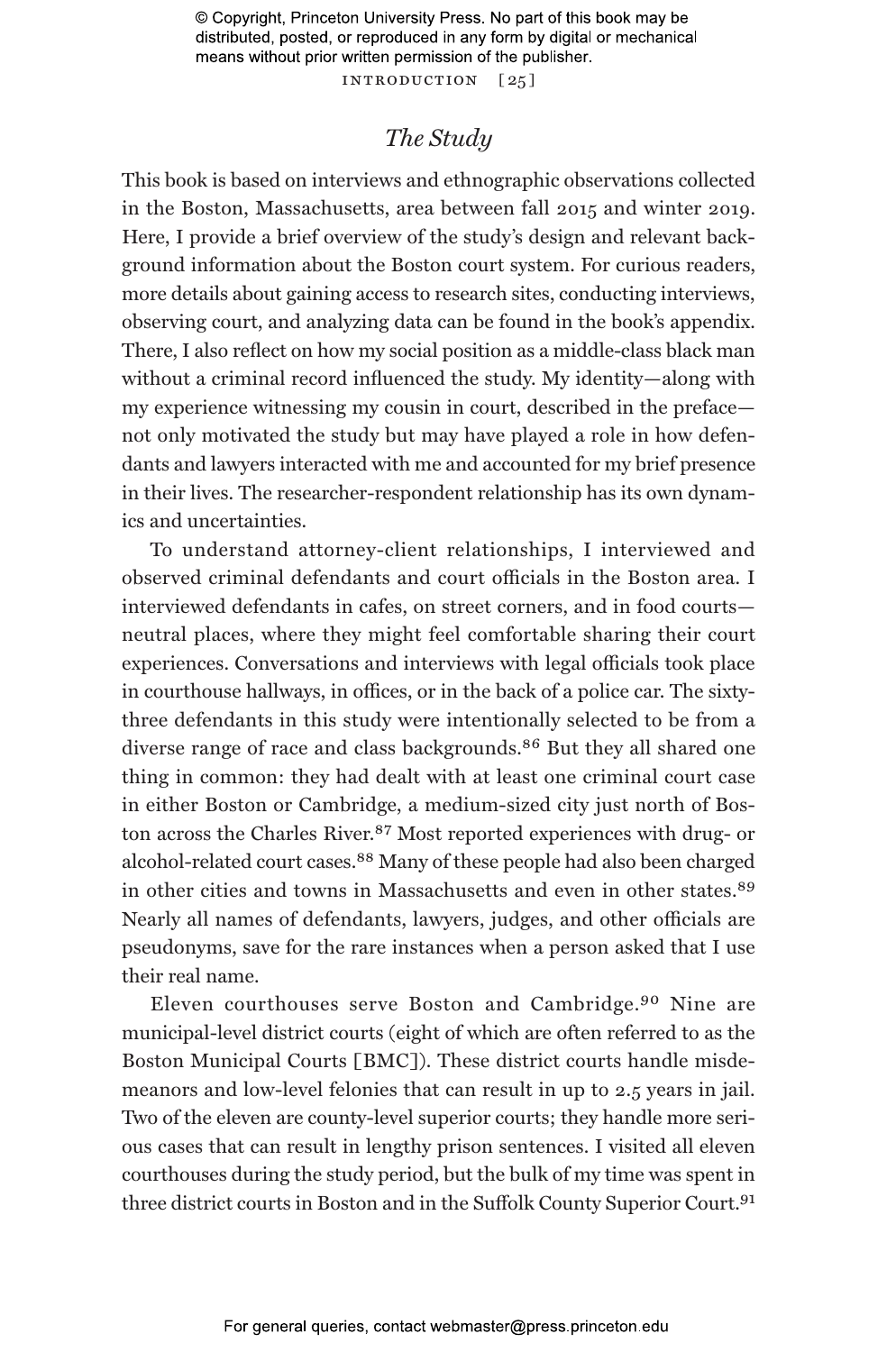[26] INTRODUCTION

Between fall 2015 and summer 2017, I spent more than one hundred hours in these courthouses—visiting them for sustained periods, alongside conducting scores of in-depth interviews with defendants. Over the course of one month in fall 2018, I embedded in a public defender's office as an unpaid intern. Over the month, I spent thirty hours per week closely shadowing three public defenders—Selena (a Latina woman), Sybil (a black woman), and Tom (a white man)—as they went about their daily work in their offices and in court. I conducted additional interviews with a handful of defendants during the month.

Some differences between Boston courthouses likely shape defendants' formal court outcomes, even if they do not bear on fundamental features of the attorney-client relationship. One difference is the "going rate" of charges. The going rate refers to the common sentence applied to specific charges and facts relating to a crime. For instance, in most Boston courthouses, a first-offense operating under the influence charge (OUI) is typically sentenced to a continuance without a finding (CWOF)—a sentence that results in a finding of no guilt on the condition that the defendant successfully completes a period of probation.<sup>92</sup> While a CWOF is a common sentence for many first-time misdemeanors, the typical probation conditions attached to the CWOF—for example, drug treatment courses, payment of fees, urine screenings—vary by courthouse and by judge.93 The policies of district attorney (DA) offices can play a large role in determining going rates between courts. The Suffolk County DA has authority over filing criminal complaints in Boston courts, whereas the Middlesex County DA has authority in Cambridge. Each DA's office and their line prosecutors, or assistant district attorneys (ADAs), negotiate with defense attorneys during bail and plea negotiations.94 These negotiations contribute, in part, to a defendant's ultimate sentence, as numerous scholars have argued. This book shows how negotiations between court officials are themselves influenced by attorney-client interactions.

Boston provides an analytically useful setting for studying inequalities in the attorney-client relationship. Boston is racially and socioeconomically diverse—and unequal, especially as measured by the disproportionate arresting, charging, conviction, and incarceration of racial minorities. Black and Hispanic people are overrepresented in both district and superior courts in Boston relative to their share of the general population.95 Statewide, racial minorities are overrepresented in conviction rates and incarceration rates.96 These inequalities follow from a sordid history of racism in Boston and in its criminal justice agencies. Beginning in the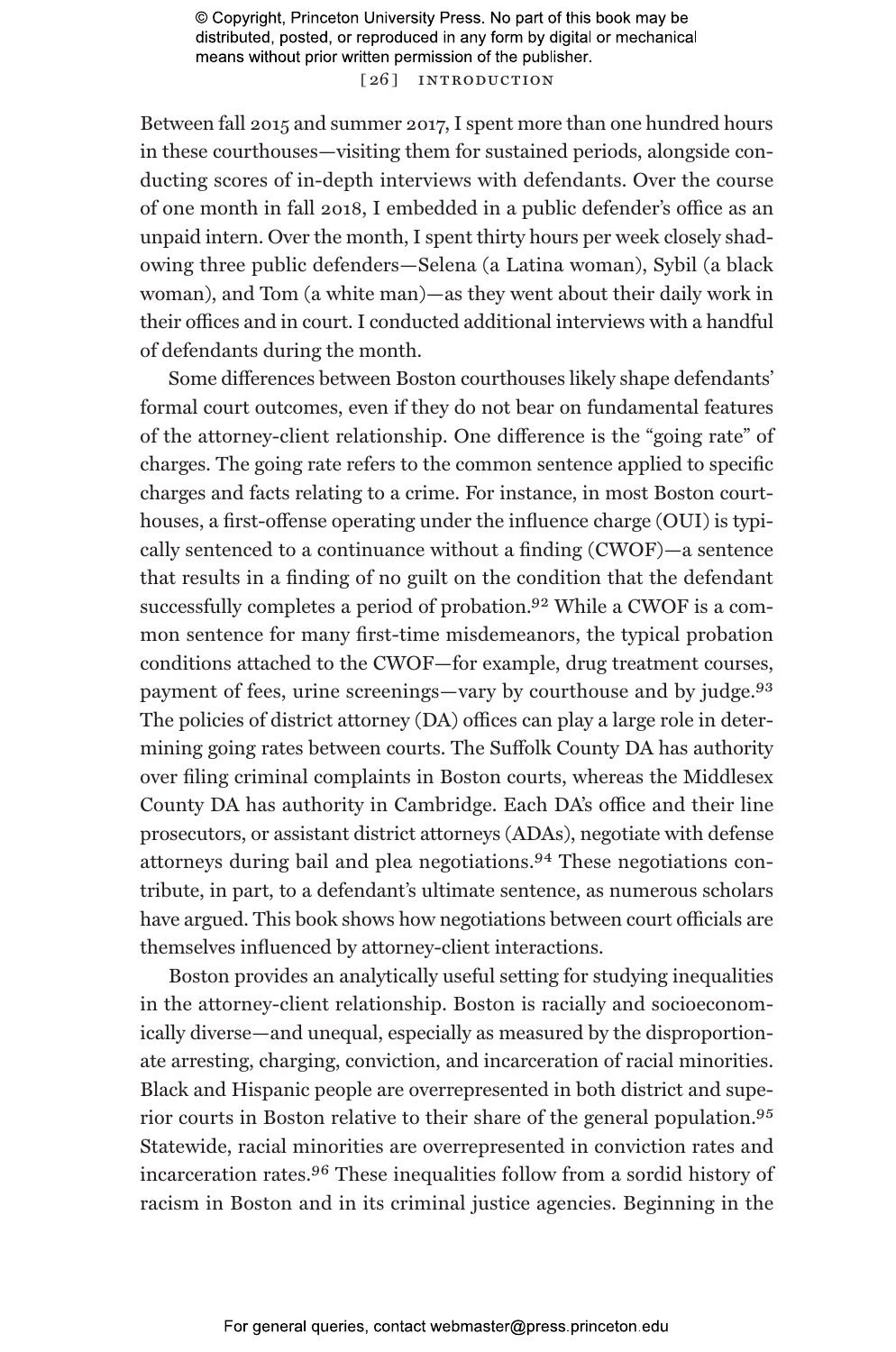INTRODUCTION [27]

1980s, the Boston Police Department (BPD), like others across the nation, engaged in broken windows policing in predominantly black neighborhoods. Tactics included arrests for minor offenses, such as drinking in public or loitering, and an increased focus on certain neighborhoods and individuals who were deemed likely to commit more-serious crimes.97 These tactics make it likelier to be stopped by the police in working-class and low-income communities of color like Roxbury, Dorchester, and Mattapan, neighborhoods where people like Drew live. Recent studies have found these police stop rates to be racially discriminatory and illegitimate.98 Differences in the incarceration rate between blacks and whites in Massachusetts have also been shown to be not fully explained by differences in criminal involvement (as measured by arrest) and therefore are partly due to racial discrimination in court processing.99

Boston is also a revealing site of study because, despite these inequalities, the Boston-area court system is arguably one of the more lenient systems in the United States. Over the period of mass criminalization, Massachusetts' overall incarceration rate has been consistently low compared to that of other states. In addition, other indicators suggest that the Boston courts are less punitive than other systems. For instance, the indigent defense system is known to be accommodating. Courts use relatively generous criteria to determine whether a defendant can receive a court-appointed lawyer free of charge.100 Moreover, the right to a lawyer attaches as early as arraignment and applies during probation hearings, which is not the case in many states. The Committee for Public Counsel Services (CPCS), which oversees the indigent defense system, is well resourced.101 CPCS trains both bar advocates and staff public defenders, who are among the most respected public defenders in the nation.<sup>102</sup> Consequently, where this study finds fault in the way the Boston courts operate, one could assume that things are likely to be worse in other parts of the country. Journalistic accounts of court systems in places like New Orleans, Louisiana, and Ferguson, Missouri, suggest that a systematic study of attorney-client relationships in these other systems would not only confirm but magnify this book's core insights. Withdrawal in interactions with lawyers would likely be more common and result in worse consequences in systems where lawyers are comparatively more burdened and courts less willing to encourage defendants to use their lay legal expertise and assert their legal rights. Readers should understand the evidence presented here as a look at the inequalities that even one of the most ideal versions of our courts reproduces.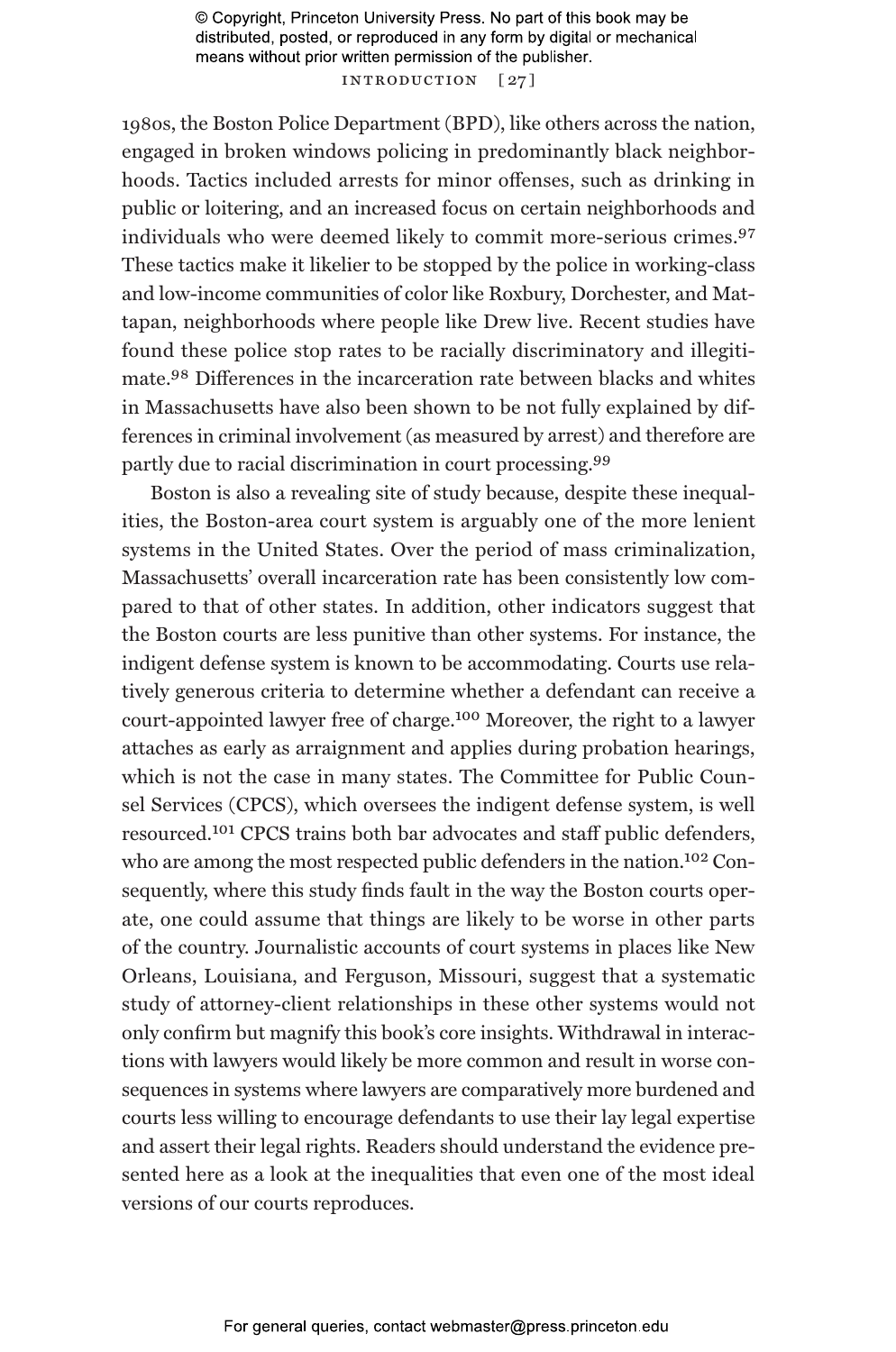[28] INTRODUCTION

## *Book Overview*

The following pages tell the stories of ordinary people from various walks of life as they navigate the criminal courts alongside their lawyers.

Chapter 1 explains the diferent paths that lead to the same outcome: becoming a defendant. These paths are guided by race and class differences, but they are initiated by a common reality: nearly every defendant, privileged or disadvantaged, experienced some form of alienation from school, family, neighbors, peers, or broader society in adolescence. Criminalized behaviors, such as drug use and dealing, emerged amid alienation. Among the privileged, such behaviors were more likely to be described as acts of pleasure and diversion, whereas among the disadvantaged, these same behaviors were more likely to be linked to racial and economic structural constraints. Regardless, at some point in life, everyone in the study was caught by the police. But the privileged were more likely to report relying on social and cultural resources embedded in their neighborhoods, their class positions, or their racial identities (or all three) to negotiate their way out of police encounters or even avoid them altogether. The disadvantaged, not surprisingly, were not. These unequal pathways to the courts have important implications for the attorney-client relationship. The disadvantaged are predisposed to distrust the legal system and mistrust their lawyers, thanks to repeated negative experiences with the law in their communities, lack of social ties with empowered authorities, and lack of financial resources to choose their lawyers.

Chapter 2 shows how disadvantaged defendants often experience withdrawal in their relationships with lawyers. For some, like Drew, mistrust of their lawyers contributes to withdrawal as resistance. They resist their lawyers' expertise and strive to cultivate their own legal knowledge and skills. I show how defendants cultivate legal expertise in jail, in their communities, and through observation of court proceedings. They often contest their lawyers' legal recommendations behind closed doors and sometimes even in open court, so frustrated by the legal system's lack of attention to their needs. Sometimes cultivated expertise constrains defendants' legal options, making the choice of seemingly harsh legal punishments (such as incarceration) preferable to seemingly lenient punishments (such as probation). For other disadvantaged defendants, withdrawal operates differently. In interactions with their lawyers, their withdrawal manifests as resignation to the legal process. These defendants appear to care little about their legal choices and often ghost their lawyers by cancelling meetings or even skipping court dates. Mistrust of lawyers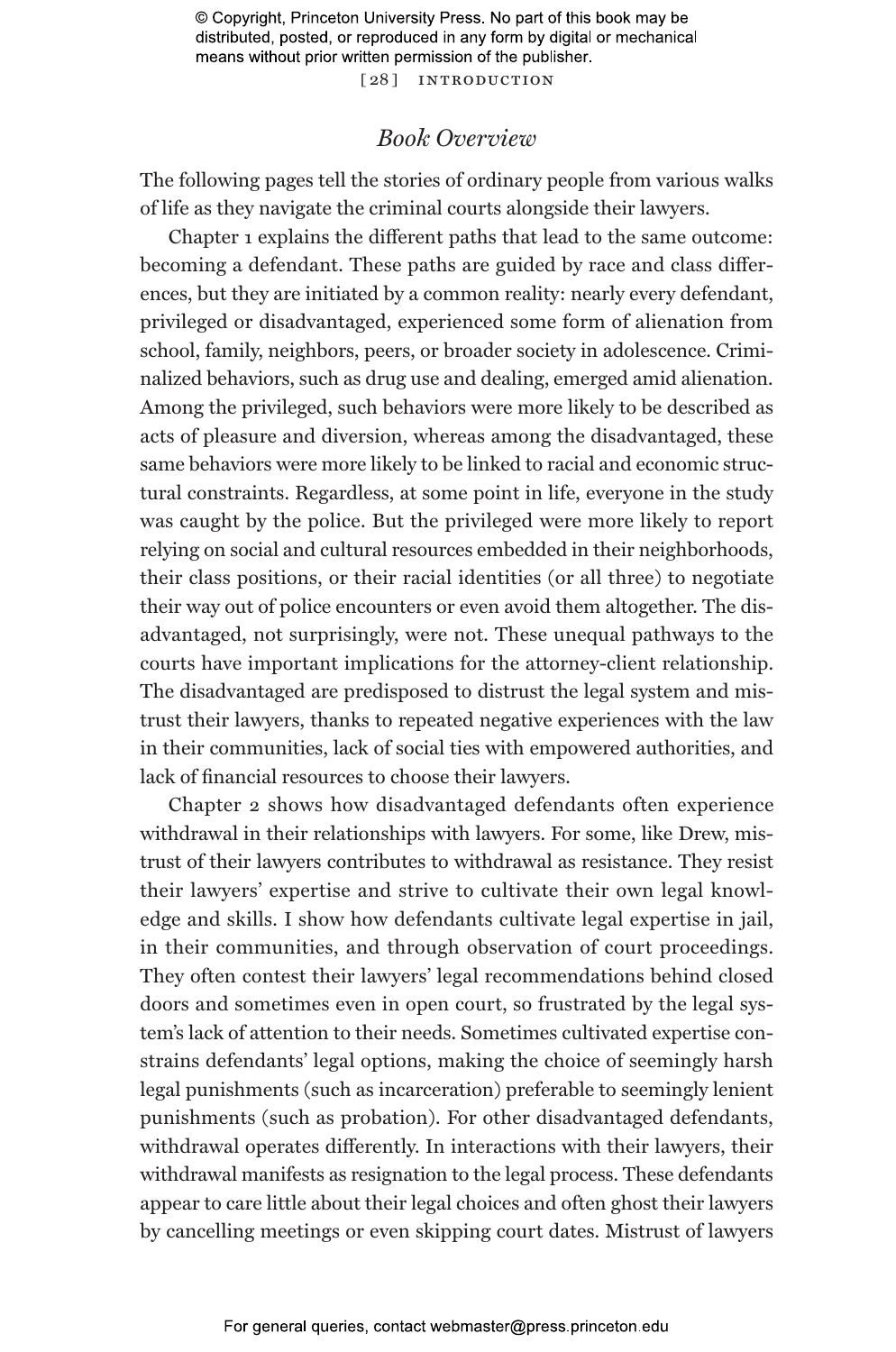plays a part here, but poor defendants' concerns about forms of adversity they face outside the courts—everything from poverty and police surveillance to drug addiction and mental illness—play an even greater role.

For privileged defendants, the situation is the opposite: their relative lack of experience with the law, greater access to social ties with empowered authorities, and ability to hire lawyers of their choosing all foster trust in their defense attorneys. Chapter 3 shows how these elements of trust foster delegation of authority. Privileged defendants recognize their inexperience with the law, seek to engage with their lawyers about their legal goals and possible strategies for attaining them, and ultimately defer to their lawyers' professional assessments. Deference operates not only behind closed doors but also in open court, where privileged defendants remain silent and deferential to their lawyers and other court officials. They rarely have reason to be frustrated by their treatment in court, where they feel they are largely treated with respect. Still, they experience uncertainty, fear, and worry about their formal legal outcomes, much as their disadvantaged peers do.

Turning our attention to the perceptions of defense attorneys, chapter 4 considers how lawyers—constrained by the norms, expectations, and power of judges and prosecutors—behave in their interactions with defendants, and how the pattern of their responses functions as a covert form of race and class discrimination. Defense attorneys must navigate relationships with other court officials, not just their clients. Although many of them are passionate about defending clients they often believe have been unjustly treated by the law and broader society, defense attorneys understand effective representation to mean the mitigation of their clients' legal sentences, not necessarily the pursuit of justice. For diferent reasons, lawyers and judges alike ignore, silence, and coerce defendants who withdraw into resistance and resignation. Meanwhile, court officials reward defendants who delegate authority to their lawyers, offering them future legal services and opportunities for rehabilitation and other alternatives. Given race and class patterns in defendants' likelihood of withdrawal or delegation, court officials' tendencies to punish withdrawal and reward delegation operate as legitimated and taken-for-granted forms of race and class discrimination.

The conclusion considers the importance of the book's arguments for scholars, policymakers, lawyers, and ordinary people who care about race and class injustices and how they are embedded in our country's criminal courts. An important lesson of this book is that effective legal representation alone is not justice. A defense lawyer's presence and passion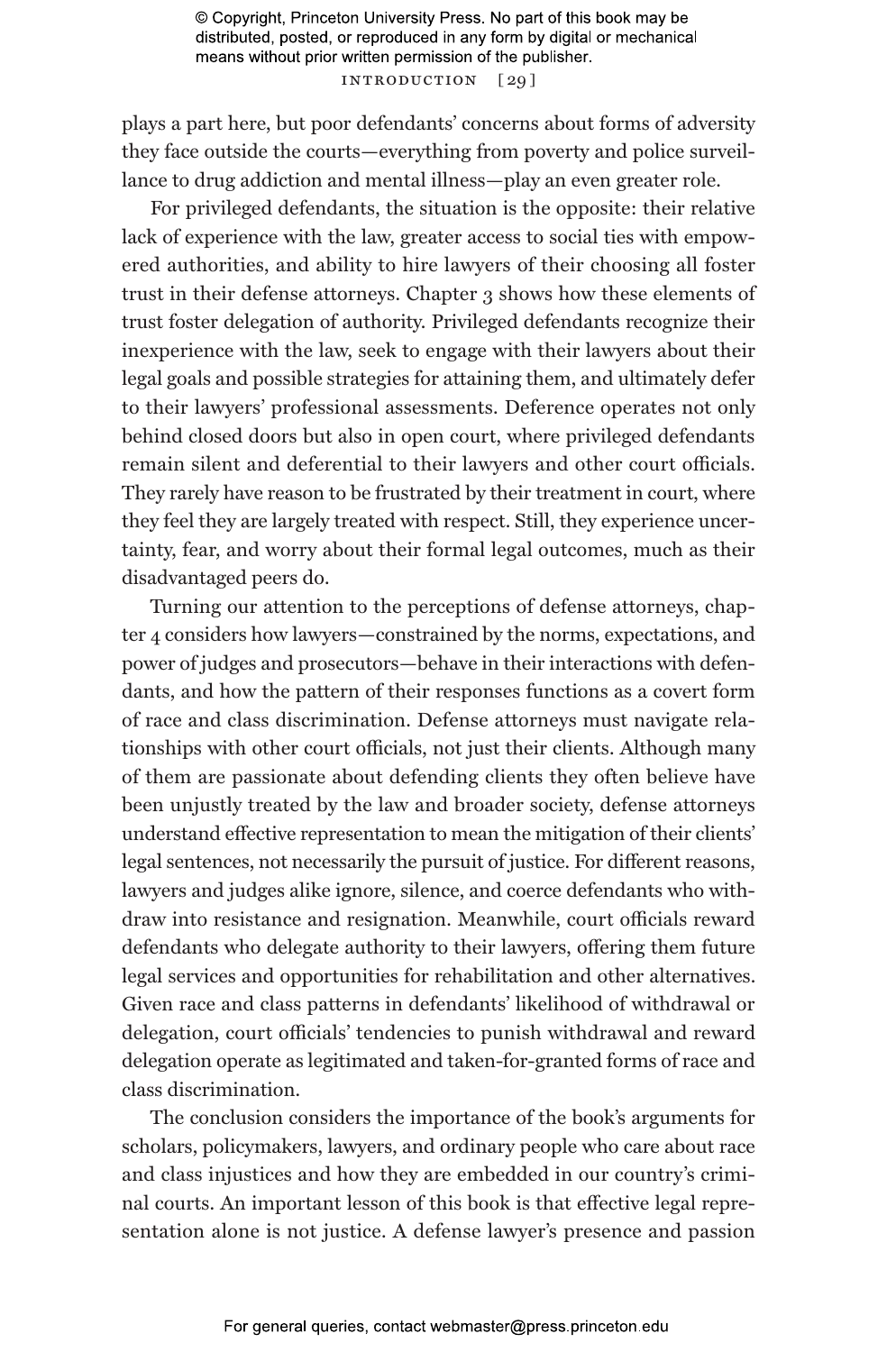are neither indications of justice nor are they certain means to achieving a just legal outcome. Poor defendants, wealthy defendants, victims, and broader society rarely find justice from the way we currently process social problems (such as drug use) and social harms (such as assault and murder) in our court system. Alongside suggesting practicable reforms to the attorney-client relationship that might ensure relatively better legal outcomes for some defendants, I imagine possibilities for fundamentally transforming the attorney-client relationship, courthouse cultures, and the place of the courthouse in the management of social harm. Such transformation requires us to commit to rectifying race and class injustices that precede, and extend beyond, the courthouse doors.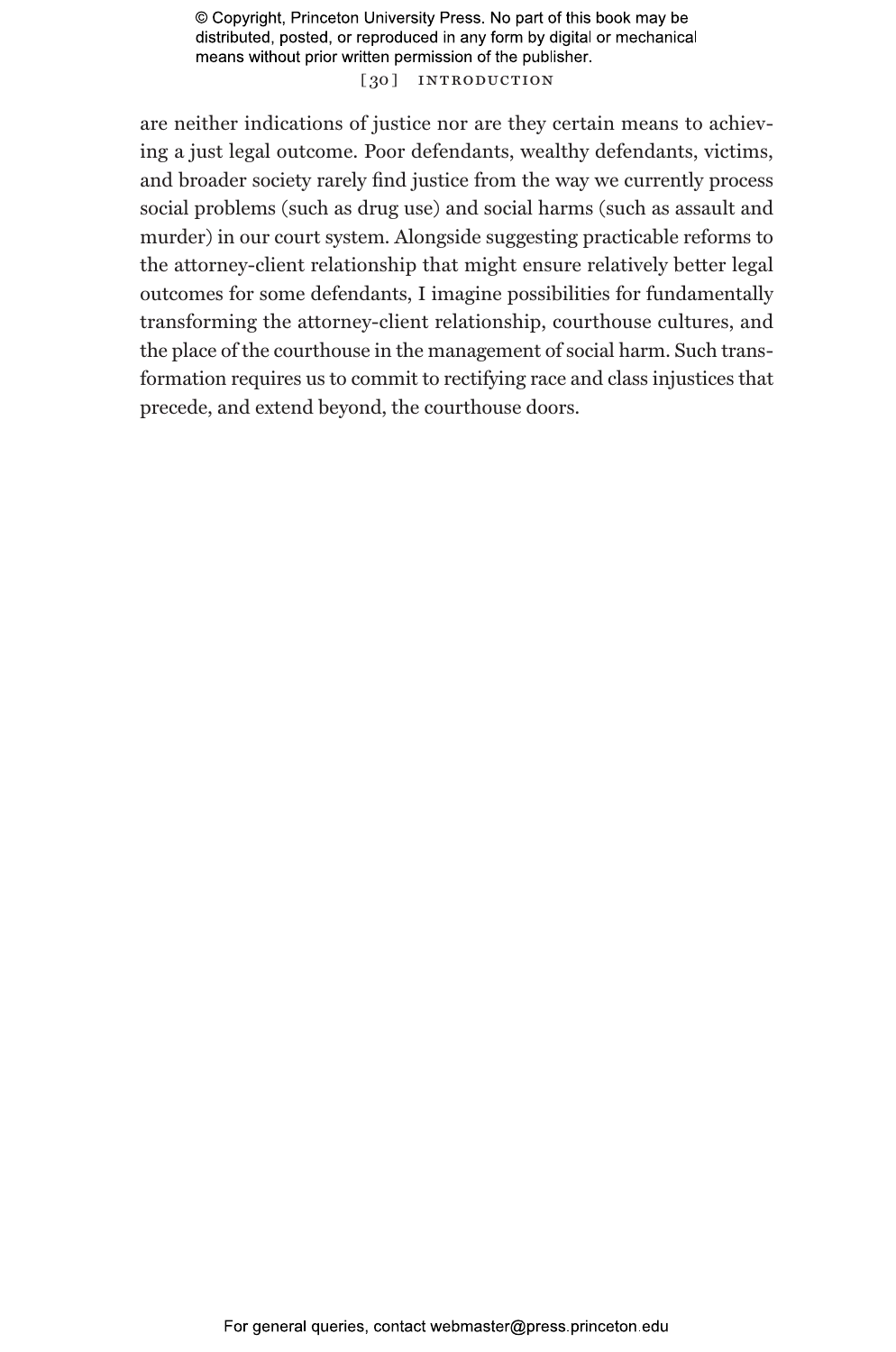## Index

911 calls, 54, 193

abolition, 180, 192

- abuse: alcohol, 92; domestic, 36–38, 162; drug, 16, 36, 46, 82, 107, 121, 199, 254n24; police, 65, 164, 173
- addiction: alcohol and, 33–34, 36, 46, 94, 102; courts and, 20, 29, 33–34, 36, 40, 46–47, 51–52, 192–93; delegation and, 102, 105, 107, 121–23; disadvantage and, 6, 67, 82–83, 92–94, 99; drug, 20, 29, 33, 36, 46–47, 51–52, 82–83, 94, 99, 102, 107, 121, 123, 148, 154, 192–93; mental illness and, 20, 29, 36, 92–93, 99, 192–93; prescriptions and, 47, 58, 103, 107, 176; sober houses and, 4, 66–68, 78, 93, 102, 105–7, 132, 199, 205; study methodology and, 223; withdrawal and, 148, 154

African Americans. *See* black people Akbar, Amna, 192

alcohol: addiction to, 33–34, 36, 46, 94, 102; Breathalyzers and, 56, 128; courts and, 8, 25, 32–40, 46–48, 178; delegation and, 102–4; disadvantage and, 92, 94; drunkenness and, 33, 48, 114, 118, 124, 128; keg parties and, 48; nightclubs and, 47–48; operating under the influence (OUI) and, 26, 33–34, 55, 59, 74, 92–93, 102, 105–6, 111–14, 121, 124, 126, 128, 165, *218*, 234n95; sober houses and, 24, 66-68, 78, 93, 102, 105–7, 132, 199, 205; study methodology and, 205, 218; violence and, 37

Alcoholics Anonymous (AA), 40 Alexander, Michelle, 227n26, 244n17

alienation: adolescent, 28, 35–42, 61, 104, 108, 215; courts and, 34–42, 46, 61, 181; disadvantage and, 94; drugs and, 28, 34, 42, 46, 61, 215; home life and, 35–42; marginalization and, 36; peers, 28, 36, 40–41, 104; privilege and, 34, 104, 108, 127, 178; school and, 34–42; teachers and, 35–36, 42

American Indians. *See* Native Americans *American Criminal Justice: The Defen*dant's Perspective (Casper), 230n54 American Sociological Association, 184 Anderson, Elizabeth, 181 anxiety, 33, 92, 103, 222 appellate courts, 17–18, 80, 142, 191, 231n63, 248n11, 251n40 *Argersinger v. Hamilton*, 229n39 Asian Americans, 88, 111, 207, 209, 218, 228n31, 239n38, 240n44, 243n16 assault, 30, 40, 43, 91–93, 137, 152, 161–64, 168, 192–93 assistant district attorneys (ADAs), 120, 203; bail and, 26, 234n94; clerical errors and, 150; CWOF and, 128; deals with, 131, 164; defense attorneys and, 26, 128, 147–50, 158–63, 234n94; *ex parte* communication and, 157; racism and, 122–23; reputation and, 147–48; warrants and, 130 attorney-client relationships: courts and, 3, 6–9, 12, 16–27, 30, 35, 51, 63, 182–87, 225n6, 226n12, 230n56, 231n67, 232n83, 253n15; delegation and, 104–7, 116, 123, 126–27, 133, 137–42, 151, 155, 165, 167, 170, 173, 175–76; disadvantage and, 9–10, 74–78, 90; expectations and, 140–41; injustice and, 182–86; perils of, 16–24; possibilities for change and, 186–88, 192; privilege and, 3–4, 7, 9, 16, 21, 35, 51, 63, 104–7, 116, 123, 126–27, 133, 141, 151, 182, 218, 225n6; reform and, 30, 186–88; relational theory and, 182; study methodology and, 197–202, 207, 214–18, 219–20; withdrawal and, 137–42, 151, 155, 165, 167, 170, 173, 175–76

attorneys: bar advocates and, 64 (*see also* bar advocates); Community-Oriented Defender Network and, 187; district (DAs), 17, 26, 33, 64, 71, 76, 116, 128, 149, 157, 166, 234n94; effective

[ 283 ]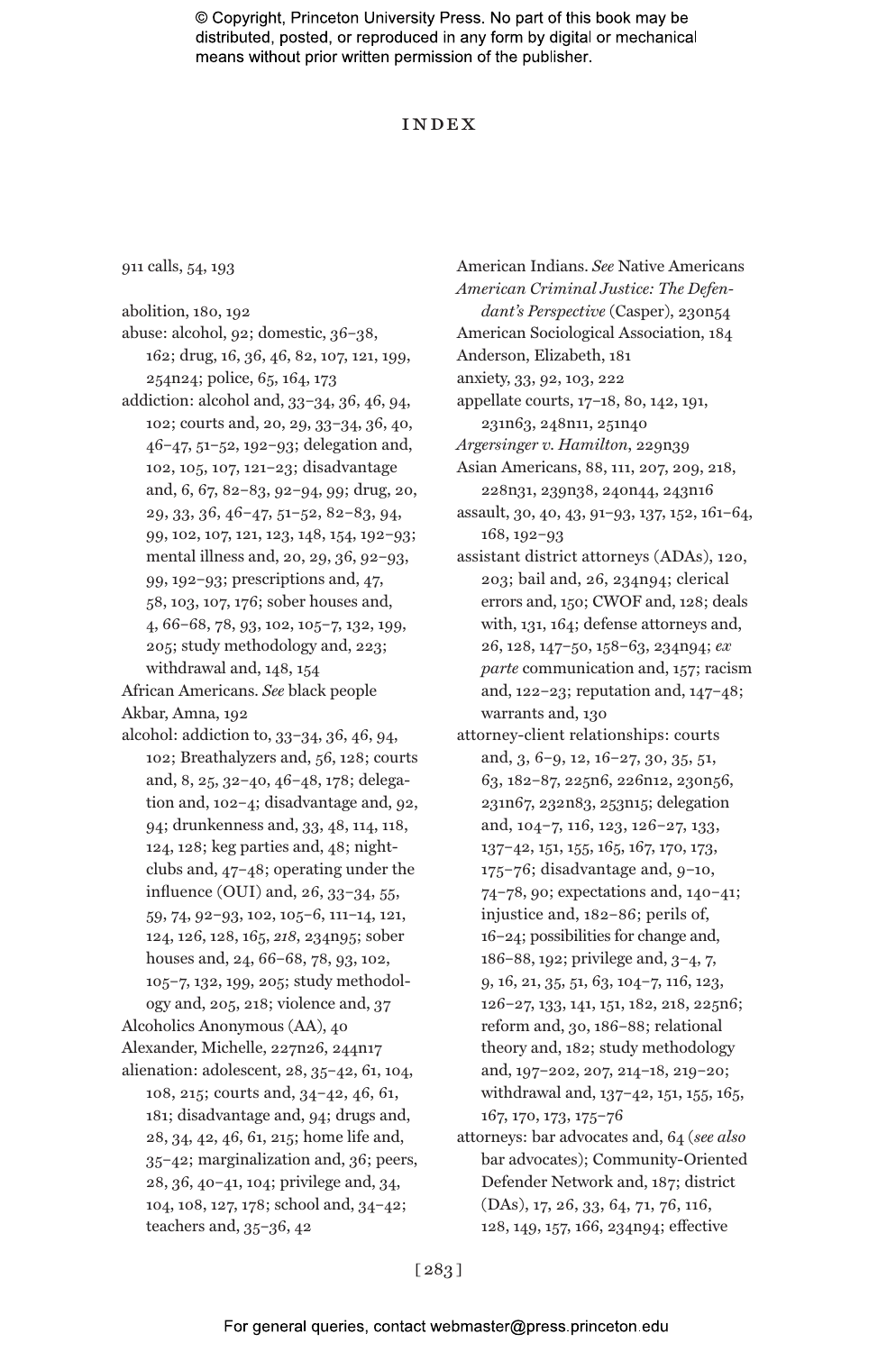[ 284 ] index

#### attorneys (cont.)

representation and, 142–53; expertise and, 74, 77–78, 100–101, 120, 140, 151–52, 159, 167, 175; guilty pleas and, 12, 14, 17, 127, 142, 155–56, 167, 185; judges and, 3, 5, 12–15, 25–26, 29, 68, 72–73, 77–78, 92, 101, 127, 129, 136, 140–42, 149–51, 158–65, 169–74, 186, 190–91, 194, 201, 203, 205, 232n83, 234n94, 242n7; motions and, 12, 14, 101, 139, 142, 149–50, 162, 172, 191, 202; private, 4, 15, 64, 71, 103–4, 108–13, 122, 128, 138, 246n2; public defenders and, 64 (*see also* public defenders); resignation and, 19, 29, 90, 99–100, 153, 184, 214; resistance and, 12, 19, 29, 78, 100–101, 137, 165, 184, 214; trust and, 3, 14–15, 20–21, 29, 51, 61–65, 71, 74, 76, 104, 106, 110, 113, 120, 123, 126, 132, 152, 158, 172, 175, 186–87, 214, 235n101, 241n3, 242n4, 246n2; withdrawal and, 140–41 (*see also* withdrawal)

Bach, Amy, 191

- bail: courts and, 1–2, 18, 26, 33, 72, 78–81, 142, 149–50, 153–56, 161–62, 168–72, 192, 228n32, 233n87, 234n94; disadvantage and, 72, 78–81; guilty pleas and, 154; important implications of, 153–54; judges and, 1–2, 26, 72, 80–81, 105, 142, 149–50, 153, 162, 169, 172, 234n94; personal recognizance and, 105; revoking, 169; withdrawal and, 142, 149–50, 153–56, 161–62, 168–72
- bar advocates: client swapping and, 189; delegation and, 104, 113, 129–30, 145–48, 152, 157–61, 248n15; disadvantage and, 64, 70–71, 75, 243n16; indigent clients and, 27, 64, 70, 145, 158, 235n102; payment of, 4–5; privilege and, 104, 113, 129–30; study methodology and, 203, 209, 223; training of, 27, 188; withdrawal and, 145–48, 152, 157–61, 248n15
- battery, 40, 91–93, 152, 161–63 Bell, Monica, 88, 236n7 bench trials, 5, 199 benzodiazepines, 33, 103

bias: class, 183, 228n32; cultural, 249n43; defendants' silence and, 170; desirability, 200, 209; disadvantage and, 173; institutional, 249n43; police and, 19–20; psychology of, 173–74; racial, 2, 74, 110, 141, 174, 183, 193, 228n32, 231n63, 243n16; rationalization and, 43; socioeconomic, 141, 173, 193 Bibas, Stephanos, 189 bikes, 114–15 Billings, Katie R., 23 Black, Hugo, 13–14 *Black Bourgeoisie* (Frazier), 221 Black Lives Matter, 179, 250n5 black people: arrests and, 1, 4, 11, 15, 26–27, 50–54, 57, 74, 82, 93, 117, 159, 169, 215–16, 222, 228n27, 230n49; courts and, xiii–xiv, 1, 4–5, 8–15, 21, 24–27, 31–32, 38–44, 49–54, 57, 60–63, 179, 183, 192, 195, 226n12, 227n26, 228n27, 228n29, 228n31, 230n49, 231n63, 234n95, 234n96, 235nn97–99, 237n17, 238n23, 238n25, 239nn36–38, 240n40, 240n44, 250n5, 250n14; disadvantage and, 69, 71–78, 81–88, 93, 98, 241n3, 242n9, 243n16, 244n18, 245n26, 246n44; Dorchester and, 1, 27, 38, 45, 66, 144, 240n44; incarceration and, xii, 9, 11, 26–27, 52, 87, 98, 227n26, 228n27, 228n29, 234n96; jail and, 5, 9, 78, 85, 110, 222, 228n29; jurors and, 183, 231n63, 250n14; marginalization of, 227n26, 246n44; Mattapan and, 1, 27, 52, 144; neighborhoods of, 1, 10, 27, 31, 38–39, 42–45, 49, 54, 62, 88, 143–44, 203, 233n90, 235n97, 237n11, 238n23, 240n44, 243n14, 254n22; Obama and, 221; privilege and, 108–10, 113, 115–21; probation and, 87–88; study methodology and, 198, 201, 206, 209, *210*, *213*, *215–20*, 221–24, 254n22, 254n25; violence and, 10, 49; withdrawal and, 136–37, 143–45, 158–59, 161, 166–67, 169, 175, 248n18, 249n35 Blumberg, Abraham, 13 Boston: courts and, 1, 3–4, 6, 15, 18, 25–27, 31–41, 44–45, 47–48, 51–54, 57–58, 62, 186, 188, 193, 228n29,

231n61, 233n89, 233n90, 234n95,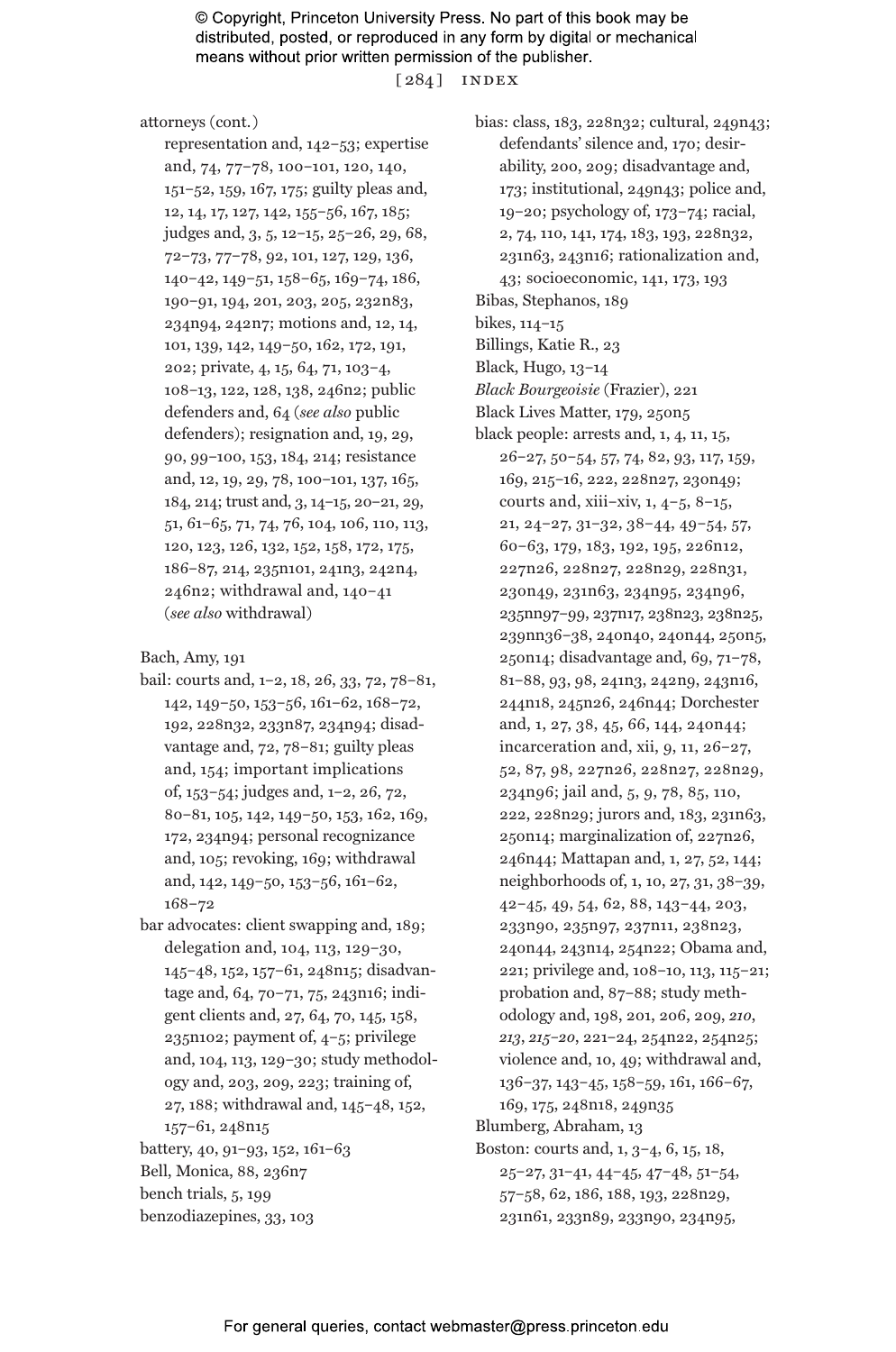#### index [ 285 ]

235n97, 235n98, 235n101, 237n11, 239n33, 240n44; delegation and, 113, 116, 118–19, 122, 124, 133, 143–45, 147, 168–70, 174–75, 248n15; disadvantage and, 64, 66, 70, 80, 83–84, 86, 89, 98, 243n14; Dorchester and, 1, 27, 38, 45, 66, 144, 240n44; Mattapan and, 1, 27, 52, 144; privilege and, 113, 116, 118–19, 122, 124, 133; Roxbury, 27, 31, 38–39, 42, 44–45, 49, 143–44, 233n90, 235n97, 237n11, 240n44, 243n14; segregation and, 240n44; study methodology and, 25–27, 198–200, 210, 222; withdrawal and, 143–45, 147, 168–70, 174–75, 248n15 Boston Municipal Courts (BMC), 25, 199, 204, 233n90, 243n14 Boston Police Department (BPD), 27, 205, 235n97, 239n38 Boulé, 221 Bourdieu, Pierre, 21, 23, 233n85 *Brady v. Maryland*, 229n37 Breathalyzers, 56, 128 broken windows policing, 15, 27, 230n49 Bronx Defenders, 188 bullying, 40, 254n26 Butler, Paul, 192, 195 Calavita, Kitty, 98 Cambridge Police Department (CPD), 53, 205, 239n38 caseloads, 12–15, 70–71, 105, 170, 188–89, 235n102, 242n7, 243n11, 250n4 Casper, Jonathan D., 230n54 Center for Court Innovation, 194 child protective services (CPS), 38, 249n35 class: bias and, 183, 228n32; classism and, 18, 20, 35, 61, 141, 173–74, 183, 185, 226n7; disparities and, 7, 11, 13, 15, 141, 171, 173–74, 186, 228n27, 228n32; elitism and, 221; marginalization and, 35, 74, 163, 195, 241n48, 243n14; messy categories of, 253n15; middle, 4 (*see also* middle class); reform and, 180; resources and, 6–7, 13, 21–24, 28, 34, 61–62, 109, 135, 182, 188, 207, 226n7, 253n15; socioeconomic status (SES) and, *206*, 209–17, *218–19*, 228n31, 238n25, 253n14; study methodology and, *206*, 209–17, *218–19*; upper, 13,

21, 108, 240n46; working, 3 (*see also* working class) client-centered representation, 187–88, 235n101 cocaine, 32, 46, 52, 55, 66–68, 85, 93, 104–5, 233n87, 237n17 coercion, 7, 14, 75, 141, 155, 170, 172, 181, 186, 248n24 Committee for Public Counsel Services (CPCS), 27, 144, 146, 188, 201, 235n101, 235n102, 243n14 Community-Oriented Defender Network, 187 *Condemnation of Blackness, The* (Muhammad), 195 continuance without a finding (CWOF): courts and, 26, 33–34, 74, 94, 96–97, 105–7, 124–25, 128, 156, 165, 233n92, 236n2; guilt and, 26, 106–7, 125, 156, 233n92; meaning of, 236n2; probation and, 26, 33–34, 94, 96–97, 105, 107, 124, 156, 233n92 convictions: court reputations and, 12–14, 18, 26, 192, 225n6, 228n27, 228n32, 236n2, 239n29; delegation and, 106–7, 120, 125, 142, 145, 149, 152, 156, 164–65, 176–77; disadvantage and, 79, 87; increase of, 179; inequality and, 183; poor people and, 70; privilege and, 106–7, 120, 125, 180; withdrawal and, 142, 145, 149, 152, 156, 164–65, 176–77 Court Activity Record Information (CARI), 204 court dates: brief updates and, 94; CARI and, 204; final, 123; interviews on, 200; missed, 19, 28, 92–96, 99, 142, 153; rescheduled, 103, 139 courts: appellate, 17–18, 80, 142, 191, 231n63, 248n11, 251n40; bail and, 1–2, 18, 26, 33, 72, 78–81, 142, 149–50, 153–56, 161–62, 168–72, 192, 228n32, 233n87, 234n94; Boston Municipal Courts (BMC) and, 25, 199, 204, 233n90, 243n14; caseloads and, 12–15, 70–71, 105, 170, 188–89, 235n102, 242n7, 243n11, 250n4; continuance without a finding (CWOF) and, 26, 33–34, 74, 94, 96–97, 105–7, 124–25, 128, 156, 165, 233n92, 236n2; convictions and, 12–14, 18, 26, 192, 225n6,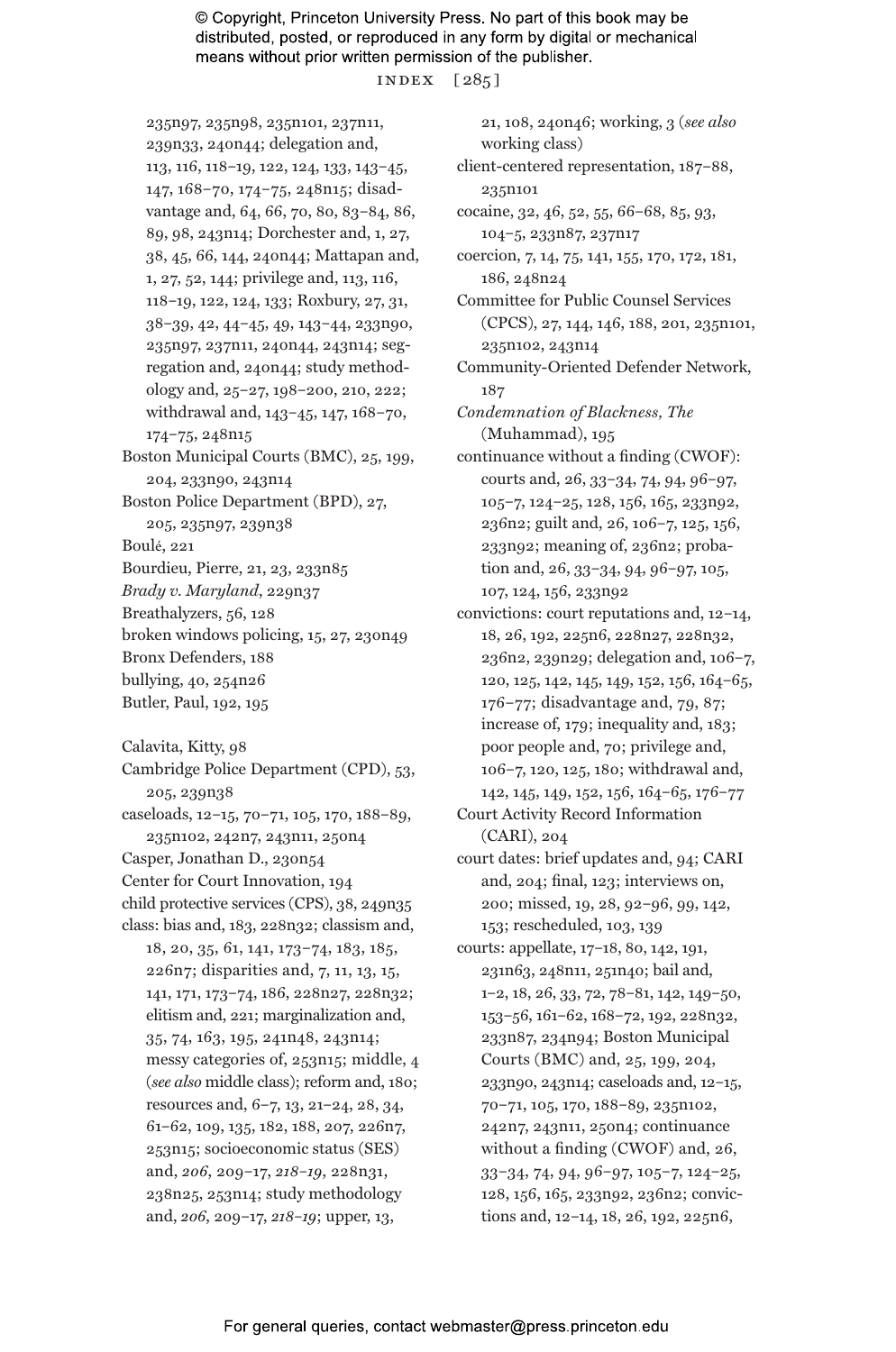[ 286 ] index

#### courts (cont.)

228n27, 228n32, 236n2, 239n29; guilty plea and, 2, 12, 14, 17, 97, 106–7, 123–25, 127, 142, 152–56, 164–70, 176, 180–81, 185, 233n92, 247n10, 248n24, 251n20; inequality and, 6–7, 9, 11, 15–18, 21–22, 26–27, 180–82, 185, 191, 225n5, 229n34, 240n44; injustice and, 8–9, 13, 20, 29–30, 61, 75, 138, 140, 172, 180–86, 190–91, 194–95, 242n9; innocence and, 5–6, 12–16, 110, 164, 170, 180; judges and, 1 (*see also* judges); juries and, 2–5, 47, 106, 124, 136, 142, 147, 157, 176, 183, 199, 231n63, 233n87, 250n14; leniency and, 7, 14–15, 27–28, 56, 72, 107, 109, 128, 130, 139, 141, 156, 159, 169, 174, 185, 248n25; mass criminalization and, 9–16, 27, 85, 179, 195, 197, 226n11, 227n20; meaning of crime and, 42–50; not-guilty verdicts and, 6, 9, 106, 157, 166; plea deals and, 2, 5, 12–15, 33, 94–96, 116, 123, 128, 141, 152, 154–55, 164, 167–68, 170, 172, 176, 201, 208, 233n92, 242n7; possibilities for change and, 186–95; pretrial conditions and, 103, 155–56, 233n92; probation and, 6, 10–14, 17–18, 26–28, 33–34, 51, 185, 227n20, 229n39, 232n83, 233n89, 233n92, 234n95, 250n1, 253n9, 254n24; public defenders and, 1–2, 4, 17–18, 24, 26–27, 186, 188–91, 231n61, 233n91, 235n101, 235n102; punishment and, 3, 6–10, 15–20, 23, 28–29, 32, 34, 182, 186, 192–95, 227n20; reform and, 180, 186–95, 248n20, 251n40; rules of, 3, 7–8, 13, 22–23, 38, 67–68, 77, 101, 133, 140–41, 166, 168, 172, 174–75, 184–88, 244n20, 246n44, 249n35; US Supreme Court, 13–14, 142, 250n14; verdicts and, 9, 142, 145, 157, 166; warrants and, 53–55, 60, 93, 119, 130, 153, 155–56, 239n29; witnesses and, 3, 17, 83, 92–93, 95, 118–19, 129, 131, 161–62, 190–91 Court Watch NYC, 191 crime rates, 10, 195, 227n25, 237n11, 240n46

*Criminal Justice* (Blumberg), 13 criminalized people: decriminalization and, 15, 51, 238n28; felonies and, 14,

25, 119, 228n27, 233n87; guilty plea and, 2, 12, 14, 17, 97, 106–7, 123–25, 127, 142, 152–56, 164–70, 176, 180–81, 185, 233n92, 247n10, 248n24, 251n20; guns and, 1–2, 4, 6, 41, 110, 166, 237n11; incarceration and, 10 (*see also* incarceration); mass criminalization and, 9–16, 27, 85, 179, 195, 197, 226n11, 227n20; meaning of crime and, 42–50; misdemeanors and, 15–16, 25–26, 87, 175, 229n35, 230n49, 233n87; murder and, 30, 42, 192–93, 233n87, 235n102; parole and, 10, 134, 143, 246n44; peer pressure and, 33, 39, 238n19; personal recognizance and, 105, 161–62; policing of crime and, 50–61 (*see also* police); prison and, 1 (*see also* prison); probation and, 6 (*see also* probation); rehabilitation and, 9, 29, 82, 193; second chances and, 35, 50, 54, 56, 62–63, 104–5, 117, 169; warrants and, 53–55, 60, 93, 119, 130, 153, 155–56, 239n29; witnesses and, 3, 17, 83, 92–93, 95, 118–19, 129, 131, 161–62, 190–91 cross-examination, 6, 106, 164 cultural capital, 21, 23, 233n85, 245n34

Davis, Angela Y., 192

defendants: alienation and, 181; courts and, 1–19, 23–39, 44, 50–51, 61–63, 179–95; delegation and, 103–4, 107–12, 118–23, 127–47, 150–77, 246n2, 246n3, 247n4, 247n6, 247n1, 248n24, 250n47; disadvantage and, 64–65, 69–101, 241n1, 241n3, 242n7, 243n14, 243n16, 245n26, 245n28, 246n35; effective representation and, 142–53; gender and, 226n11; guilty pleas and, 2, 12, 14, 17, 97, 106–7, 123–25, 127, 142, 152–56, 164–70, 176, 180–81, 185, 233n92, 247n10, 248n24, 251n20; innocence and, 5–6, 12–16, 110, 164, 170, 180; mass criminalization and, 9–16, 27, 85, 179, 195, 197, 226n11, 227n20; participatory defense and, 84–85, 191–92, 245n22; privilege and, 104, 107, 114–20, 133–35; study methodology and, 197–98, 204–5, 210, 215, 217, 222, 224; surveillance and, 10, 35, 50, 132; withdrawal and, 141, 143–49, 153, 165, 172–77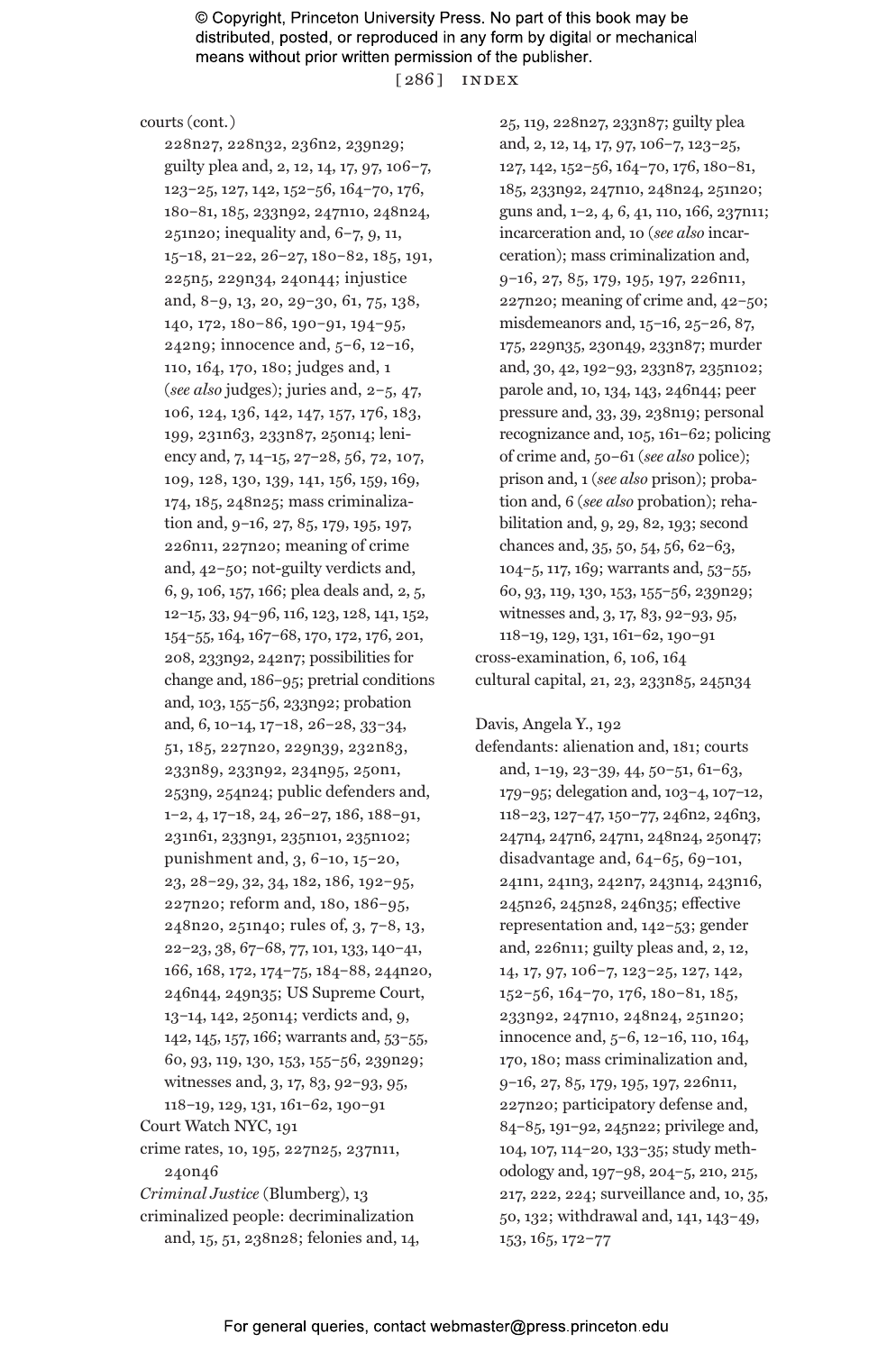index [ 287 ]

- deference: lawyers and, 21, 23, 104, 117, 123, 127–33, 141, 167, 214, 249n35; police and, 24, 171, 232n83, 239n37; privilege and, 21, 23, 104, 117, 120, 123, 127–33, 141, 167–71, 182, 214, 232n83, 249n35
- delegation: attorney-client relationships and, 104–7, 116, 123, 126–27, 133, 137–42, 151, 155, 165, 167, 170, 173, 175–76; bar advocates and, 104, 113, 129–30, 145–48, 152, 157–61, 248n15; Boston and, 113, 116, 118–19, 122, 124, 133, 143, 145, 147, 168–70, 174–75, 248n15; convictions and, 106–7, 120, 125, 142, 145, 149, 152, 156, 164–65, 176–77; defendants and, 103–4, 107–12, 118–23, 127–47, 150–77, 246n2, 246n3, 247n4, 247n6, 247n1, 248n24, 250n47; deference and, 21, 23, 104, 117, 120, 123, 127–33, 141, 167–71, 182, 214, 232n83, 249n35; engagement and, 20, 104, 120–27, 171, 180, 188, 214, 226n12; guilty pleas and, 176–77; inexperience and, 29, 103–4, 115–20, 126, 133, 164, 214; injustice and, 138, 140, 143–44, 151, 172; jail and, 110, 116; leniency and, 107, 109, 128, 130, 139, 141, 156, 159, 169, 174; plea deals and, 116, 123, 128, 141, 152, 154–55, 164, 167–68, 170, 172, 176; prison and, 121–23, 143, 167; probation and, 105–10, 117–18, 120, 123–29, 134, 137, 139–40, 145, 147, 152, 155–56, 160, 164, 168–71, 249n35; public defenders and, 104–5, 110–11, 113, 116, 118, 124, 126, 130, 142–49, 152, 158, 165, 172, 248n15, 248n19; punishment and, 117, 129, 133; relationship of, 19–21, 127, 137, 165, 167; rewarding, 23, 164–70, 182; trust and, 103–23, 126, 129–33, 164, 166, 186; white people and, 102–3, 107–18, 123–24, 128–29, 132, 136–37, 141–44, 155, 158–59, 163–68, 173, 246n1

delinquency, 39, 45, 49, 62–63, 215, 240n46, 241n48

depression, 34, 36, 46, 92, 207, 237n9

- "Did You Have a Lawyer When You Went to Court? No, I Had a Public Defender" (study), 14–15
- disadvantage: addiction and, 6, 67, 82–83, 92–94, 99; alcohol and, 92, 94;

alienation and, 35–42, 94; attorneyclient relationships and, 9–10, 74–78, 90; bail and, 72, 78–81; bar advocates and, 64, 70–71, 75, 243n16; bias and, 141, 173; black people and, 69, 71–78, 81–88, 93, 98, 241n3, 242n9, 243n16, 244n18, 245n26, 246n44; Boston and, 64, 66, 70, 80, 83–84, 86, 89, 98, 243n14; convictions and, 79, 87; courts and, 3, 7–11, 14, 19–23, 28, 35, 50, 61–65, 69–72, 75–77, 82–83, 86, 90, 99, 104, 108, 116, 118, 127, 133, 135, 139–45, 158, 171–74, 178, 182–90, 194–95, 216, 218, 228n31, 241n2, 241n3, 242n7; defendants and, 64–65, 69–101, 241n1, 241n3, 242n7, 243n14, 243n16, 245n26, 245n28, 246n35; discrimination and, 88; disparities and, 11, 21, 141, 171, 173–74, 228n27, 228n31; drugs and, 66, 74, 78–83, 89, 94, 99; education and, 72–73, 77, 82–83, 101; Hispanics and, 88; homeless people and, 68, 93, 99; incarceration and, 66, 77, 79–80, 85, 87–89, 98–99, 244n17, 245n26; indigent people and, 64, 70, 72, 242n7; injustice and, 75, 242n9; jail and, 66, 73, 77–79, 84–85, 89–90, 97–98; judges and, 67–82, 91–93, 96–98, 101; Latinos and, 78, 243n16, 246n44; leniency and, 72; mental issues and, 90–93, 99; middle class and, 70–71, 74, 86–87, 241n3, 243n14; people of color and, 69–70; plea deals and, 94–96, 242n7; police and, 64–66, 72, 74–75, 77, 82, 84, 86, 88, 95–99, 242n9; poor people and, 69–71, 74, 77–78, 82–90, 98–100, 241n3, 242n7, 242n9, 243n14, 246n36; possibilities of change for, 186–95; prison and, 68, 70, 76–79, 85–86, 89, 98–99, 242n5, 245n26, 246n44; probation and, 65–70, 74, 77–78, 82, 87–89, 94–99, 241n2, 243n14, 245n26, 246n44; public defenders and, 64, 67, 70–71, 80, 82–83, 89–90, 100, 243n14, 243n16, 246n35; punishment and, 69, 87, 90, 93, 99, 101; racism and, 75, 243n16, 244n17; resignation and, 65, 69, 90–100, 241n1, 246n35; resistance and, 69, 76–92, 97–101; social ties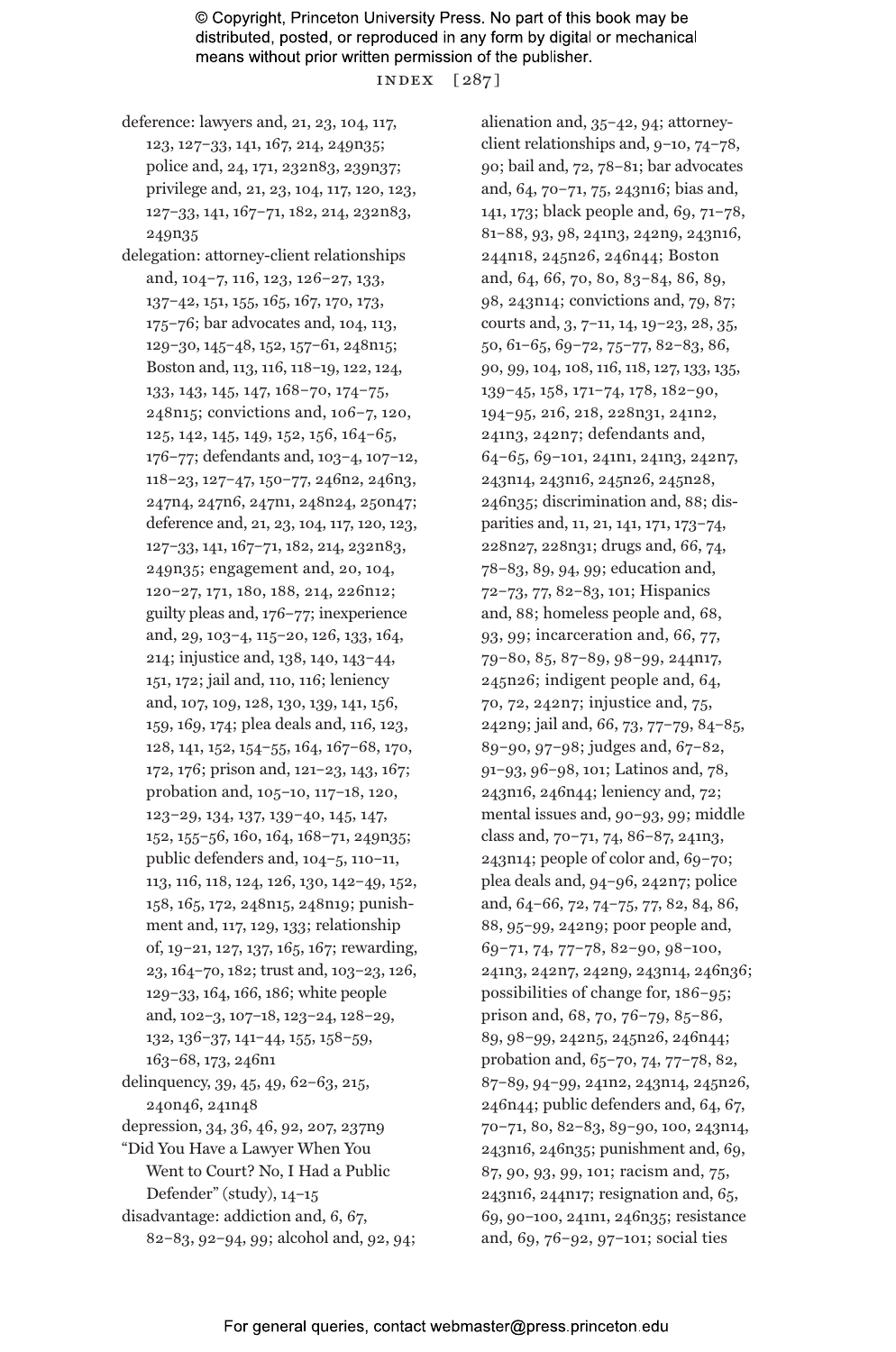[ 288 ] index

disadvantage (cont.)

- and, 82, 84, 88; surveillance and, 74, 77, 87–88, 98; teachers and, 22, 76, 100, 182; trust and, 3, 6, 9, 14, 20–21, 28, 50, 62–65, 69–76, 81–83, 88, 91, 97–101, 104, 108, 116, 133, 152, 158, 172, 175, 180, 182, 186, 241n3; white people and, 8, 11, 21, 43, 50, 63–64, 71, 74, 108, 116–17, 178, 218, 228n31, 241n3; withdrawal and, 65, 68–69, 78, 90–100; women and, 66–67, 75, 78; working class and, 66, 71, 75, 79, 81, 83, 86–91, 98, 242n9, 244n18
- discrimination: bias and, 173 (*see also* bias); courts and, 5, 7, 27, 29, 36, 183, 186, 227n20, 231n63, 235n99, 240n44; disadvantage and, 88; housing and, 186; institutional, 174, 249n43; privilege and, 32, 113; study methodology and, 254n25; surveillance and, 132; withdrawal and, 141, 171–75, 249n42, 249n43, 250n47
- disparities: class, 228n27, 228n32; class and, 7, 11, 13, 15, 141, 171, 173–74, 186, 228n27, 228n31; courts and, xiii, 7, 11, 13, 15, 21, 141, 171, 173–74, 180; disadvantage and, 11, 21, 141, 171, 173–74, 228n27, 228n31; pretrial detainment and, 228n32; racial, 13, 15, 96, 173, 227n26, 228n31, 228n32, 230n49, 234n95, 235n98, 235n99; recognition gaps and, 184; study methodology and, 204; unwarranted, 228n32; upper class and, 141
- district attorneys (DAs), 17, 26, 33, 64, 71, 76, 116, 128, 149, 157, 166, 234n94
- doctors, 7, 23, 47, 76, 100, 133–35, 182, 237n9
- Dorchester, 1, 27, 38, 45, 66, 144, 240n44
- drugs: addiction to, 20, 29, 33, 36, 46–47, 51–52, 82–83, 94, 99, 102, 107, 121, 123, 148, 154, 192–93; alienation and, 28, 34, 42, 46, 61, 215; arrests for, 32, 38, 46, 49, 52, 60–61, 66, 74, 82–83, 106, 111, 122, 169, 205; cocaine, 32, 46, 52, 55, 66–68, 85, 93, 104–5, 233n87, 237n17; courts and, 9–10, 16, 20, 25–38, 42–52, 60–63; dealing, 20, 25, 28, 31–32, 36, 43–44, 52, 60–61, 63, 74, 83, 123, 141, 156, 168, 192, 218, 223, 238n22, 254n25; decriminalization

of, 15, 51, 238n28; delegation and, 102–7, 111, 113, 121–23; disadvantage and, 66, 74, 78–83, 89, 94, 99; First Step Act and, 179; heroin, 40, 44, 46–47, 51–52, 59, 82–83, 121–22, 154, 163–64; homeless people and, 31–32, 51, 61, 93, 99, 154, 199; increased use of, 228n29; legalized, 238n28; LSD, 105; marijuana, xv, 15, 32–33, 39, 42–44, 46, 49–51, 54–56, 88, 94, 99, 105, 109–12, 116, 160, 238n19, 238n28; mushrooms, 105; nightclubs and, 47–48; opioids, 36, 123; painkillers, 47; prescriptions and, 47, 58, 103, 107, 176; programs for, 16, 89, 121, 169, 179, 199; punishment and, 10, 141, 167–70, 192–93, 250n1; rehabilitation and, 82, 193; school and, 28, 31, 33, 42, 47, 61, 66, 83, 215, 238n22; status of using, 238n22; study methodology and, 199, 205, 215, 218, 223, 254n25; testing and, 10, 66; therapy meetings and, 66; war on, 10; withdrawal and, 141–42, 144, 148–49, 154, 156–57, 160, 163, 165, 167–71, 177 drunkenness, 33, 48, 114, 118, 124, 128 Du Bois, W.E.B., 237n18, 240n46

due process, 13, 159, 242n7, 246n35, 249n35 *Durable Inequality* (Tilly), 21 Durkheim, Émile, 236n3

East Boston, 37, 240n44

education: college, 4–5, 11, 32–42, 46–49, 53, 55, 57, 59, 63, 72, 82, 88, 102, 111–17, 121–22, 132, 144, 178, 206, 210, 221, 228n27, 237n13, 253n14; disadvantage and, 72–73, 77, 82–83, 101; expectations and, 22–23; First Step Act and, 179; health issues and, 62; high school, 33, 39, 41, 47, 83, 117, 124, 228n27; impact of, 62, 73, 228n31; incarceration and, 11, 228n27; inequality and, 21; in jail, 77, 85–86; learning disabilities and, 40; middle class and, 21–22, 32–33, 39, 53, 103, 115; neighborhood help and, 83–85; observation and, 80–82; parents and, 22, 32–33, 39, 47, 53, 59, 82, 104, 115, 117, 121, 207; prior experience and, 82–83; privilege and, 103–4, 111, 115, 117, 120–21, 124, 134;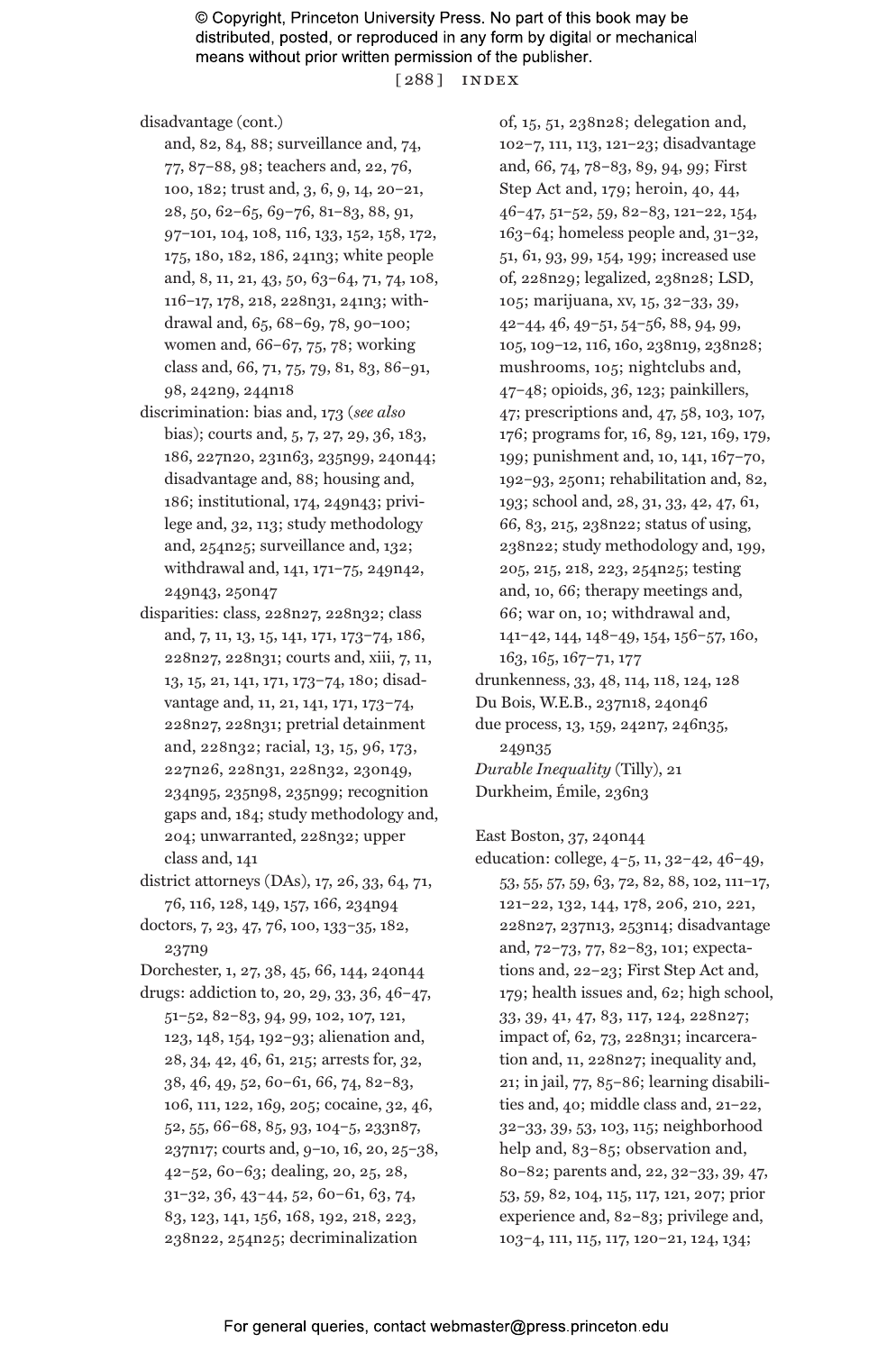index [ 289 ]

self, 77–86; study methodology and, 203–7, *210*; teachers and, 12, 21–23, 33, 35–36, 39–42, 76, 100, 113, 119, 121, 133–34, 178, 182, 221, 223, 232n81, 249n43; teachers and, 22 (*see also* teachers); withdrawal and, 72–73, 77, 82–83, 101; women and, 21, 32,

39, 47, 55, 59, 82, 111, 117, 121, 178

- Eisenstein, James, 14
- elitism, 221
- Emirbayer, Mustafa, 22
- employers, 12, 23, 125–26, 134, 182, 227n20, 243n15
- empowerment, 7–8, 28–29, 64, 134, 158, 171, 207
- engagement, 20, 104, 120–27, 171, 180, 188, 214, 226n12
- entitlement, 7, 22–23, 134, 142, 182
- *Escobedo v. Illinois*, 229n39
- ethics, 39, 144, 150, 198, 201
- *ex parte* communication, 157
- expertise: attorneys and, 74, 77–78, 100–1, 120, 140, 151–52, 159, 167, 175; criminal sanction and, 86–87; effective representation and, 142–53; lawyers and, 19–20, 23, 28, 65, 74, 78–86, 97, 101, 103–4, 120, 127–29, 133–34, 151–52, 159, 163–71, 175, 180, 182, 187, 245n28; neighborhood help and, 83–85; observation and, 80–82; prior experience and, 82–83; public defenders and, 80, 152, 203; self education and, 77–86

Facebook, xiv, 222

- Feeley, Malcolm, 14, 16, 230n53, 246n35 fees, 10, 26, 89, 94, 97–98, 126, 235n100 felonies, 14, 25, 119, 228n27, 233n87 fines, 10, 87, 98 First Step Act, 179 foster care, 38 *Foster v. Chatman*, 231n63, 250n14 Frazier, E. Franklin, 221
- gender: courts and, 8, 12, 22, 142, 226nn11, 248n18; defendants and, 226n11; inequality and, 226n12; punishment and, 8; racism and, 248n18; resource access and, 21; study methodology and, 201, *206*, 207, 209, *210–13*; women and, 209, 226n11 (*see also* women)

gentrification, xiv, 243n16 *Gideon v. Wainwright*, 13, 229n37, 229n38 Gilmore, Ruth Wilson, 192 guilty pleas: attorneys and, 12, 14, 17, 127, 142, 155–56, 167, 185; continuance without a finding (CWOF) and, 26, 106–7, 125, 156, 233n92; defendants and, 2, 12, 14, 17, 97, 106–7, 123–25, 127, 142, 152–56, 164–70, 176, 180–81, 185, 233n92, 247n10, 248n24, 251n20; delegation and, 176–77; judges and, 12, 14, 127, 142, 153; nolo contendere and, 247n10; prosecutors and, 2, 12, 14, 142, 167, 180–81, 185 guns, 1–2, 4, 6, 41, 110, 166, 237n11

- harassment, 31–32, 42, 52, 53, 143, 190
- Haug, Marie R., 100–1
- health issues: 911 calls and, 193; care for, 22–23, 183, 195; care of, 195; depression and, 34, 36, 46, 92, 207, 237n9; doctors and, 7, 23, 47, 76, 100, 133–35, 182, 237n9; drugs and, 165 (*see also* drugs); education and, 62; insurance and, 33, 100; mental issues and, 36 (*see also* mental issues); physicians and, 24, 182, 221, 237n9
- hegemony, 101, 229n34
- heroin, 40, 44–47, 51–52, 59, 82–83, 121–22, 154, 163–64
- Hispanics: courts and, 26, 230n49, 234n95, 234n96, 235n98, 239n38, 240n44; disadvantage and, 88; incarceration and, 26, 234n96; study methodology and, 204, 254n25
- homeless people, 38; courts and, 236n1; disadvantage and, 68, 93, 99; drugs and, 31–32, 51, 61, 93, 99, 154, 199; Police-Public Contact Survey and, 226n19; shelters and, 31–32, 51–52, 109, 168, 199, 205; withdrawal and, 154, 168; working class and, 236n1
- housing: courts and, 10, 20, 31, 42, 51, 186, 188, 195, 227n26, 240n44; discrimination and, 186; government investment in, 10; lawyers and, 188; low-income, 51; mitigating circumstances and, 160; privilege and, 125; projects and, 38, 44; public, 31, 42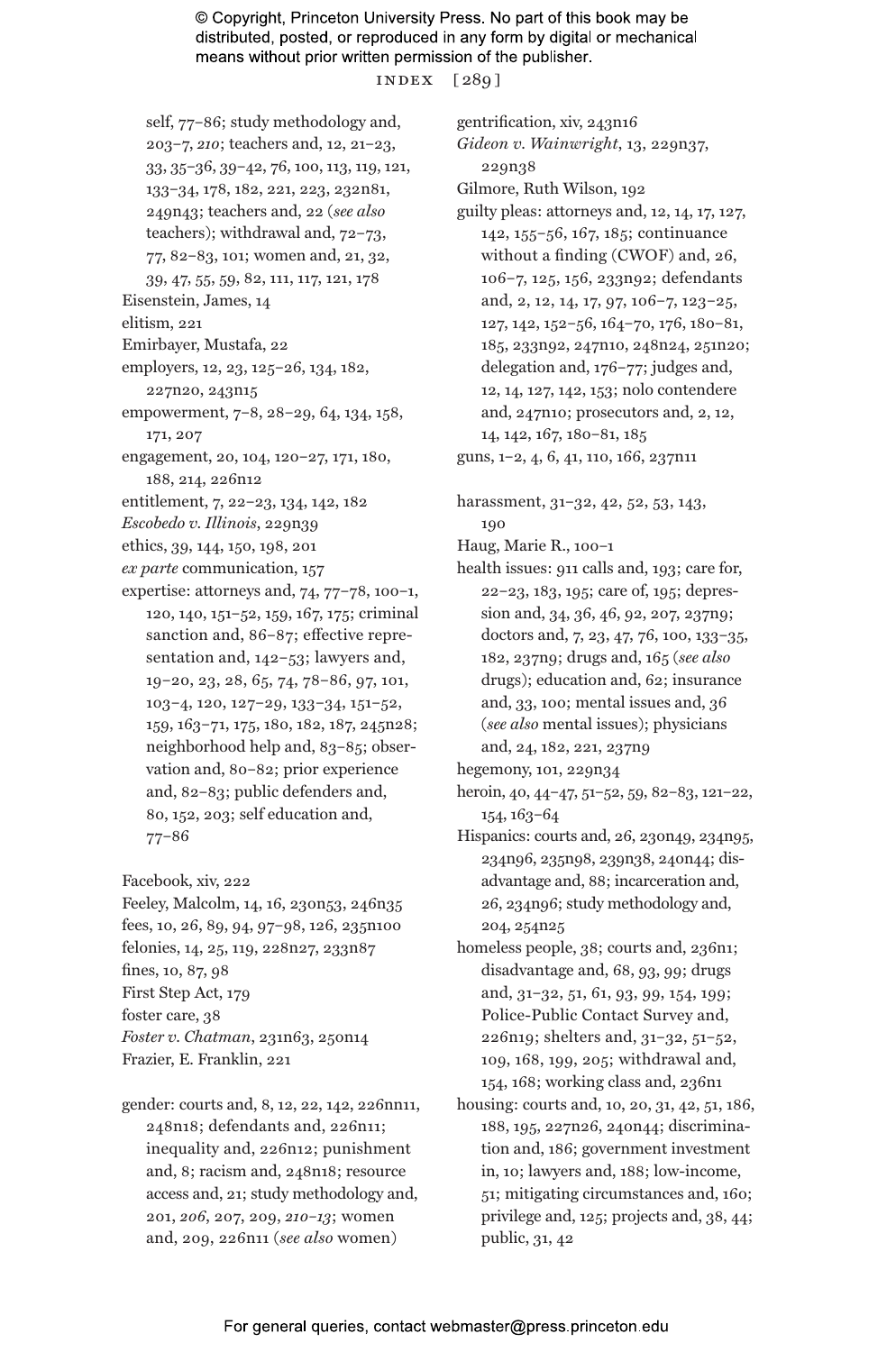[ 290 ] index

immigration, 145, 188, 195, 197, 207, 235n101, 239n29

- incarceration: black people and, 9, 11, 26–27, 52, 87, 98, 227n26, 228n27, 228n29, 234n96; courts and, 8–11, 15, 18, 26–28, 51–52, 179, 183, 185–86, 192, 226n11, 226n14, 227n20, 227n25, 227n26, 228n27, 228n29, 230n34, 234n94, 234n96, 250n1; disadvantage and, 66, 77, 79–80, 85, 87–89, 98–99, 244n17, 245n26; education and, 11, 228n27; First Step Act and, 179; Hispanics and, 26, 234n96; increased rates of, 8–16, 27; Latinos and, 10–11, 172, 228n27; mass, 9–16, 98, 197, 199, 227n20, 227n25, 227n26, 244n17; parole and, 10, 134, 143, 246n44; pretrial, 154; privilege and, 122; rates of, 9–10, 26–27, 179, 226n11, 228n29, 234n96; reform and, 192, 227n20; study methodology and, 197, 199, 205; U.S rates of, 9; white people and, 11, 27, 51, 226n11, 228n27, 228n29, 230n54, 234n96; withdrawal and, 154, 156, 168, 170–73; women and, 66, 226n11
- indigent people: bar advocates and, 27, 64, 70, 145, 158, 235n102; courts and, 4, 14, 27, 187, 189, 235nn100–102; delegation and, 108–12, 138–39, 145, 158, 165; disadvantage and, 64, 70, 72, 242n7; public defenders and, 14, 27, 64, 70, 110, 145, 158, 165, 235n102; study methodology and, 204; trust and, 14, 70, 110, 158; withdrawal and, 138–39, 145, 158, 165
- inequality: class and, xv–xvi, 7 (*see also* class); convictions and, 183; courts and, 6–7, 9, 11, 15–18, 21–22, 26–27, 180–82, 185, 191, 225n5, 225n6, 229n34, 240n44; education and, 21; gender, 226n12; injustice and, 181–86; moral issues and, 15, 175, 181; racial, 6, 15, 18, 26, 141, 174, 182 (*see also* racism); reform and, 180; reproduction of, 6–7, 16, 18, 21–22, 27, 229n34; schools and, 22–23; study methodology and, 198, 204–5, 214, 222–23; teachers and, 22; Tilly on, 21; withdrawal and, 141, 170, 174–75; workplaces and, 22–23

inexperience, 29, 103–4, 115–20, 126, 133, 164, 214 informants, 60, 111, 252n1

injustice: attorney-client relationships and, 182–86; courts and, 8–9, 13, 20, 29–30, 61, 75, 138, 140, 172, 180–86, 190–91, 194–95, 242n9; delegation and, 138, 140, 143–44, 151, 172; disadvantage and, 75, 242n9; hidden rules and, 184–85; inequality and, 8, 181–86; privilege and, 182–86; procedural justice literature and, 184; restorative justice and, 193–94; social, 181, 195; withdrawal and, 138, 140, 143–44, 151, 172

innocence, 5–6, 12–16, 110, 164, 170, 180

Instagram, 222

Institutional Review Board (IRB), 200–202, 222, 252n7

Jacob, Herbert, 14

- jail: black people and, xii, 5, 9, 78, 85, 110, 222, 228n29; courts and, 3, 5, 9, 25, 28, 32–34, 46, 49, 62, 179–80, 189, 192, 194, 228n29, 229n39, 233n87, 253n9; delegation and, 110, 116; disadvantage and, 66, 73, 77–79, 84–85, 89–90, 97–98; era of mass criminalization and, 9–16; incarceration and, 10 (*see also* incarceration); parole and, 10, 134, 143, 246n44; study methodology and, 198–99, 208, 222; withdrawal and, 145, 152, 154, 157, 164, 166, 168, 171
- jailhouse lawyers, 85–86
- Jamaica Plain, 34, 132
- Jayadev, Raj, 191–92
- Jim Crow, 75, 221, 227n26, 244n17
- judges: appellate, 17–18, 80, 142, 191, 231n63, 248n11, 251n40; attorneys and, 3, 5, 12, 14–15, 25–26, 29, 68, 72–73, 77–78, 92, 101, 127, 129, 136, 140–42, 149–51, 158–65, 169–74, 186, 190–91, 194, 201, 203, 205, 232n83, 234n94, 242n7; bail and, 1–2, 26, 72, 80–81, 105, 142, 149–50, 153, 162, 169, 172, 234n94; bench trials and, 5, 199; desire for order by, 150–51; disadvantage and, 67–82, 91–93, 96–98, 101; discretion of, 139, 149; expectations and, 3, 17, 29, 77, 140–41, 151, 171, 203; guilty pleas and, 12, 14, 127, 142, 153;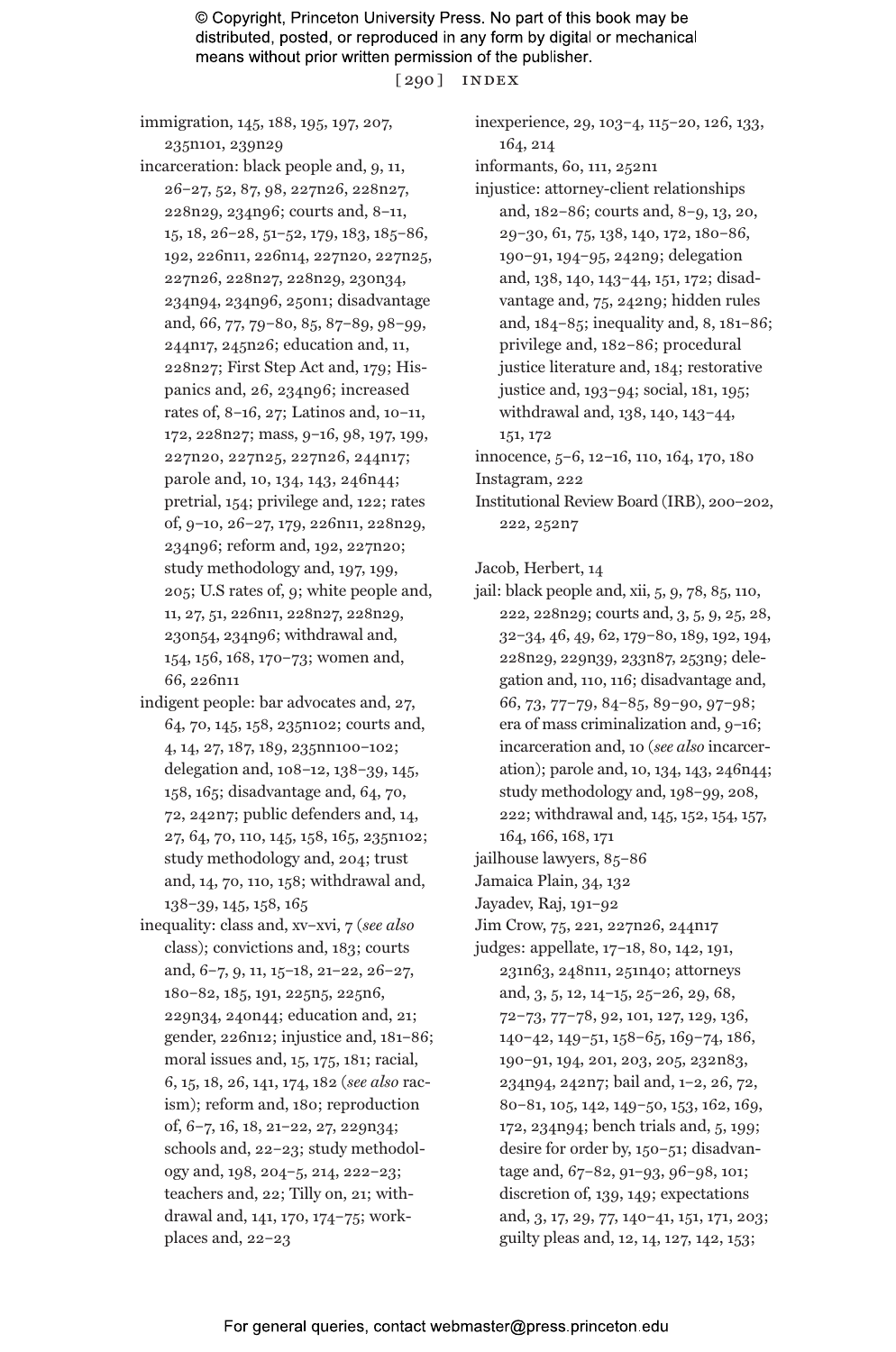index [ 291 ]

lawyers and, 1, 3, 6, 12, 17–20, 25, 29, 72–82, 92–93, 98, 101, 103, 106, 109, 112, 123–42, 149, 151, 156–61, 164–72, 175–81, 186, 189–92, 235n100, 242n7, 247n1, 248n24, 249n35, 251n20; leniency and, 7, 14–15, 27–28, 56, 72, 107, 109, 128, 130, 139, 141, 156, 159, 169, 174, 185, 248n25; motions and, 2, 5, 12, 14, 78, 81, 92, 101, 119, 131–32, 137–38, 142, 149–50, 157, 159–60, 172, 180, 190–91; not-guilty verdicts and, 6, 9, 106, 157, 166; privilege and, 102–9, 112–13, 118–20, 123–35; prosecutors and, 1–6, 11–18, 26, 29, 77, 93, 96, 102, 129, 131, 136, 139–42, 149–50, 158–63, 166, 170–74, 180, 183, 190–91, 194, 203, 205, 209–10, 232n83, 234n94, 242n7, 247n4; reform and, 186, 189–94; rulings of, 2, 5–6, 68–69, 150, 166, 190; sentencing and, 11, 18, 20, 29, 68, 70, 78, 107, 127, 131, 141–42, 149, 153, 170, 172, 174, 233n92, 234n94; study methodology and, 201, 203, 205, 209–10; tailoring defense to, 149–50; warrants and, 53–55, 60, 93, 119, 130, 153, 155–56, 239n29; withdrawal and, 136–42, 147–66, 169–76

juries: black jurors and, 183, 231n63, 250n14; courts and, 2–5, 106, 136, 142, 147, 157, 176, 183, 199, 231n63, 233n87, 250n14; grand, 2, 233n87; race and, 5, 183, 231

knives, 1–2, 78, 131 Kohler-Hausmann, Issa, 15–16, 175, 230n53, 233n92, 248n25 kratom, 47

Lamont, Michèle, 184

larceny, 36, 38, 86, 116

Lareau, Annette, 22, 232n76

Latinos: courts and, xiii, 8, 10–11, 37, 44, 50, 54, 57, 61, 179, 183, 228n27, 228n31, 231n63, 237n9, 250n14; disadvantage and, 78, 243n16, 246n44; incarceration and, 10–11, 172, 228n27; neighborhoods of, 54, 61; privilege and, 112, 124; study methodology and, 205–9, *210*, *213*, 218; violence and, 169; withdrawal and, 136, 160, 165, 173, 175; women and, 8

lawyers: Blumberg on, 13; caseloads and, 12–15, 70–71, 105, 170, 188–89, 235n102, 242n7, 243n11, 250n4; confidence in, 4, 91, 105, 133; courtappointed, 64 (*see also* bar advocates; public defenders); cross-examination and, 6, 106, 164; deference to, 21, 23, 104, 117, 123, 127–33, 141, 167, 214, 249n35; delegation to, 104 (*see also* delegation); effective representation and, 142–53; expertise of, 19–20, 23, 28, 65, 74, 78–86, 97, 101–4, 120, 127–29, 133–34, 151–52, 159, 163–71, 175, 180, 182, 187, 245n28; frustration with,  $14-15$ ; guilty pleas and,  $12, 17$ , 123, 127, 142, 156, 164, 167–68, 170, 176, 181, 248n24, 251n20; housing, 188; indifference of, 1–3, 64–66, 74–77, 156, 187; individual effectiveness of, 175–76; jailhouse, 85–86; judges and, 1, 3, 6, 12, 18, 20, 25, 29, 72–82, 92–93, 98, 101, 103, 106, 109, 112, 125–42, 149, 151, 157–61, 165, 169–72, 175–80, 186, 189–92, 235n100, 242n7, 247n1, 249n35; motions and, 2, 12, 71, 92, 101, 111, 122, 131, 137–39, 142, 152, 154, 157, 159–60, 172, 190; as "public pretenders," 4, 64, 66; resignation and, 10–20, 28–29, 65, 69, 94, 99, 108, 154, 177, 184, 189, 214, 246n35; resistance and, 12, 19–20, 23, 28–29, 65, 69, 77–78, 100–101, 139, 165, 184, 189, 246n36, 248n20; salaries of, 4, 235n102; shaming clients and, 158–60; trust and, 2–3, 6, 9, 14–15, 19–21, 24, 28–29, 51, 63–65, 69–76, 82–83, 86, 91, 98–104, 108–17, 120–23, 126, 129, 131–33, 137, 152, 158, 164, 172, 175, 179–82, 186, 214, 231n69, 241n3, 242n4, 242n6, 242n7, 246n2, 246n35; withdrawal and, 65 (*see also* withdrawal) learning disabilities, 40

legal control: attorney-client relationships and, 226n12; increased punishment and, 8, 10–11, 227n20; probation officers and, 6, 12, 17–18, 66, 68, 82, 97, 99, 109–10, 129, 137, 139–40, 147, 204–5, 209, 232n83, 246n44

legal cynicism, 36, 83, 97–98, 242n9, 245n31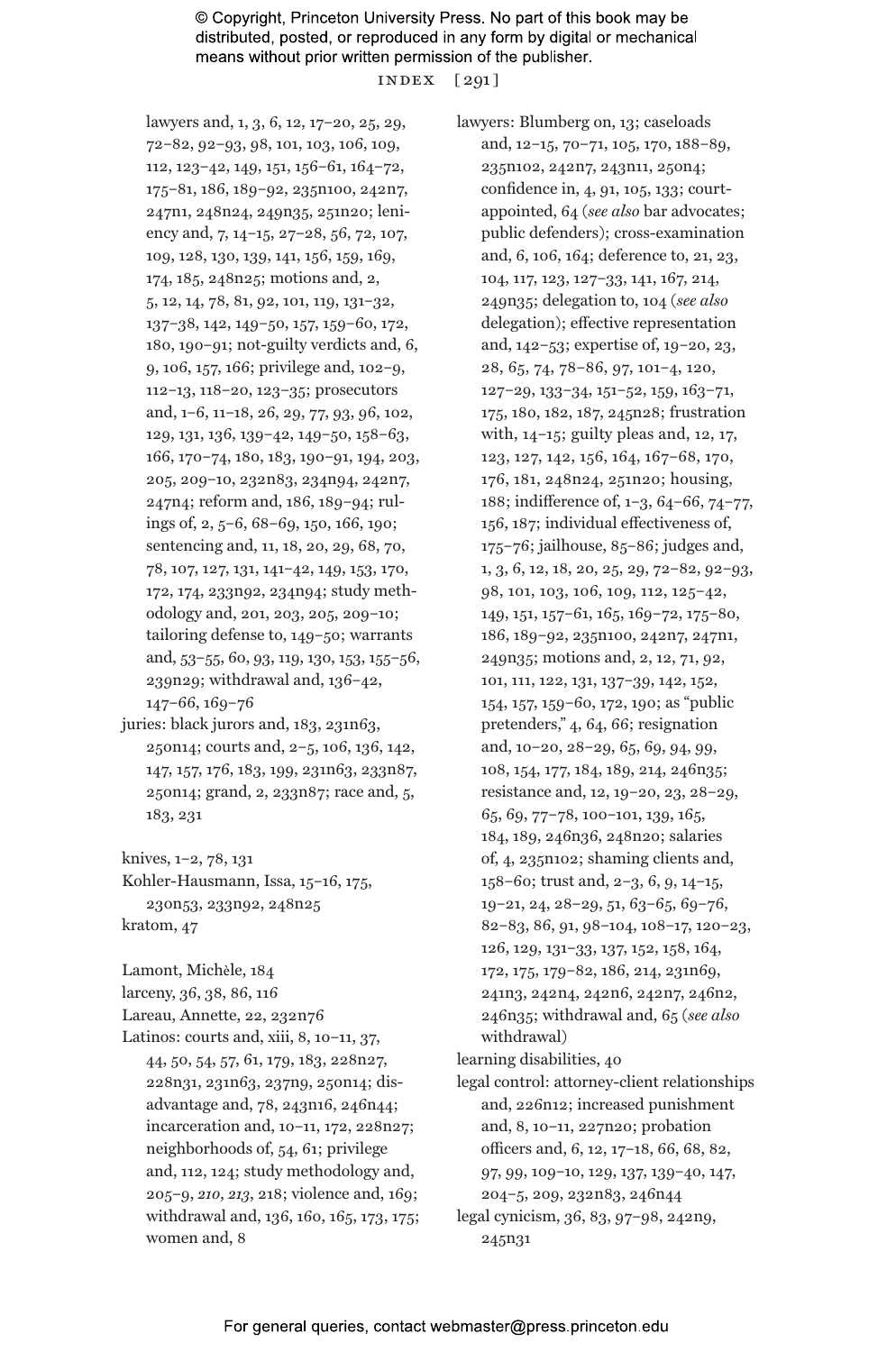[ 292 ] index

legal rights, 1, 3, 5–6, 27, 78, 98, 182–85, 245n28 leniency: courts and, 7, 14–15, 27–28, 56, 72, 107, 109, 128, 130, 139, 141, 156, 159, 169, 174, 185, 248n25; delegation and, 107, 109, 128, 130, 139, 141, 156, 159, 169, 174; disadvantage and, 72; parole and, 10, 134, 143, 246n44; privilege and, 107, 109, 128, 130; second chances and, 35, 50, 54, 56, 62–63, 104–5, 117, 169; withdrawal and, 72, 139, 141, 156, 159, 169, 174, 248n25 licenses, 1, 4, 41, 74, 77, 82–83, 106, 121, 124, 126 LinkedIn, xiv Links, 221 LSD, 105 lying, 5, 107, 146, 190 Lynch, Mona, 167

marginalization, xiv; alienation and, 36; black people and,  $227n26$ ,  $246n44$ ; class and, 35, 74, 163, 195, 241n48, 243n14; resources and, 8, 35–36, 63, 74, 85, 163, 179, 192, 195, 226n12, 227n20, 227n26, 240n46, 241n48, 243n14, 246n44; women and, 226n12 marijuana, 42–44, 56, 105, 116 *Marsden v. Commonwealth*, 229n39 Martin, Trayvon, 222 Marx, Karl, 236n3 Massachusetts Department of Correction, 79 mass criminalization, 9–16, 27, 85, 179, 195, 197, 226n11, 227n20 Mattapan, 1, 27, 52, 144 mental issues: 911 calls and, 193; addiction and, 20, 29, 36, 92–93, 99, 192–93; courts and, 20, 29, 36, 40, 57, 188, 192– 93, 237n9; disadvantage and, 90–93, 99; withdrawal and, 141, 143, 165, 168–69 middle class: courts and, 4, 7–8, 20–23, 34, 39, 43, 51, 54–62, 232n76, 232n81, 236n1, 237n14, 238n22, 238n25, 240n40; disadvantage and, 70–71, 74, 86–87, 241n3, 243n14; education and, 21–22, 32–33, 39, 53, 103, 115; Obama and, 221; privilege and, 103, 108–10, 113–14, 117–19, 124, 129, 133–35, 246n1; study methodology and, 198, 205–9, *210*, *213*, 215–22, 253n14, 253n15,

254n22, 254n25, 254n26; teachers and, 22; withdrawal and, 165, 247n7, 249n35 Mills, C. Wright, 225n2 *Miranda v. Arizona*, 229n37 misdemeanors: courts and, 15–16, 25–26, 175, 229n35, 230n49, 233n87; CWOF and, 26, 33–34, 74, 94, 96–97, 105–7, 124–25, 128, 156, 165, 233n92, 236n2; disadvantage and, 87 Mission Hill, 41 monitoring, 10, 16, 134, 156, 191, 230n53, 248n25 moral issues, 15, 55–56, 60, 118, 144, 163, 174–75, 181, 200, 236n3, 249n43 Morris, Norval, 87 Movement for Black Lives, 192, 250n5 Muhammad, Khalil Gibran, 195 murder, 30, 42, 192–93, 233n87, 235n102 mushrooms, 105 Native Americans, 64, 205–7, 209, *210*, *213*, 218, 228n31 neighborhoods: Dorchester, 1, 27, 38, 45, 66, 144, 240n44; East Boston, 37, 240n44; Jamaica Plain, 34, 132; Mattapan and, 1, 27, 52, 144; Mission Hill, 41; Roxbury, 27, 31, 38–39, 42, 44–45, 49, 143–44, 233n90, 235n97, 237n11, 240n44, 243n14; South Boston, 36, 45, 233n90; South End, 45, 62, 143, 240n44 nightclubs, 47–48 nolo contendere, 247n10 not-guilty verdicts, 6, 9, 106, 157, 166 Obama, Barack, 221 operating under the influence (OUI), *218*; courts and, 26, 33–34, 55, 59,

234n95; delegation and, 102, 105–6, 111–14, 121, 124, 126, 128, 165; disadvantage and, 74, 92–93; police and, 55, 59 opioids, 36, 123 *Ordinary Injustice* (Bach), 191 Oxycontin, 47

Pager, Devah, 200 painkillers, 47 parole, 10, 134, 143, 246n44 participatory defense, 84–85, 191–92, 245n22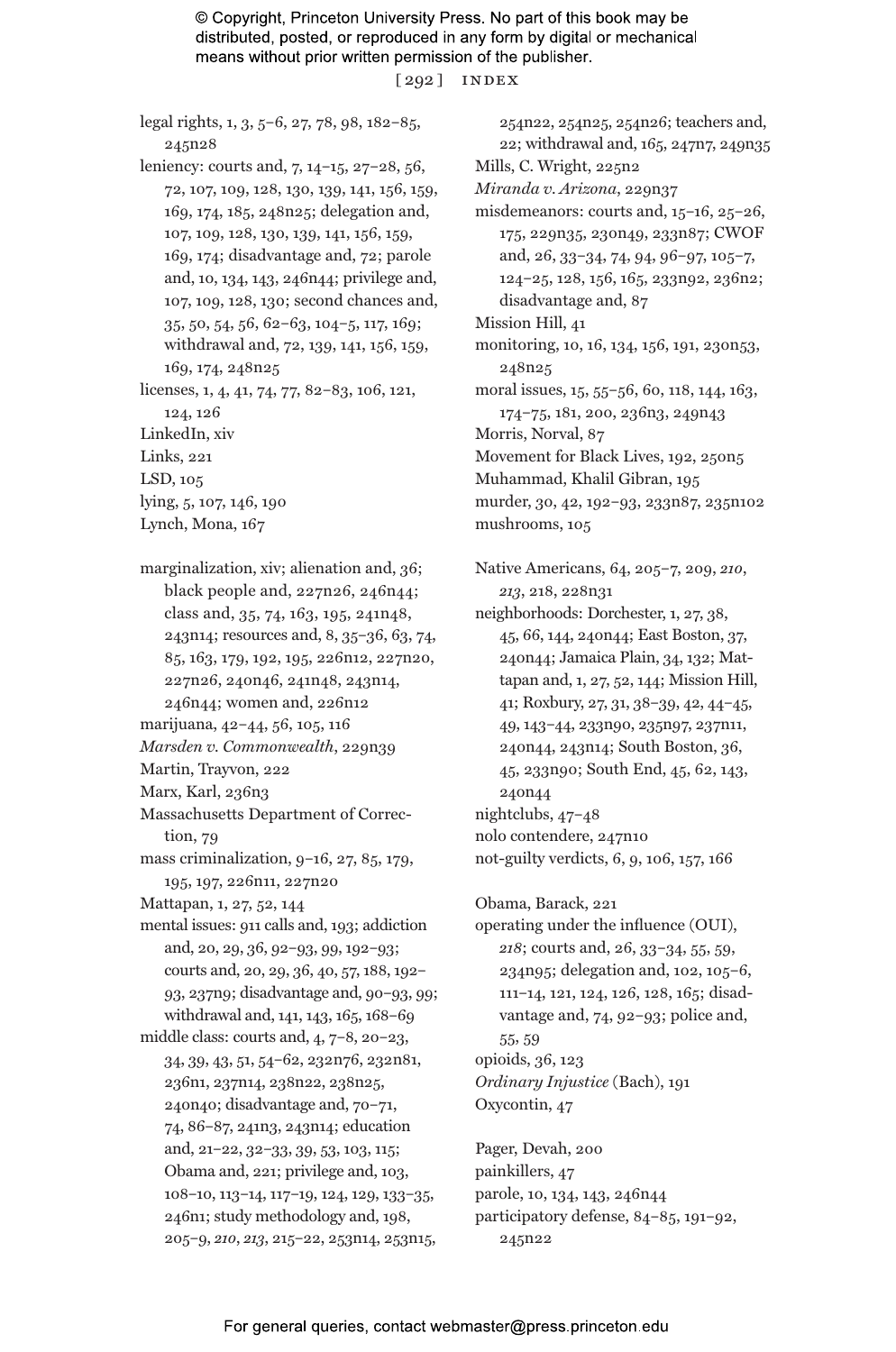### index [ 293 ]

partying, 47–48, 117, 137, 148, 238n22 passivity, 3, 12, 59, 90, 99–100, 182, 189, 230n54, 246n35 paternalism, 187 peer pressure, 33, 39, 238n19 *Peña-Rodriguez v. Colorado*, 250n14 people of color: courts and, 3, 6, 8, 11, 36, 51, 54, 62, 183, 185, 238n25; delegation and, 133, 141, 143–44, 173; disadvantage and, 69–70; study methodology and, 216–19 Percocet, 47 personal recognizance, 105, 161–62 physicians, 24, 182, 221, 237n9 plea deals: Blumberg on, 13; courts and, 2, 5, 12–15, 33, 94–96, 116, 123, 128, 141, 152, 154–55, 164, 167–68, 170, 172, 176, 201, 208, 233n92, 242n7; delegation and, 116, 123, 128, 141, 152, 154–55, 164, 167–68, 170, 172, 176; disadvantage and, 94–96, 242n7; street cred and, 15; study methodology and, 201, 208 police: abuse by, 65, 164, 173; bias and, 19–20; Boston Police Department (BPD), 27, 205, 235n97, 239n38; broken windows policing and, 15, 27, 230n49; Cambridge Police Department (CPD), 53, 205, 239n38; courts and, 1–11, 14–15, 24–36, 42, 45–46, 49–63, 179–85, 190–95, 226n7, 226n19, 227n26, 228n31, 229n37, 229n39, 230n49, 231n63, 234n94, 235n97, 235n98, 236n7, 238n21, 238n26, 239n29, 239nn36–38; death by, 228n31; deference and, 24, 171, 232n83, 239n37; demographics of, 239n38; disadvantage and, 64–66, 72, 74–75, 77, 82, 84, 86, 88, 95–99, 242n9; era of mass criminalization and, 9–16; harassment and, 31–32, 42, 52, 53; informants and, 60, 111; lying by, 5, 146; militarization of, 10; policing of crime and, 50–61; poor people and, 236n7; privilege and, 10–11, 115–19, 122, 128, 131–32, 134; racism and, 6, 20–21, 35, 50, 57–58, 61, 143, 146, 183, 226n7, 231n63; respect and, 54–57, 61–63, 239n36; school and, 31, 42, 52–53, 58–59, 61, 215, 249n43; search on sight and, 235n97; stop and search by, 179; study

methodology and, 198–99, 204–5, 207, 209, 215–17; surveillance and, 7, 29, 35, 50–53, 62, 74, 77, 98, 132, 182, 185; Terry stops and, 54; trust and, 20–21, 35, 42, 50–51, 61, 65, 88, 97–98, 104, 236n7, 242n9; violence and, 176, 222; warrants and, 53–55, 60, 93, 119, 130, 153, 155–56, 239n29; withdrawal and, 137, 143–44, 146, 151, 153, 156, 160, 163–64, 171, 173, 176, 249n43 Police-Public Contact Survey, 226n19 poor people: conviction rates and, 70; courts and, 3–4, 14, 20–23, 29–30, 33–34, 36, 38, 40, 43–44, 46, 49–51, 54, 60–63, 178–83, 185, 187–88, 195, 230n54, 232n76, 235n100, 236n1, 236n7, 237n17, 238n21, 238n25, 240n40, 240n44, 240n46, 241n3, 241n48; delegation and, 103, 108–9, 113, 117, 133, 139, 141, 143, 154–55, 158, 160, 165, 167, 173; disadvantage and, 3, 8, 20–22, 34, 43, 61–63, 69–71, 74, 77–78, 82–90, 98–100, 108, 117, 173, 178, 180, 182, 185, 188, 218, 232n76, 241n3, 242n7, 242n9, 243n14, 246n36; homeless people and, 32, 38, 51–52, 61, 68, 93, 99, 154, 168, 193, 199, 226n19, 236n1; indigent, 4, 14, 27, 64, 70, 72, 108–12, 138–39, 145, 158, 165, 187, 189, 204, 235nn100–102, 242n7; median arrest age and, 117; passivity and, 69, 90, 99–100, 182; police and, 236n7; poverty and, 9, 29, 32, 35, 63, 90, 99, 109, 159, 240n44; privilege and, 7–8, 21, 34, 43, 62–63, 103, 108–9, 113, 117, 133, 139, 141, 143, 154–55, 158, 160, 165, 167, 173, 178, 180, 187, 218, 232n76, 240n44, 246n1; probation and, 88–89; projects and, 38, 44; prostitution and, 237n17; shelters and, 31–32, 51–52, 109, 168, 199, 205; study methodology and, 205–7, 209, *210*, *213*, 215–21, 253n14; withdrawal and, 139, 141, 143, 154–55, 158, 160, 165, 167, 173; women and, 209, 243n11 poverty, 9, 29, 32, 35, 63, 90, 99, 109, 159, 240n44 prejudice, 45, 141, 174, 183

- prescriptions, 47, 58, 103, 107, 176
- pretrial conditions, 103, 155–56, 233n92
- pretrial detainment, 10, 154, 228n32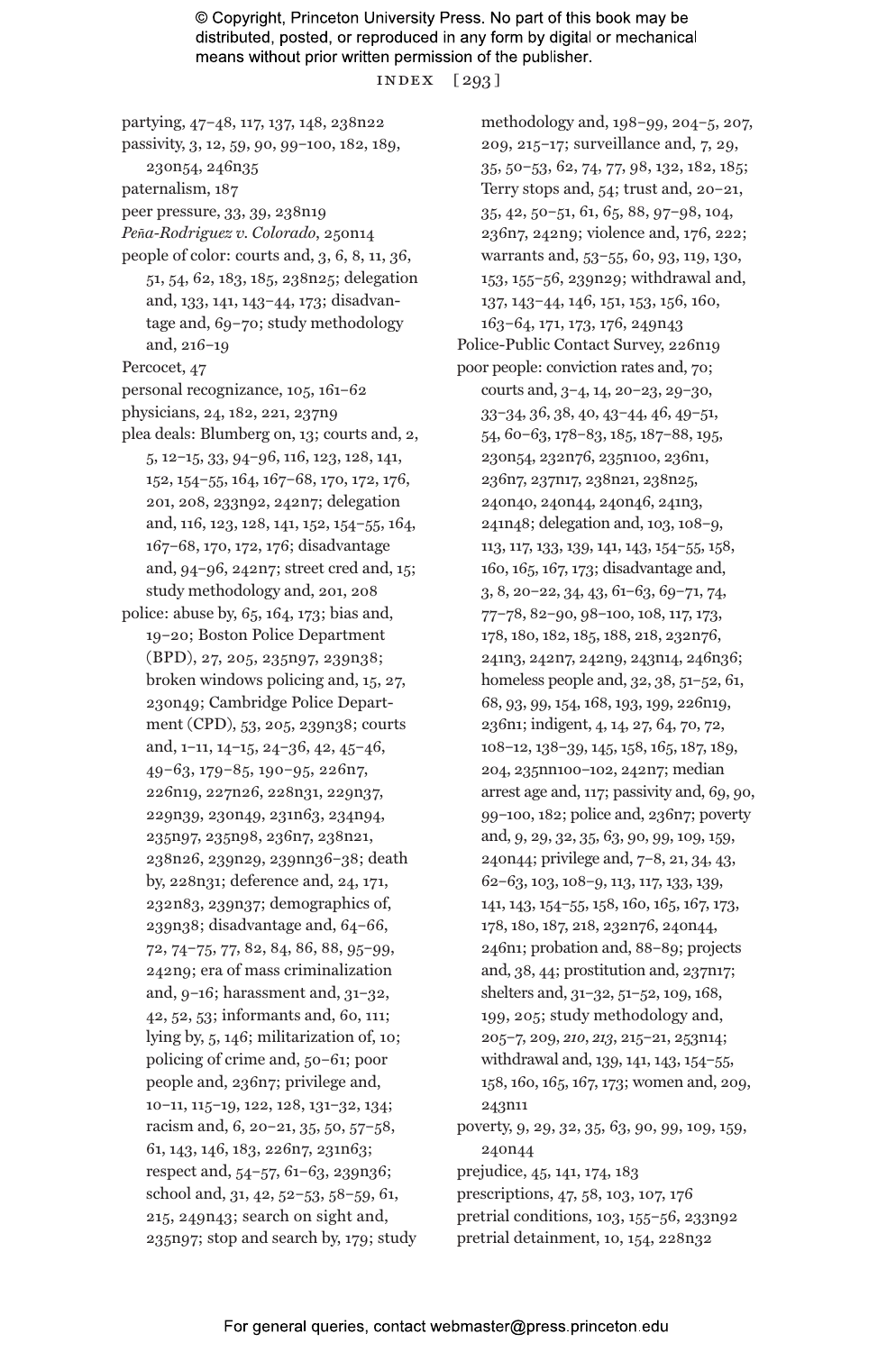#### [ 294 ] index

- prison: courts and, 1–3, 9–11, 25, 40, 179–80, 192, 194–95, 227n26, 228n27, 228n29, 233n87, 234n95, 235n99, 250n1; delegation and, 143, 167; disadvantage and, 68, 70, 76–79, 85–86, 89, 98–99, 242n5, 245n26, 246n44; era of mass criminalization and, 9–16; federal, 9, 179; Latinos and, 121–23; parole and, 10, 134, 143, 246n44; reimprisonment and, 246n44; self education while in, 77–80; state, 1, 79, 233n87; study methodology and, 222; withdrawal and, 143, 167
- privilege: alienation and, 34, 104, 108, 127, 178; attorney-client relationships and, 3–4, 7, 9, 16, 21, 35, 51, 63, 104–7, 116, 123, 126–27, 133, 141, 151, 182, 218, 225n6; bar advocates and, 104, 113, 129–30; black people and, 108–10, 113, 115–21; Boston and, 113, 116, 118–19, 122, 124, 133; convictions and, 106–7, 120, 125, 180; cultural commonalities and, 113–14; defendants and, 104, 107, 114–20, 133–35; deference and, 21, 23, 104, 117, 120, 123, 127–33, 141, 167–71, 182, 214, 232n83, 249n35; delegation and, 23, 29 (*see also* delegation); discrimination and, 32, 113; education and, 103–4, 111, 115, 117, 120–21, 124, 134; empowerment and, 7–8, 28–29, 64, 134, 158, 171, 207; engagement and, 20, 104, 120–27, 171, 180, 188, 214, 226n12; entitlement and, 7, 22–23, 134, 142, 182; housing and, 125; incarceration and, 122; inexperience and, 29, 103–4, 115–20, 126, 133, 164, 214; injustice and, 182–86; judges and, 102–9, 112–13, 118–20, 123–35; Latinos and, 112, 124; leniency and, 107, 109, 128, 130; middle class and, 103, 108–10, 113–14, 117–19, 124, 129, 133–35, 246n1; police and, 10–11, 115– 19, 122, 128, 131–32, 134; poor people and, 7–8, 21, 34, 43, 62–63, 103, 108–9, 113, 117, 133, 139, 141, 143, 154–55, 158, 160, 165, 167, 173, 178, 180, 187, 218, 232n76, 240n44, 246n1; privacy and, 86; punishment and, 117, 129, 133; racism and,  $122-23$ ; scholarship on,  $6-7$ ; social ties and, 7–8, 23–24, 28–29, 54, 58–59, 62–63, 82, 84, 88, 179, 182, 207,

226n7; teachers and, 23, 36, 113, 119, 121, 133–34, 178, 182, 221; trust and, 9, 20–21, 29, 50–51, 62–63, 103–23, 126, 129–33, 180, 186; upper class and, 103, 108–9; use of term, 226n7; whiteness and, 21, 54, 221; withdrawal and, 20–21, 23, 133, 151, 218; working class and, 103, 109–10, 113–17, 124, 133, 232n76, 246n1

probation: black people and, 87–88; continuance without a finding (CWOF) and, 26, 33–34, 94, 96–97, 105, 107, 124, 156, 233n92; courts and, 6, 10–14, 17–18, 26–28, 33–34, 51, 185, 227n20, 229n39, 232n83, 233n89, 233n92, 234n95, 250n1, 253n9, 254n24; delegation and, 105–10, 117–18, 120, 123–29, 134, 137, 139–40, 145, 147, 152, 155–56, 160, 164, 168–71, 249n35; disadvantage and, 65–70, 74, 77–78, 82, 87–89, 94–99, 241n2, 243n14, 245n26, 246n44; era of mass criminalization and, 10–14; fees of, 94, 96–97, 126, 201; officers of, 6, 12, 17–18, 66, 68, 82, 97, 99, 109–10, 129, 137, 139–40, 147, 204–5, 209, 232n83, 246n44; poor people and, 88–89; probation and, 241n2, 243n14, 245n26, 246n44; revocation and, 14, 51, 66–67, 126, 229n39, 241n2; study methodology and, 198, 201–5, 209; violating terms of, 66–69, 78, 82, 88, 160, 171, 253n9

procedural justice, 173, 184, 189, 192, 238n26, 242n6, 242n9, 251n19 procedural rights, 13, 172, 190–91 Progressive Era, 195

prosecutors: district attorneys (DAs) and, 17, 26, 64; guilty pleas and, 2, 12, 14, 142, 167, 180–81, 185; judges and, 1–6, 11–18, 26, 29, 77, 93, 96, 102, 129, 131, 136, 139–42, 149–50, 158–63, 166, 170–74, 180, 183, 190–91, 194, 203, 205, 209–10, 232n83, 234n94, 242n7, 247n4; motions and, 2, 5, 12, 14, 142, 157, 159, 172, 191; progressive, 193

prostitution, 237n17

psychiatrists, 237n9

psychologists, 47, 57, 67, 78, 167, 225n2, 237n9, 238n24, 242n6, 242n9

public defenders: courts and, 1–2, 4, 17–18, 24, 26–27, 93, 186, 188–91, 231n61, 233n91, 235n101, 235n102; delegation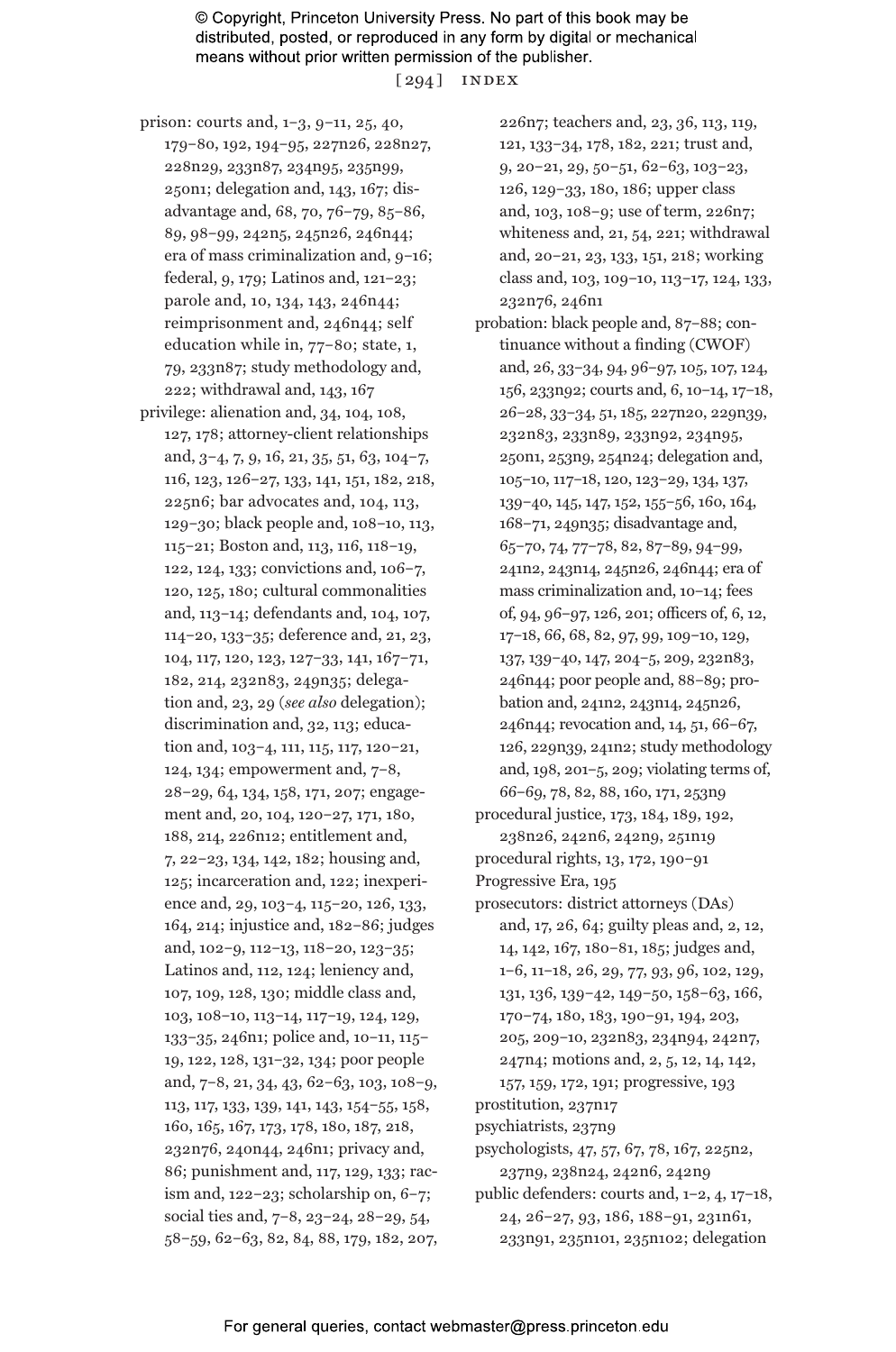index [ 295 ]

and, 104–5, 110–11, 113, 116, 118, 124, 126, 130, 142–49, 152, 158, 165, 172, 248n15, 248n19; disadvantage and, 64, 67, 70–71, 80, 82–83, 89–90, 100, 243n14, 243n16, 246n35; effective representation and, 142–53; expertise and, 80, 152, 203; frustration with, 14–15; indifferent, 1–2; indigent clients and, 14, 27, 64, 70, 110, 145, 158, 165, 235n102; resignation and, 90; resistance and, 100; salaries of, 4, 235n102; study methodology and, 201–3, 209–10; trust and, 14–15, 24, 64, 71, 104, 110, 152, 158, 186, 235n101; withdrawal and, 142–49, 152, 158, 165, 172 "public pretenders," 4, 64, 66

- punishment: courts and, 3, 6–8, 10, 15, 17, 19–20, 23, 28–29, 32, 34, 182, 186, 192– 95, 227n20; deference and, 23–24, 101, 133, 141, 168, 171, 232n83, 249n35; delegation and, 117, 129, 133; disadvantage and, 69, 87, 90, 93, 99, 101; era of mass criminalization and, 9–16; felonies and, 14, 25, 119, 228n27, 233n87; incarceration and, 9 (*see also* incarceration); increased rates of, 8–16; mitigation of, 29, 59, 68, 121, 125, 140–43, 147, 151, 159–61, 165, 171–73, 180, 187, 248n180; parole and, 10, 134, 143, 246n44; pretrial detainment and, 10, 154, 228n32; privilege and, 117, 129, 133; race and, 7, 15, 29; reform and, 186–95; study methodology and, 197; surveillance and, 7, 62, 98, 168; withdrawal and, 23–24, 69, 87, 90, 93, 99, 101, 136–41, 151–64, 169–74, 249n35
- racism: bias and, 2, 74, 110, 141, 174, 183, 193, 228n32, 231n63, 243n16; courts and, 6, 18, 20–21, 26, 35, 44–45, 58, 61, 183, 185, 226n7, 240n44; disadvantage and, 75, 243n16, 244n17; gender and, 248n18; police and, 6, 20–21, 35, 50, 57–58, 61, 143, 146, 183, 226n7, 231n63; privilege and, 122–23; study methodology and, 221, 223; teachers and, 221, 223; trust and, 20–21, 50, 65, 74–75; withdrawal and, 144, 173–74, 249n42 *Ramos v. International Fidelity Insurance Company*, 80, 245n21 rape, 68, 193

reform: 911 calls and, 193; abolition and, 180; attorney-client relationships and, 30, 186–88; Center for Court Innovation and, 194; class inequality and, 180; courts and, 180, 248n20, 251n40; Court Watch NYC and, 191; decriminalization of drugs and, 15, 51, 238n28; First Step Act and, 179; immigration, 197; incarceration and, 227n20; judges and, 186, 189–94; mass criminalization and, 197, 227n20; possibilities for change and, 186–95; Progressive Era and, 195; resistance and, 172, 248n20; restorative justice and, 193–94; welfare, 197 rehabilitation, 9, 29, 82, 193 Reich, Jennifer, 24, 172, 232n83, 249n35 relational theory, 16, 21–23, 182, 229n34 reputation, 2, 146

- resignation: attorneys and, 19, 29, 90, 99–100, 153, 184, 214; disadvantage and, 65, 69, 90–100, 241n1, 246n35; lawyers and, 10–20, 28–29, 65, 69, 94, 99, 108, 154, 177, 184, 189, 214, 246n35; missed court appearances and, 93–96; public defenders and, 90; trust and, 20, 28, 65, 99, 108, 230n54, 246n35; withdrawal and, 4, 7, 19–20, 63, 65, 69, 90–100, 108, 140–41, 153–54, 177, 219, 230n54, 241n1, 246n35
- resistance: attorneys and, 12, 19, 29, 78, 100–101, 137, 165, 184, 214; cost of, 155–56, 163–64; disadvantage and, 69, 76–92, 97–101; lawyers and, 12, 19–20, 23, 28–29, 65, 69, 77–78, 100–101, 139, 165, 184, 189, 246n36, 248n20; public defenders and, 100; reform and, 172, 248n20; trust and, 19–20, 28, 50, 65, 97; withdrawal and, 19–20, 23, 28–29, 45, 69, 76–92, 97–101, 135–41, 155–56, 163, 167, 171–72, 184, 189, 219, 241n1, 244n18, 246n36, 248n20
- resources: access to, 6–7, 16, 18, 21, 24, 64, 87, 109–10, 145, 168, 170, 207, 226n7, 235n102; Blumberg on, 13; class and, 6–7, 13, 21–24, 28, 34, 61–62, 109, 135, 182, 188, 207, 226n7, 253n15; education and, 62 (see also education); marginalization and, 8, 35–36, 63, 74, 85, 163, 179, 192, 195, 226n12, 227n20, 227n26, 240n46, 241n48, 243n14, 246n44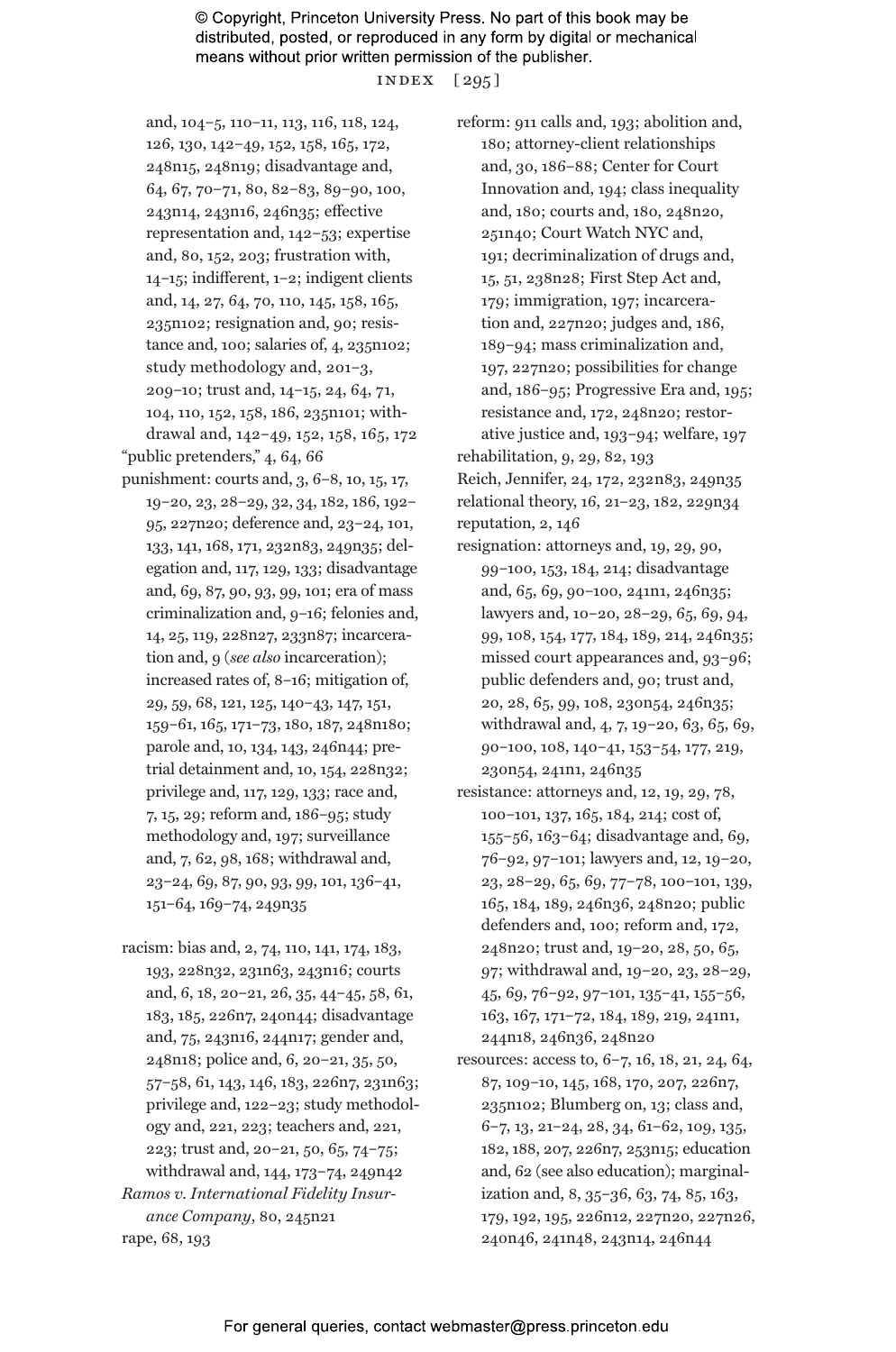[ 296 ] index

respect, 27, 54–57, 61–63, 70, 113, 118, 130, 184, 239n36, 246n44 restorative justice, 193–94 restraining orders, 52, 162–63 revenue, 10, 26, 87, 89, 94, 97–98, 126, 235n100 revocation hearings, 14, 51, 66–67, 126, 229n39, 241n2 Rivera, Lauren, 243n15 robbery, 42, 45, 86, 94, 116 Roberts, Dorothy, 192 *Rodriguez v. Colorado*, 231n63 Rogers, Joel, 181 Rollins, Rachael, xv Roxbury, 27, 31, 38–39, 42–45, 49, 143–44, 233n90, 235n97, 237n11, 240n44, 243n14 search on sight, 235n97 second chances, 35, 50, 54, 56, 62–63, 104–5, 117, 169 segregation, 227n26, 240n44 shame, 158–60, 171 shelters, 31–32, 51–52, 109, 168, 199, 205 shoplifting, 33–34, 46, 129, 131 Simonson, Jocelyn, 189 Sklansky, David, 190, 251n38 slavery, 45, 76, 192 Small, Deborah, 10, 227n20 smoking, 33, 39, 43, 46, 51, 56, 81, 88, 105 snitching, 52, 54, 59–60 sober houses, 24, 66–68, 78, 93, 102, 105–7, 132, 199, 205 social capital, 240n44 social disorganization theory, 241n48 social ties: courts and, 7–8, 23–24, 28–29, 54, 58–59, 62–63, 179, 182, 226n7; disadvantage and, 82, 84, 88; privilege and, 7–8, 23–24, 28–29, 54, 58–59, 62–63, 82, 84, 88, 179, 182, 207, 226n7; study methodology and, 207 social welfare, 10 socioeconomic status (SES), *206*, 209–17, *218–19*, 228n31, 238n25, 253n14 South Boston, 36, 45, 233n90 South End, 45, 62, 143, 240n44 stereotypes, 74 stigmatization, 9, 39–40, 108, 126, 197, 227n26

stop and search, 179 strain theory, 241n48 *Strickland v. Washington*, 248n11 study methodology: access and, 198–214; addiction and, 223; alcohol and, 205, 218; analysis and, 214–19; attorneys and, 197–202, 207, 214–18, *219–20*; bar advocates and, 203, 209, 223; black people and, 198, 201, 206, 209, *210*, *213*, *215–20*, 221–24, 254n22, 254n25; Boston and, 25–27, 198–200, 210, 222; class and, *206*, 209–17, *218–19*; defendants and, 197–98, 204–5, 210, 215, 217, 219, 222, 224; discrimination and, 254n25; disparities and, 204; drugs and, 199, 205, 215, 218, 223, 254n25; education and, 203–7, *210*; gender and, 201, *206*, 207, 209, *210–13*; Hispanics and, 204, 254n25; incarceration and, 197, 199, 205; indigent people and, 204; inequality and, 198, 204–5, 214, 222–23; interviews and, 197–200, 205–18, 221–24; jail and, 198–99, 208, 222; judges and, 201, 203, 205, 209–10; Latinos and, 205–9, *210*, *213*, 218; middle class and, 198, 205–9, *210*, *213*, 215–22, 253n14, 253n15, 254n22, 254n25, 254n26; people of color and, 216–19; plea deals and, 201, 208; police and, 198–99, 204–5, 207, 209, 215–17; poor people and, 205–7, 209, *210*, *213*, 215–21, 253n14; positionality and, 220–24; prison and, 222; probation and, 198, 201–5, 209; public defenders and, 201–3, 209–10; punishment and, 197; qualitative tradition and, 197; racism and, 221, 223; social ties and, 207; socioeconomic status (SES) and, *206*, 209–17, *218–19*, 228n31, 253n14; white people and, 201–5, *206*, 209, *210*, *213*, 215–24; women and, 205–7, 209; working class and, 205–7, 209, *210*, *213*, 215, *218–19*, 224, 253n14, 253n15, 254n25 Suboxone, 47 Suffolk County Superior Court, 15, 25–26, 199, 233n90, 243n14 Supplemental Security Income (SSI), 71 surveillance, 156; defendants and, 10, 35, 50, 132; disadvantage and, 74, 77, 87–88, 98; discrimination and, 132;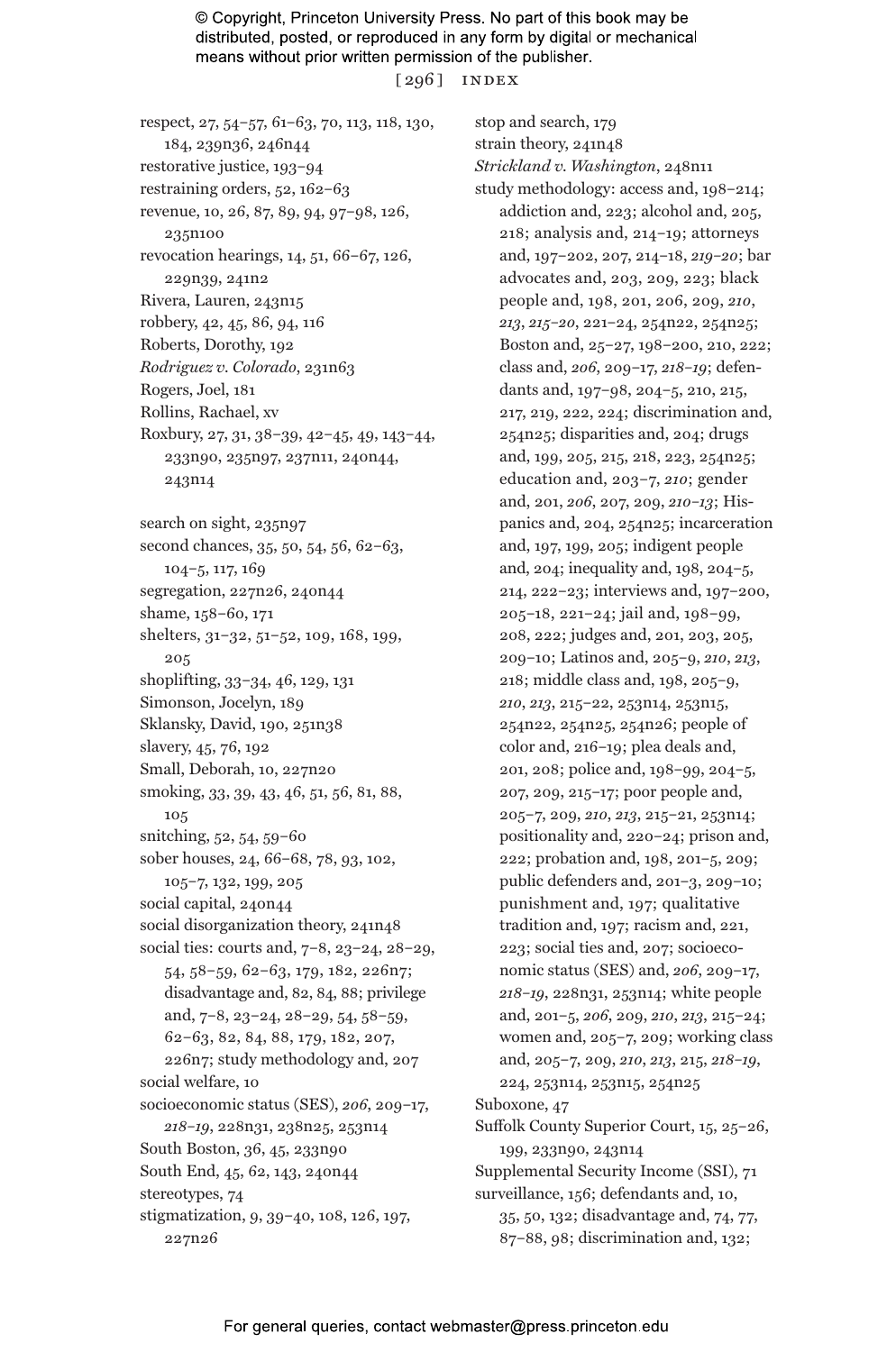index [ 297 ]

for-profit forms of, 179; police, 7, 29, 35, 50–53, 62, 74, 77, 98, 132, 182; punishment and, 7, 62, 98, 168; withdrawal and, 168, 173, 177 Sussman, Marvin B., 100–101

teachers: alienation and, 35–36, 42; disadvantage and, 22, 76, 100, 182; inequality and, 22; interactions with, 12, 33, 40–42, 76, 100, 232n81, 249n43; learning disabilities and, 40; middle class and, 22; privilege and, 23, 36, 113, 119, 121, 133–34, 178, 182, 221; racism and, 221, 223; relational theory and, 21–22; violence and, 39

- Terry stops, 54
- theft, 33–34, 43–46, 61, 115, 129, 131
- therapy, 66
- Tiger, Rebecca, 193
- Tilly, Charles, 21, 181
- Tomaskovic-Devey, Donald, 22
- Tonry, Michael, 87
- Trump, Donald, 179
- trust: attorneys and, 3, 14–15, 20–21, 29, 51, 61–65, 71, 74, 76, 104, 106, 110, 113, 120, 123, 126, 132, 152, 158, 172, 175, 186–87, 214, 235n101, 241n3, 242n4, 246n2; confidence and, 4, 91, 105, 133; cultural commonalities and, 113–14; delegation and, 103–23, 126, 129–33, 164, 166, 186; disadvantage and, 3, 6, 9, 14, 20–21, 28, 50, 62–65, 69–76, 81–83, 88, 91, 97–101, 104, 108, 116, 133, 152, 158, 172, 175, 180, 182, 186, 241n3; distrust and, 20, 28, 35, 42, 61, 70, 76, 88, 98, 152, 230n54, 231n69, 236n7, 242n9, 246n35; indigent people and, 14, 70, 110, 158; lawyers and, 2–3, 6, 9, 14–15, 19–21, 24, 28–29, 51, 63–65, 69–76, 82–83, 86, 91, 98–104, 108–17, 120–23, 126, 129–33, 137, 152, 158, 164, 172, 175, 179–82, 186, 214, 231n69, 241n3, 242n4, 242n6, 242n7, 246n2, 246n35; mistrust and, 6, 14, 19–21, 28, 50, 61, 64–65, 69–71, 74–76, 83, 86, 91, 97, 99, 101, 108, 110, 116, 131, 137, 142, 152, 172, 175, 180, 186, 215, 231n69, 242n7; participation of defendant and, 15; police and, 20–21, 35, 42, 50–51, 61, 65, 88, 97–98,

104, 236n7, 242n9; privilege and, 9, 20–21, 29, 50–51, 62–63, 103–23, 126, 129–33, 180, 186; public defenders and, 14–15, 24, 64, 71, 104, 110, 152, 158, 186, 235n101; "public pretenders" and, 4, 64, 66; racism and, 20–21, 50, 65, 74–75; resignation and, 20, 28, 65, 99, 108, 230n54, 246n35; resistance and, 19–20, 28, 50, 65, 97; withdrawal and, 19–21, 24, 28, 65, 97, 133, 137, 142, 152, 158, 175, 180, 186, 215 Twitter, 222

unemployment, 72, 104, 110, 122, 158 upper class: courts and, 13, 21, 30, 43, 63, 180; delinquency and, 240n46; disparities and, 141; privilege and, 103, 108–9 (*see also* delegation) US Supreme Court, 13–14, 142, 250n14

Van Cleve, Nicole Gonzalez, 15–16, 25–26, 87, 175, 229n35, 230n49, 233n87 verdicts, 9, 142, 145, 157, 166 Vicodin, 47 victims, 9, 30, 143, 181, 193–94 violence: alcohol and, 37; armed robbery and, 94, 116; assault and, 30, 40, 43, 91–93, 137, 152, 161–64, 168, 192–93; black people and, 10, 49; community justice and, 194; guns and, 1–2, 4, 6,

41, 110, 166, 237n11; Latinos and, 169; murder and, 30, 42, 192–93, 233n87, 235n102; police and, 222; Roxbury and, 237n11; school and, 41–42; teachers and, 39

Wacquant, Loïc, 10

warrants, 53–55, 60, 93, 119, 130, 153, 155–56, 239n29

Weber, Max, 231n58, 237n18

- Western, Bruce, 195
- white people: Boston and, 4, 15, 38, 45, 51, 57, 62, 64, 83, 102, 113, 116, 124, 228n29, 234n95, 240n44, 243n14; courts and, 1–5, 8–11, 15, 20–21, 26–27, 32–63, 178–79, 195, 234n95, 243n16; delegation and, 102–3, 107–18, 123–24, 128–29, 132, 136–37, 141–44, 155, 158–59, 163–68, 173, 246n1; depression and, 237n9; disadvantage and, 8, 11, 21, 43, 50, 63–64, 71, 74, 108,